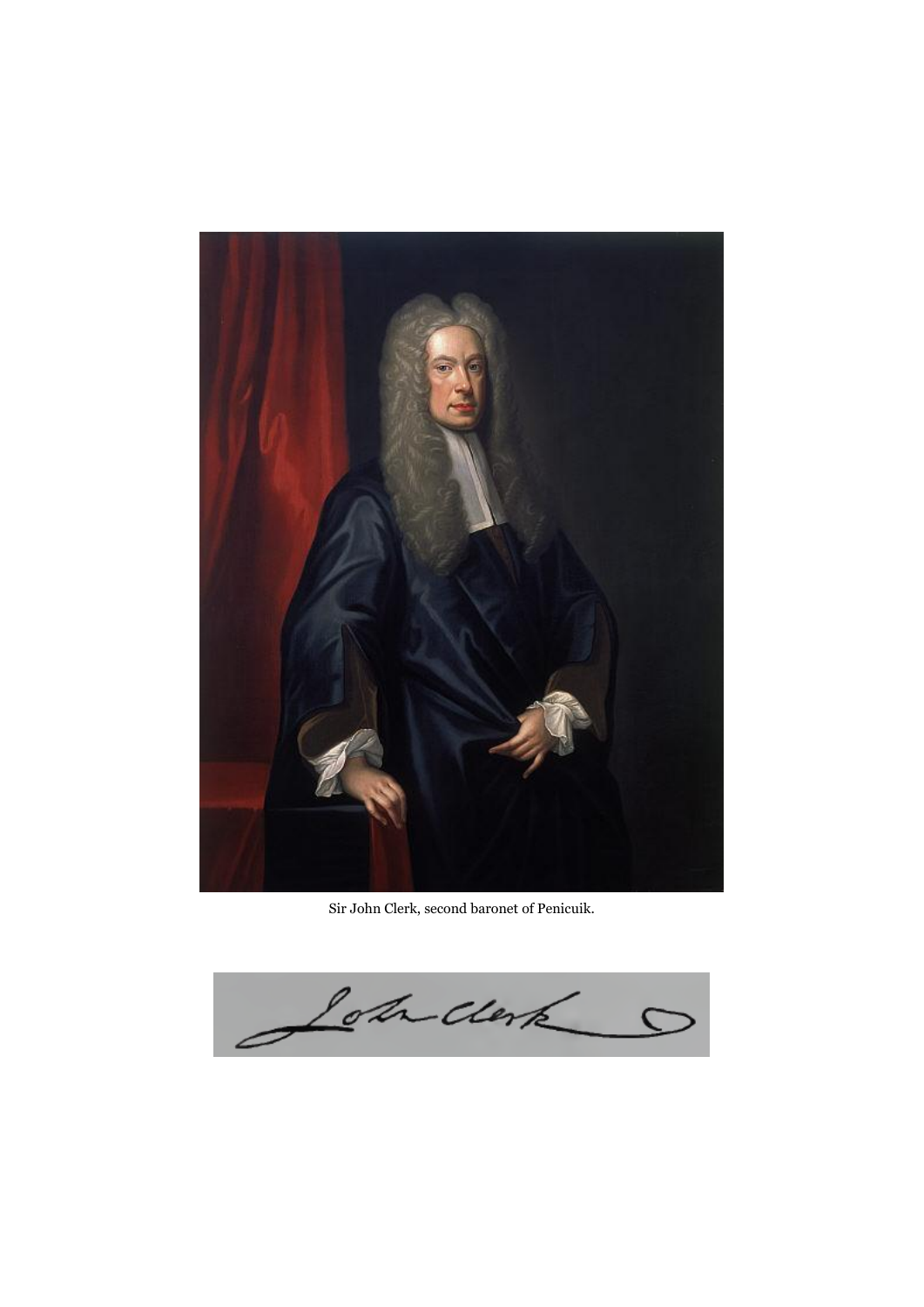### PUBLICATIONS

OF THE

### SCOTTISH HISTORY SOCIETY

VOLUME XIII

**CLERK OF PENICUIK'S MEMOIRS**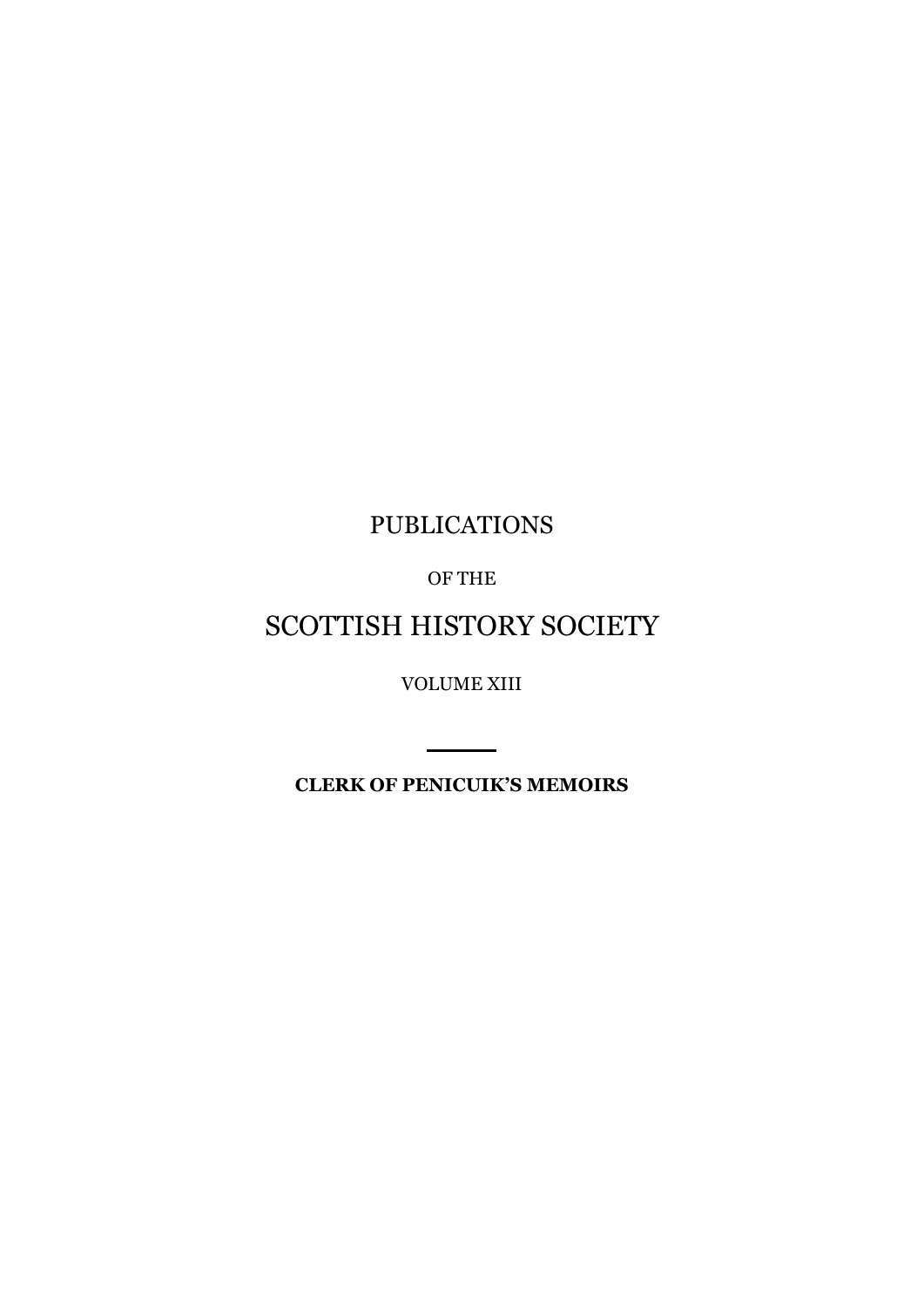# MEMOIRS OF THE LIFE OF SIR JOHN CLERK

## OF PENICUIK, BARONET BARON OF THE EXCHEQUER EXTRACTED BY HIMSELF FROM HIS OWN JOURNALS

1676-1755

Edited from the Manuscript in Penicuik House with an Introduction and Notes, by

> JOHN M. GRAY F.S.A. SCOT.



EDINBURGH Printed at the University Press by T. and A. CONSTABLE for the Scottish History Society 1892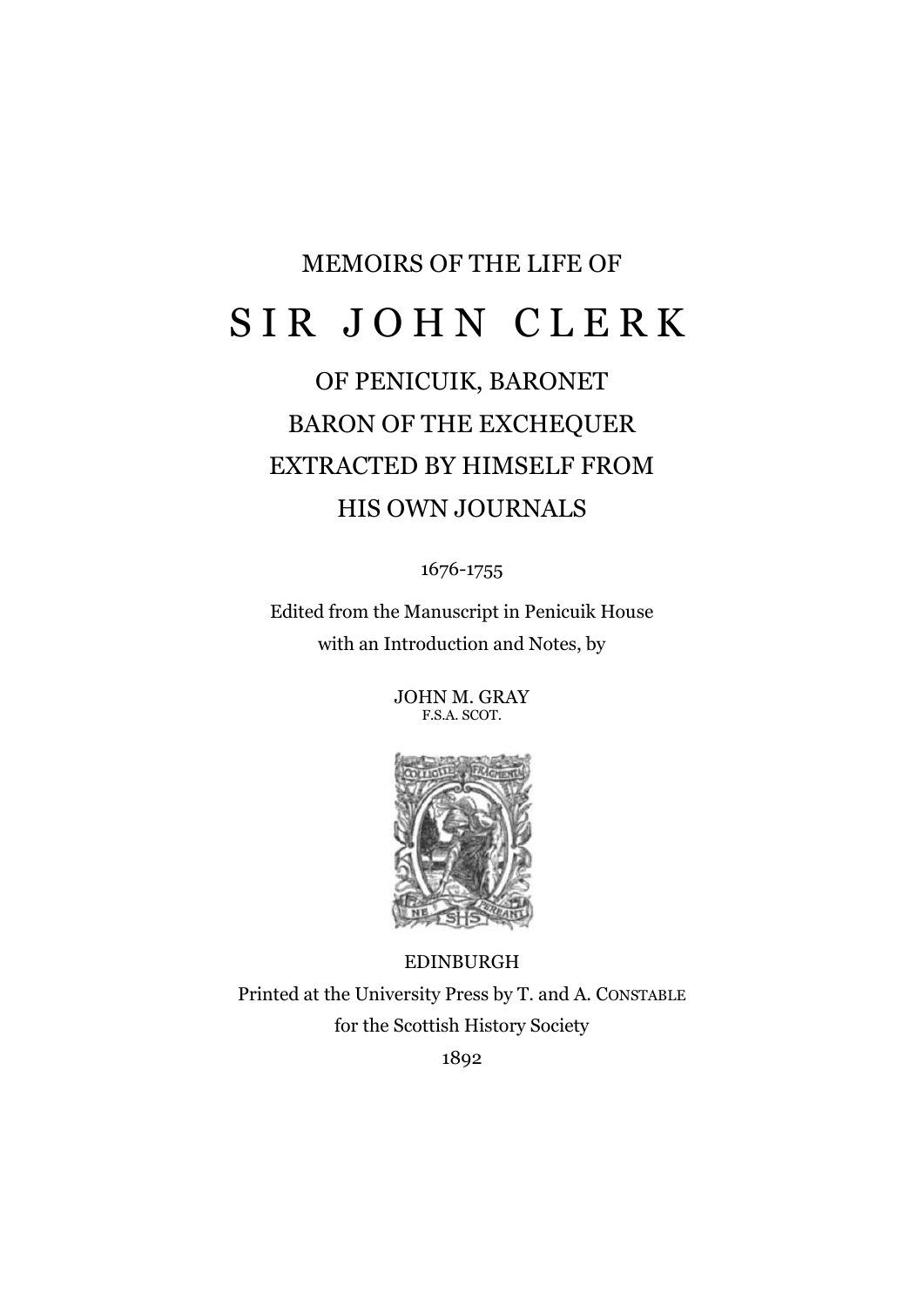### ILLUSTRATIONS

I. BARON SIR JOHN CLERK, second Baronet of Penicuik, by William Aikman (*Frontispiece*).

II. JOHN CLERK, grandfather of Baron Sir John Clerk, *at page* 4

III. MARY GRAY, grandmother of Baron Sir John Clerk, 4

IV. OLD PENICUIK HOUSE, from a drawing by John Clerk of Eldin, 6

V. BARON SIR JOHN CLERK, *ætatis* 19, from a drawing done in Leyden by William Mieris, 16

VI. LADY MARGARET STUART, first wife of Baron Sir John Clerk, by William Aikman, 38

VII. JOHN CLERK, eldest son of Baron Sir John Clerk, by William Aikman, 42

VIII. JANET INGLIS, second wife of Baron Sir John Clerk, by William Aikman, 74

IX. MAVISBANK HOUSE, from a drawing by Thomas Ross, F.S.A. Scot, 114

X. ARMORIAL BOOK-PLATES of the Clerks of Penicuik, 234

Nos. I., VI., VII., and VIII. are from oil-paintings, Nos. II. and III. From miniatures, No. V. from a pencil-drawing, and No. X. from a copper-plate, preserved in Penicuik House.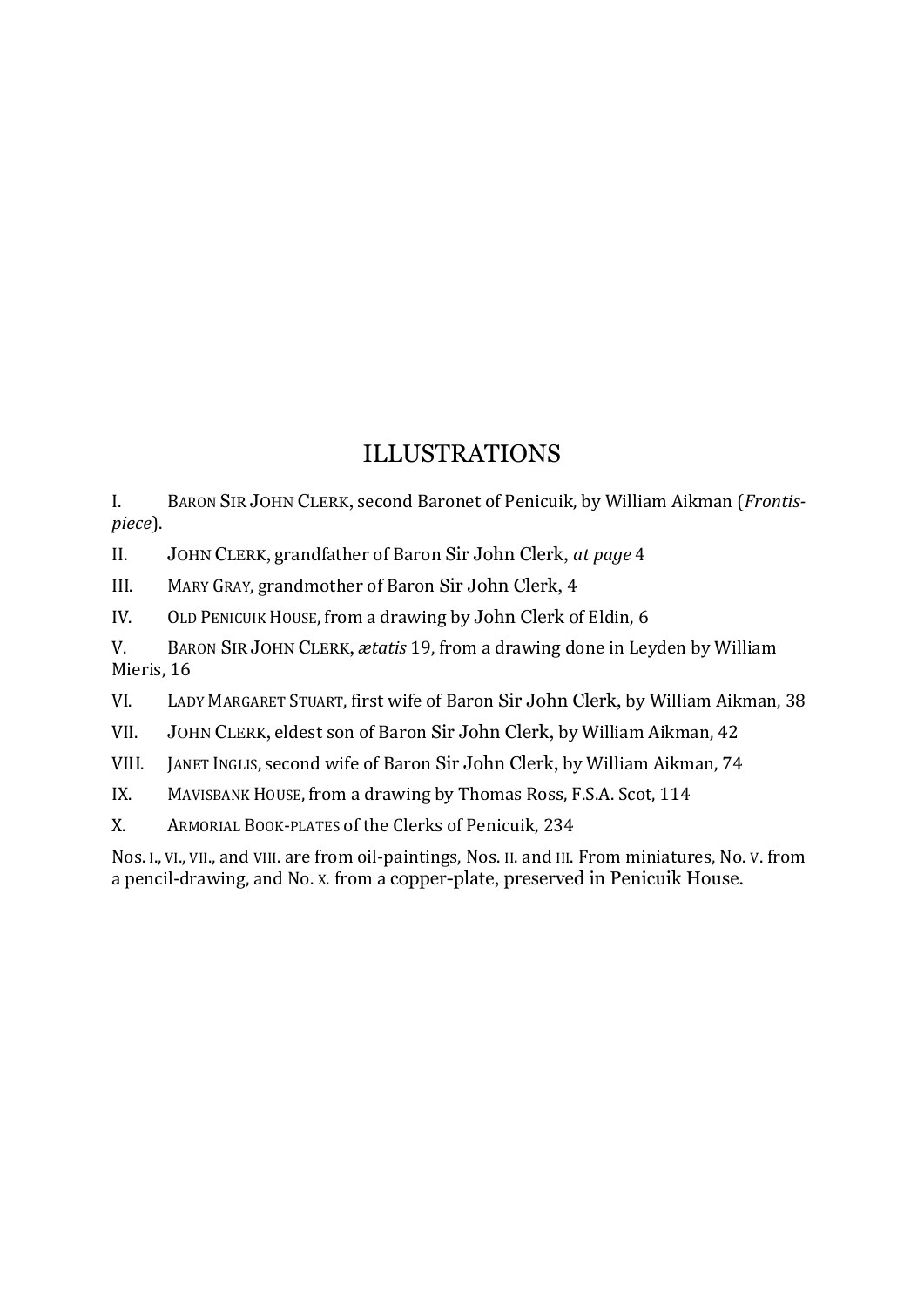#### ERRATA

Page 8, second line of Note 2, for *masculise* read *masculis e* 22, fourth line of notes, *for* vol. i. p. 1059-60 *read* vol. ii. pp. 1159-60 29, fourth line of Note 4, *for* Boudoin *read* Bowdoin 45, fourth last line, *for* who been bred *read* who had been bred 90, fourth last line, *delete* and 117, fifteenth line of Note <sup>1</sup> *,for* Stuckeley *read* Stukeley 131, last line of Note 2, *for* Woodrow *read* Wodrow 139, fourth line of Note <sup>1</sup> , *for* Lympandoun *read* Tympandoun 150, sixth line of Note <sup>1</sup> *, for* vol. iii. *read* No. II. part iii. 165, second line of Note 2, for *Bibiotheca* read *Bibliotheca* third line, *for* part i. *read* part iii. second line of Note 3, *for* part i. *read* part iii. 168, tenth line of Note 2*,for* French *read* English 173, Note <sup>1</sup> , *for* Charles Emmanuel II. *read* Charles Emmanuel I. 206, fifth line from top, *for* Queensferry *read* Queensberry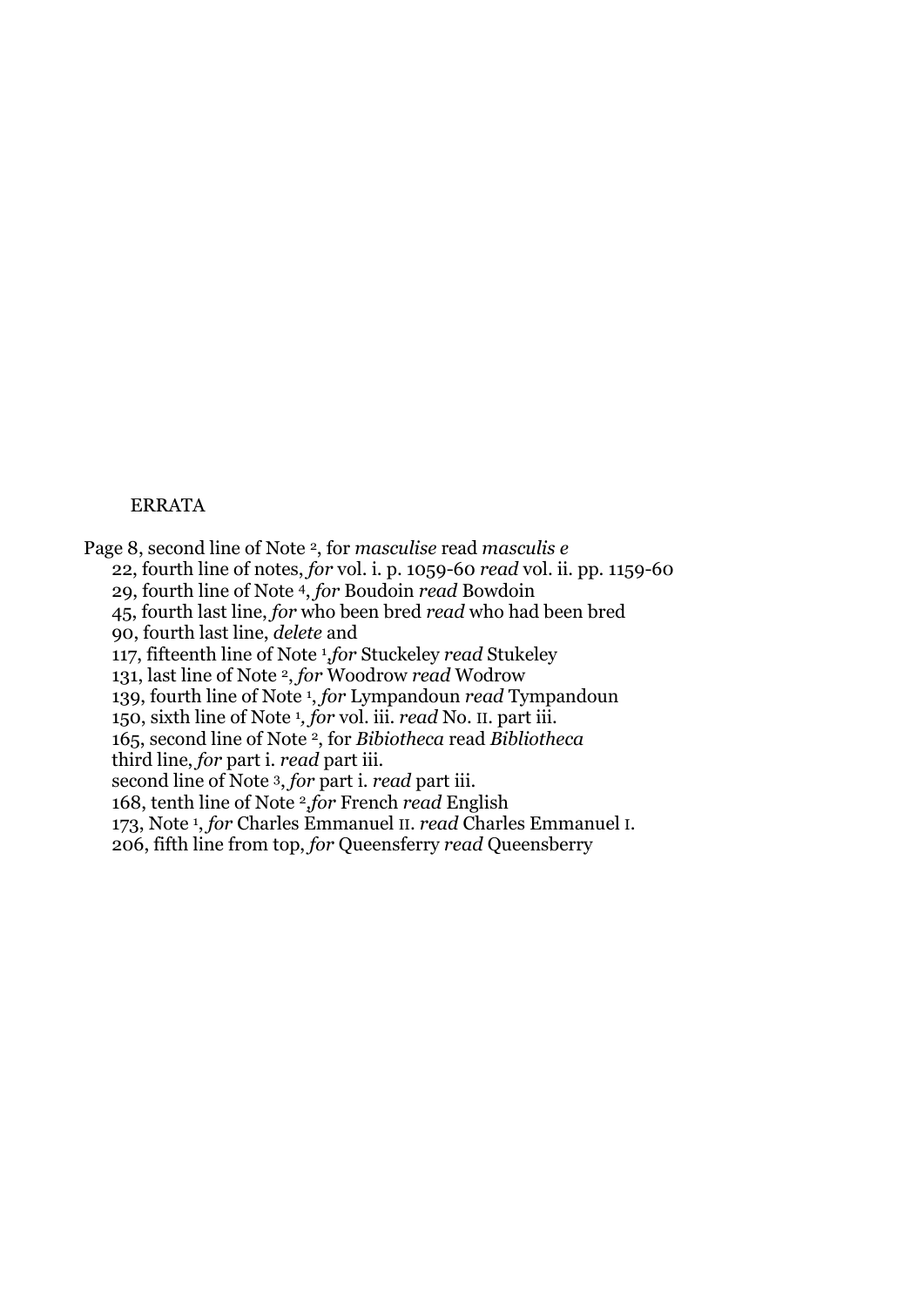### INTRODUCTION

The manuscript which, through the kind permission of Sir George Clerk of Penicuik, is now printed for the use of the members of the Scottish History Society, contains an Autobiography of his ancestor Sir John Clerk, second baronet of Penicuik, the great-grandson of William Drummond of Hawthornden, the poet. Sir John was one of the commissioners for the Union, and a Baron of the Court of Exchequer in Scotland; and his account of his life, extending from 1676 to 1755, embraces a particularly significant portion of our national history. The manuscript contains not only a full record and a carefully weighed estimate of current political events, both at home and abroad, but also much curious information bearing on the material and social condition of Scotland during the period indicated, along with such an account of the Baron's own private tastes, pursuits, and employments, as presents us with a vivid and reliable picture of the daily life of a cultured Scottish gentleman of the first half of the eighteenth century.

The manuscript is contained in a stout quarto volume of 251 pages, in Clerk's own handwriting, preserved in the charter-room of Penicuik House; its battered vellum binding warped and time-stained, and its margins mouldering away with damp, which accounts for the defective condition of many of its writer's marginal notes. I have reprinted it as it stands, adding only some slight and necessary punctuation.

As the author states, the Autobiography is founded upon a journal which he 'was always in use to keep.' The most important portion of this 'journal' that is still accessible consists of two folio manuscript volumes, preserved at Penicuik House, embracing an account of his travels on the Continent from 1694 to 1699; and these have furnished some illustrative footnotes; while the 'Memoirs of a Goat Whey Campaign at Lauers in 1749,' a separate manuscript, printed as Additional Note S., affords further insight into the Baron's method of using his contemporary journal in the production of his more weighed and final 'Account of my Life.' It would have been interesting if the various other portions of his journal to which he refers had been preserved and accessible—such portions as the 'Particular Journal of a little Trip to England' in 1724, in company with Alexander Gordon, to view the Roman Wall, mentioned at folio 141; the 'Diary of all I saw or met with in England' in 1727, when he visited the chief virtuosos in London, and made an excursion to Stonehenge and Wilton, mentioned at folio 148; the 'Journal of what I saw' in a 'trip' to Houghton Hall, Norfolk, and to London in 1733, mentioned at folio 158; and the 'Particular Account' of his visit to the coal-pits at Whitehaven in 1739, referred to in folio 181. We have proof that some of these manuscripts were preserved at Penicuik long after the Baron's death, in an entry in a 'Scroll Inventory of the Contents of the Charterroom,' dated 29th March 1783, which includes the following entry, 'No. 24, Baron Clerk's Travels at home or in England, 1724 and 1733, 3 vols.:' but these have now disappeared; and, after a somewhat careful search among the very voluminous, unclassified contents of the charter-room, I have been obliged to abandon the hope of discovering them.

The manuscript now printed for the first time begins with a brief reference to the writer's ancestry: and he opens the account of his own life by recording that he was born on the 8th of February 1676; a statement, confirmed by the Baptism Register of the City of Edinburgh, which rectifies the initial error of all his biographers, who unanimously give the date as 1684. He received his earliest instruction in the parish school of Penicuik; and then studied in Glasgow University; passing in his eighteenth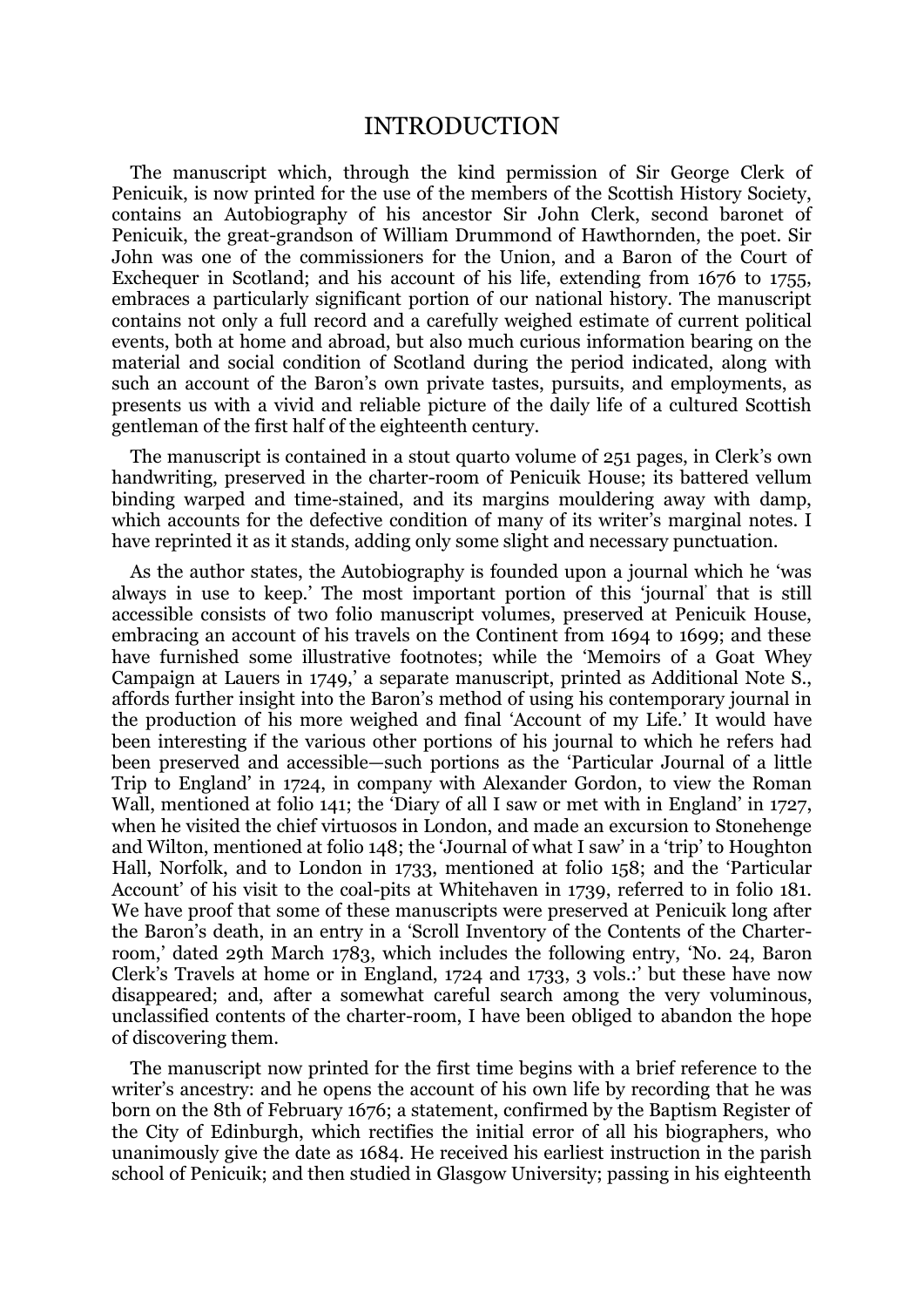year to Holland to study at Leyden, where he mainly devoted himself to law. Here he also, under Gronovius, laid the foundations of an extensive knowledge of Roman antiquities, the study of which formed a favourite pursuit during all his life; received instruction in drawing from William Mieris, attaining more than common proficiency; and became a skilful musician: so that, after added practice in Italy, he was able, on his return to Scotland, to affirm that he 'understood pictures better than became his purse, and as to music I performed rather better than became a gentleman.' It seems to have been chiefly his enthusiasm for music, combined with other similarities of taste, that attracted him to Boerhaave, of whom the manuscript contains some interesting particulars, and who was sufficiently a Scotsman in his likings to pronounce 'oat-meal potage,' when eaten with cream, a '*nutrimentum divinum*.' The pair 'lived like Brothers together, while I staid in Leyden,' and they continued to be correspondents during the life of the great physician.

Though possessed of but a slender purse, the young Scottish student set his face steadfastly towards Italy, that holy land of pilgrimage for all interested in the things of art and culture. His journey was contrary to the wishes of his father, 'but the vast desire I had to see a Country so famous for exploits about which all my time had been hitherto spent in reading the classicks, likeways a country so replenished with Antiquities of all kinds, and so much excelling all other countries in painting and musick, I say these things created such a vast desire in me to see it, that I am sure nothing in life had ever made me happy if I had denied my self this great pleasure and satisfaction."

At Vienna he was introduced at court by Lord Lexington, and enjoyed the musical entertainments to which the Emperor Leopold i. was so ardently attached. At Rome, again, he moved in the best circles, studying law in a more or less formal way, under Monsignor Caprara, of the Rota, and Monsignor Chaprigni, and music under Pasquini and Corelli, who figure vividly in his pages. At Florence he received especial favours from the Grand Duke Cosmo III., by whom he was appointed a Gentleman of the Bed-chamber. Paris pleased him little after Italy; and in the end of 1699 he returned to Scotland.

The two unpublished manuscript volumes of his *Travels* prove how wisely and diligently he had employed his time while abroad, and how close and thorough had been his study of the history, laws, and manners of the various countries in which he had resided.

In July 1700, he was admitted a member of the Scottish bar: and the efforts of his father to provide a fitting mate for him form a quaint episode in the Autobiography. It may be noticed that the 'Daughter of  $-$ ' the  $\overline{P}$ -t of the  $-n$ ,' to whom he refers in terms the reverse of complimentary, was doubtless Margaret, eldest daughter of Sir Hugh Dalrymple, of North Berwick, Baronet, President of the Court of Session at the time indicated. She was born in 1683, and was married to Sir John Shaw, of Greenock, Baronet, the contract being dated 1st March 1700. The bride finally chosen by Clerk was the Lady Margaret Stuart, eldest daughter of Alexander, third Earl of Galloway, whose bright handsome face, painted by William Aikman, the Baron's cousin, in his youth, fronts us in our Illustration No. VI. Her death so soon afterwards, on the birth of her first son, forms a pathetic page in her husband's Autobiography.

His marriage had introduced him to James, second Duke of Queensberry, his wife's cousin, who proved a warm friend, and was the main cause of Clerk's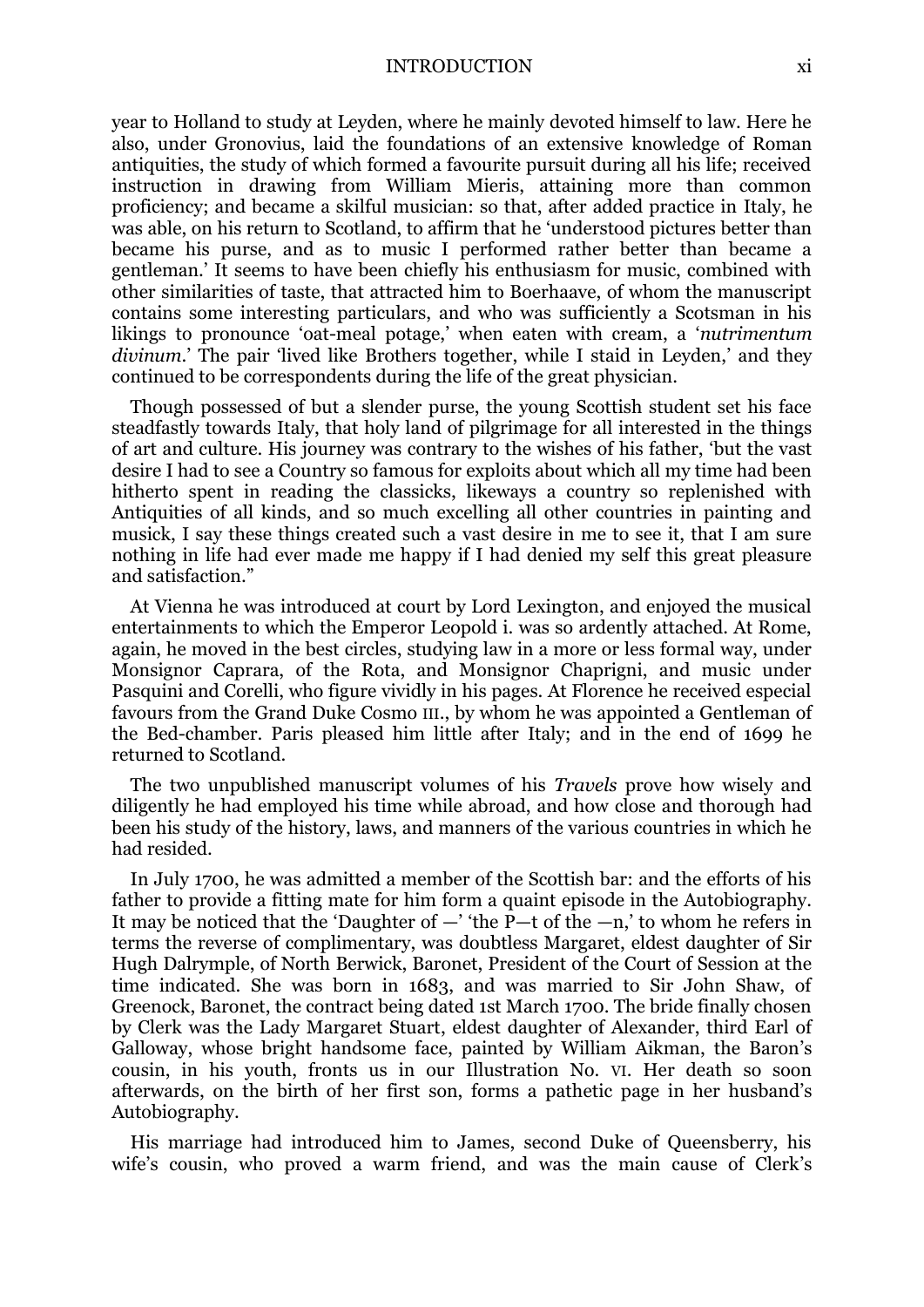advancement in life. Through the influence of his brother-in-law, James, fifth Earl of Galloway, he was elected member of Parliament for the burgh of Whithorn, which he represented in the Scottish Parliament from 1702 till the Union, and in the first parliament of Great Britain. His account of the state of the various political parties of the time, and the personal glimpses that he affords of prominent individuals, will be read with interest. The 'Union' Duke of Queensberry figures as 'a very friendly affable man;' the Marquis of Tweeddale is 'a very good man, but not perfectly qualified for court intrigues;' Fletcher of Saltoun is 'a little untoward in his temper and much inclined to eloquence, however a very honest man, and meant well in everything he said and did, except in cases where his humure, passions or prejudices were suffered to get the better of his reason;' John, Duke of Argyll, the young High Commissioner 'behaved himself in a manner far above what cou'd be expected from one of his years.'

About this time Clerk gave utterance to his own sentiments, and also served his political party, by the production of two pamphlets,—one 'against diminishing the antient prerogatives of the crown,' the other an 'Essay upon the intended Limitations' proposed by Fletcher, of which the object 'was to take the patronage of office out of the hands of the Crown and exercise it in the Estates by ballot;' <sup>1</sup> but all my efforts to identify these tracts, in the British Museum, the Advocates', Signet, and Edinburgh University Libraries, in the very extensive collection of contemporary pamphlets at Penicuik House, and in other likely places, have failed.

A commission to inquire into the public accounts and national debt having been appointed in 1703, Clerk, through the influence of the Duke of Queensberry, was chosen a member. Here his thorough and painstaking way of work, of which we saw first indications in the elaborate foreign journals of the youth of twenty, came into play; and he was the member of commission who was intrusted with drawing up the report which was submitted to parliament in the following year. It is to be noticed that the George Drummond, 'then about 18 years of age,' who 'wrote a good hand," and acted as Clerk's amanuensis in this work (see marginal note at page 54), was afterwards Provost of Edinburgh, and worthily celebrated as the founder of the Royal Infirmary, and the wise and helpful patron of the University. The commission was continued by the parliament in 1704, and a second report was submitted in 1705.

Clerk was next nominated, on the recommendation of the Duke of Argyll, a member of the council appointed in 1705 to inquire into the trade and commerce of the Scottish nation; and having again proved his ability and 'thorough acquaintance with all the Finances of Scotland, and the whole management of the Lords of the Treasury, and Exchequer of this Country, from the Revolution in 1688 down to the year 1706,' he was 'tho' at this time very young for so great a trust'— indeed, barely thirty—nominated a commissioner for the Union. He was greatly disinclined to accept the appointment; for, careful, keen-sighted politician though he was, he had come to the conclusion that public feeling in Scotland was too determinedly hostile to the Union, and 'doubted not but, after a great deal of expense in attending a treaty in England, I should be obliged to return with the uneasy reflection of having either done nothing, or nothing to the purpose, as had been the case of former commissioners appointed for this end.' But evidently his value as a public servant was fully appreciated by those in power; the strongest pressure was applied to force his consent; Queensberry threatened to withdraw his patronage and friendship if he persisted in declining the proffered honour: so having said, in all sincerity, his *nolo* 

1

<sup>1</sup> Hill Burton's *History,* vol. viii. p. 92 (1873).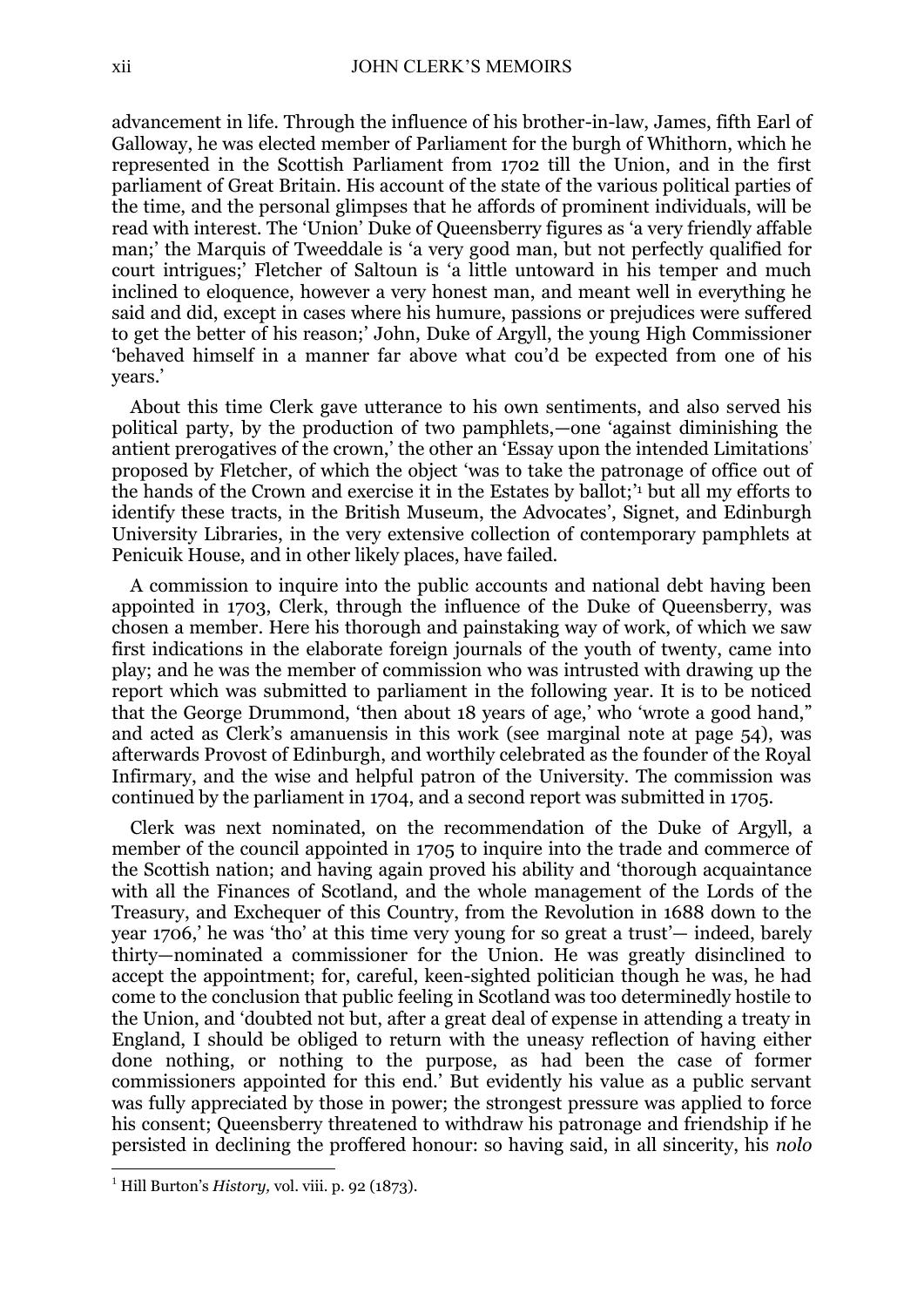*episcopari,* Clerk at length accepted his nomination, and entered upon the weighty duties which it entailed. He was one of the four Scottish commissioners appointed to confer daily with a like number of the English commissioners; and he devoted himself especially to the financial aspects of the Treaty of Union, aspects which, as a glance at contemporary debates and the pamphlet literature on the subject amply proves, were felt by both nations to be of paramount importance. It was at this time that he published his two pamphlets—*A Letter to a Friend,* etc., and *An Essay upon the XV Article,* etc.

Of the negotiations for the Union, the Autobiography furnishes us with a full and well-considered account, which has the interest and the freshness of a record by one who was busily engaged in what he describes, and was thoroughly conversant with all its details; and in the touches, here and there, of more personal reference, we feel that it is an actor in this stirring scene of our national drama who is here taking us by the hand, and introducing us to his fellow-actors and their doings. The passages, in particular, which deal with his two interviews with Queen Anne, if they want the dignity of formal history, have intimate touches of homely and pathetic reality, that bring us close to the time and the scenes.

His opinions upon the Union, and his record of the negotiations that were preliminary to it, have already been incorporated in the pages of the historian; for several of his manuscripts dealing with the subject were placed at the disposal of the Rev. Dr. Thomas Somerville, author of *The History of Great Britain during the Reign of Queen Anne,* by the Baron's grandson, Sir John Clerk, the fifth baronet. In the preface to his *History,* Dr. Somerville refers to 'some excellent treatises' for explaining the scheme of the Union, and refuting the objections of its ignorant and factious opposers, written by Clerk,' a member of the Scottish Parliament at the time of the Union' who 'devoted himself, with assiduous application, to the study of the momentous questions then in agitation,' and who 'to the accomplishments of a scholar and antiquary' added 'an accurate knowledge of the history and constitution of Scotland.' Doubtless these are the four published pamphlets referred to at folios 48 and 78 of the Autobiography. But the historian also expresses 'great obligations' for the use of 'valuable manuscripts.' 'Those which I inspected, as particularly suitable to my purpose, are [1] short journals of the proceedings of the Scottish Parliament while the Union was depending; [2] observations on [George] Lockhart's *Memoirs*; and [3] a testamentary memorial for the instruction of his own family, giving a concise and perspicuous account of the treaty; and, after the experience of more than thirty years, comparing its effects with the presages and expectations, both of its abettors and opposers, at the time of its formation. From these materials, fraught with private anecdotes, and marked descriptions of the conduct of parties, and the character and intrigues of their leaders, I am able to treat of Scottish affairs with greater precision and certainty than former historians, who, for want of better sources of information, have implicitly relied upon annals and memoirs, of which the authors are unknown.'

Again, at p. 286 *of My Own Life and Times,* Somerville mentions that he had access to the valuable manuscripts 'composed by' Baron Sir John Clerk, 'an influential member of the Scottish Parliament at the time of the Union, and much in the confidence of the Duke of Queensberry, his [her] Majesty's Commissioner.'

None of these manuscripts seem to be now at Penicuik House. Probably the items which I have numbered [1] and [3], are the 'Journal of the proceedings of the Scots and English Commissioners in the Treaty for an Union between the two Kingdoms of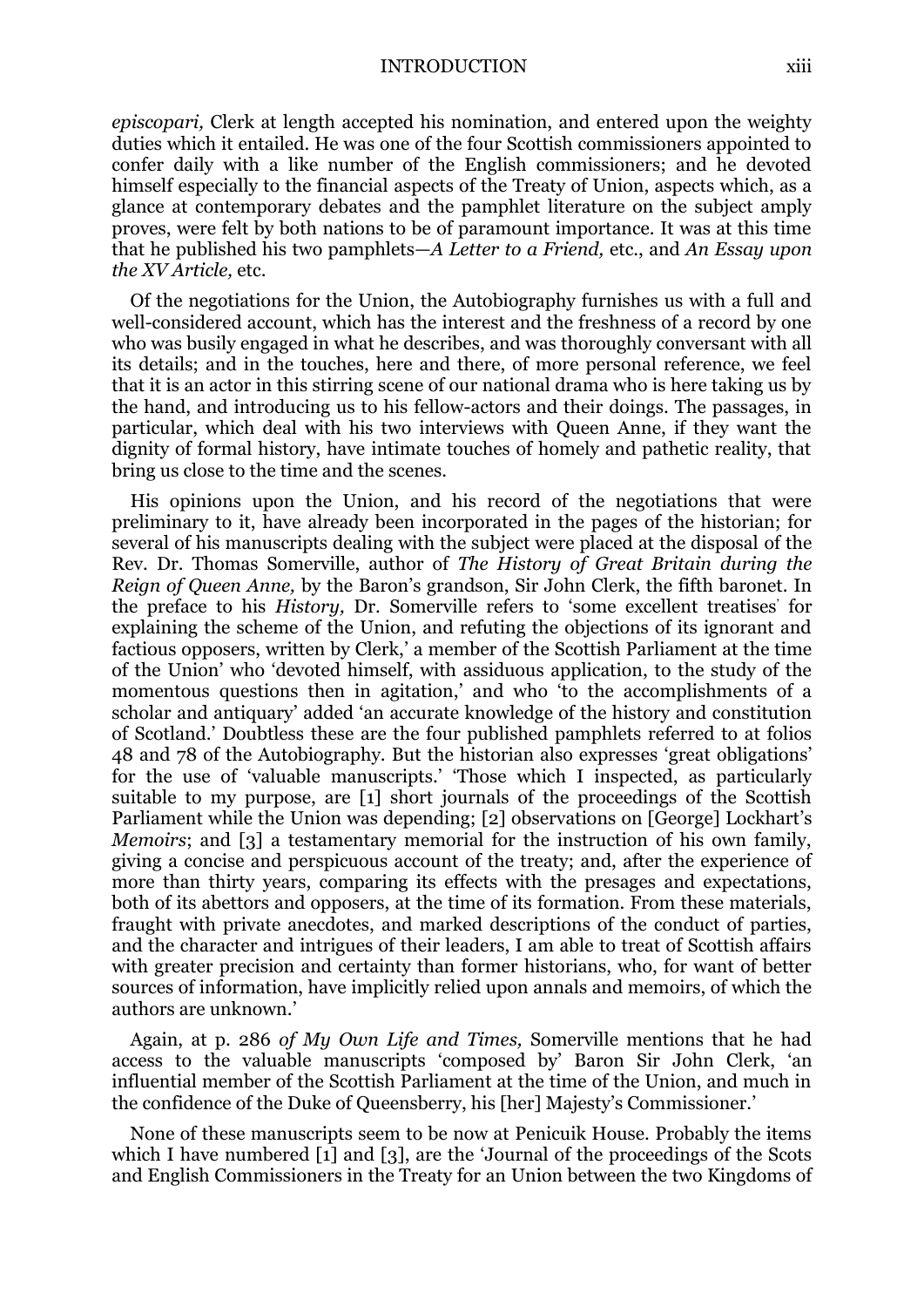Scotland and England, holden at the Cockpit in London, Aº 1706, holograph, 3 vols.,' and the 'Observations on the State of Scotland before the Union, and the advantages accruing to Scotland by the union of the two kingdoms, copied by his chaplain,' which figure as Nos. 26 and 69 in the Inventory of 1783, already referred to.

The second item, as we learn from a note at page 156 of Somerville's *History,* was 'a copy of Lockhart's *Memoirs,* with notes in Sir John's own hand, on the margin; upon the back of the title-page, the following words are written in the same hand:— "As these Memoirs are said to have been written by Mr. Lockhart in the heat of party rage, it is no extraordinary matter to find them erroneous in several particulars, which the following notes will demonstrate; yet many of the characters are just, in so far as the author was acquainted with the persons. These notes were revised by me in the year 1738, and again in 1747. I have carefully considered them, and do not only adhere to them, but positively assert, that every particular fact mentioned by me is exactly agreeable to truth; and to my knowledge, I have concealed nothing.—J. C." In a note on the margin of the second page of the preface, Sir John says: "These Memoirs were given out to be copied, and so came abroad; however, the persons abused took little notice of them, and the supposed author abjured them, on many occasions, so that I and others have liberty to animadvert on them, if we please." Thus qualified, the Memoirs become respectable documents of historical facts. By the perusal of this valuable Ms., I have not only been enabled to correct many errors and misrepresentations contained in the text of the Memoirs, but have also derived important information with respect to collateral events and transactions, which enter into the Scottish history at the period of this work.' It is much to be regretted that this interesting annotated copy of Lockhart cannot now be found.

The financial skill which he had already so frequently displayed pointed out Clerk as a fitting person to be concerned in the management of the Equivalent of £398,085, 10s. paid by England in consideration of the increased taxation of Scotland and to settle the affairs of the African or 'Darien' Company. He was one of the commissioners appointed to review the calculations for the Equivalent, made by Professor David Gregory of Oxford and the celebrated William Paterson; and he took an important part in the work of the committee, and personally conveyed the £100,000 of retired Bank of England bills to London.

In the negotiations for the Union and the arrangements which succeeded it, Clerk had faithfully served his country and his party, and established his character as a capable and painstaking public servant: and when the Scottish Court of Exchequer was founded, in conformity with the Nineteenth Article of the Treaty, he received his reward, by being appointed one of its five Barons. During the frequent absences of the Chief Baron he acted as president of the Court. The position was a dignified and remunerative one; and, as it necessitated attendance during only some three months of the year, it afforded ample leisure for the prosecution of the Baron's favourite studies. His appointment was followed by his marriage to Janet, third daughter of Sir James Inglis, first baronet of Cramond, a 'most religious, virtuous woman, and one who, in all respects, might suit my humure and circumstances to rub through the world in a sober and privat state of life.'

From this period the Baron ceases, for the most part, to be an actor in the political life of his time; but his Autobiography proves that he still watched contemporary history with a keenly observant eye, and was personally well acquainted with many of its most prominent figures both in England and Scotland. Lord Bolingbroke is 'a smart clever man, a good schollar, and a great Rake;' Harley is 'the late shuffling,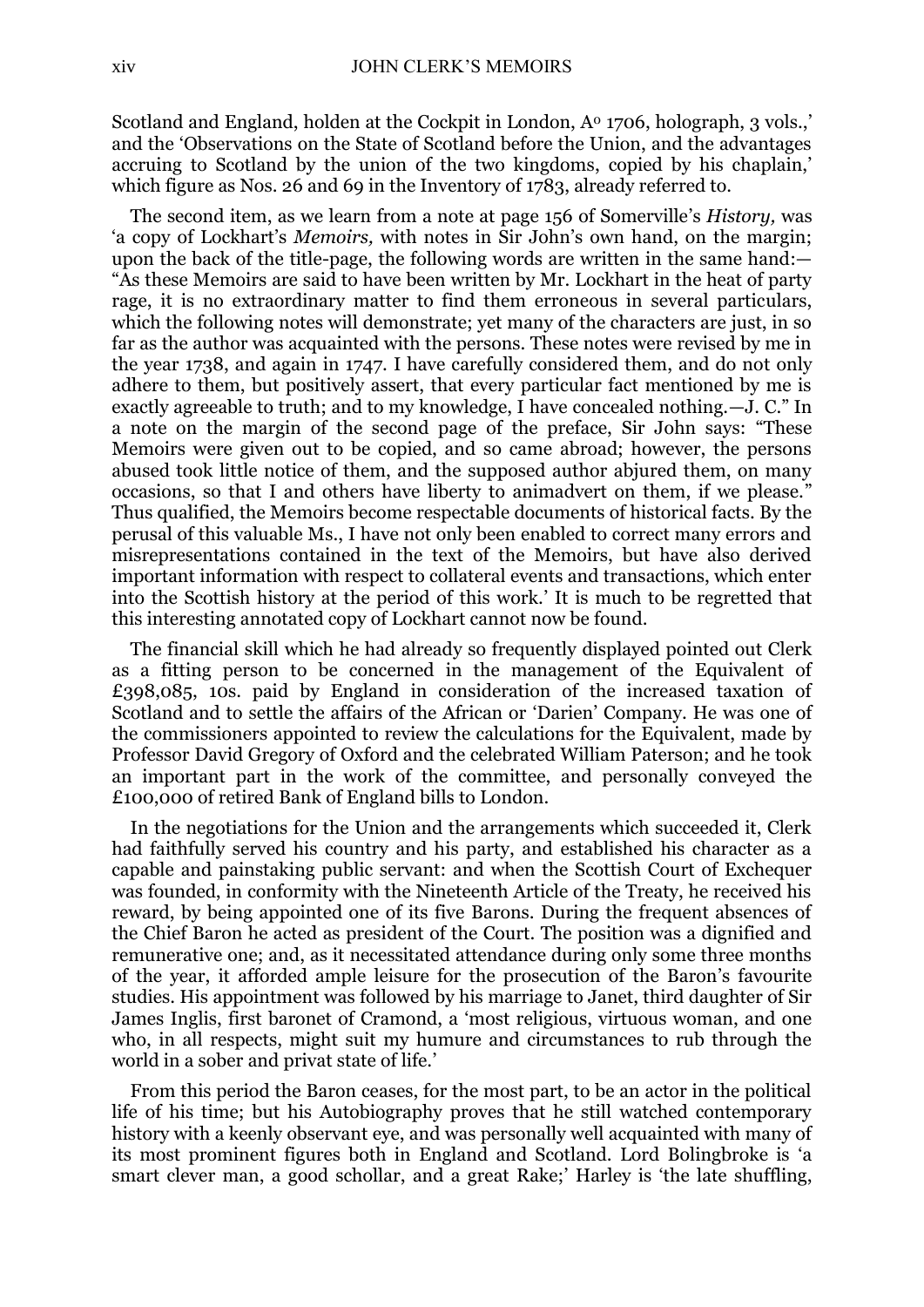#### INTRODUCTION xv

impudent Treasurer;' Mar was 'not only my acquaintance, but my very particular friend;' Lord Lovat was 'a man of a bold, nimbling kind of sense, very vain of his clan, the Frazers, and ready to sacrifice everything to their interest'— hardly the verdict pronounced on him by history, which, however, amply confirms the statement that he 'was all his life a cunning, double man.'

Among the more interesting pages of the Autobiography are those which contain a detailed record of the Rebellion of 1715, and an estimate of the causes out of which it arose. Here the Baron was himself an actor, appearing in arms, along with the Duke of Argyll, before the citadel of Leith, when it was occupied by the Highlanders. He had intended to draw up a more elaborate account of the events of this period, for 'Scraps of a history of the Rebellion 1715, which I intended to have written,' is item No. 30 in the Inventory of 1783.

From the Rebellion we pass to the Mississippi Scheme, into which the writer enters very fully, with the freshness of a contemporary and personally interested authority. He was an 'Adventurer for 200 lbs. stg. of the capital stock, and lost thereby about 400 lbs. stg. However, I reckoned it no small happiness to my Family that I got so well off, for some of my particular friends and Acquaintances in Scotland were quite ruined by it.' He was 'particularly acquainted with Mr. Law,'' a man full of projects, and of a very fertile clear head.' Next follow accounts of the attempted invasion from Dunkirk in 1744, and of the Continental wars in which Britain was concerned; and we reach the Rebellion of 1745, which occupies some twenty very readable pages. On the approach of the rebels to Edinburgh, the Baron, then an old man of nearly seventy, retired, with his wife and eldest daughter, to England; but his second son, George, served in the royal army, and James, his eldest son, fought bravely at Falkirk. He returned in time to attend the Prince of Hess, at Holyrood; but, in his absence, the Highlanders, '16 or 20 at a time,' were quartered in Penicuik House, and he was mulcted of 6000 stones of hay and 76 boles of oats, to the value of about £200*.*

The public events with which the remaining pages of the Autobiography deal are chiefly those connected with the military operations on the Continent and in America.

But the record which the Baron gives of his own personal pursuits is not less interesting than his remarks upon contemporary national history. Apart from his duties in the Court of Exchequer, his life was very equally balanced between the things of active practical endeavour, and the placid contemplative pursuit of the study of literature, antiquities, and art. He was fond of a country life, and of the employments and relaxations proper to a landed proprietor; a keen sportsman, devoted to riding, fond of angling, never missing 'the pouting' in due season, and enjoying his game of curling in the winter—as is witnessed by his 'stones,' still preserved at Penicuik House. But he derived quite as keen enjoyment from the closest application to all the practical details of the management of his various estates, and was never weary of adding to their acres by purchase, and of improving them by planting and by the development of their minerals. During by far the greater part of his life he resided in the country, riding in, daily, the six or seven miles to Edinburgh, from Penicuik or Mavisbank, when the Court of Exchequer was in session. He was firmly convinced that the first duty of an owner of land is to reside on his estate and exercise the closest supervision over his property and his dependants; and in his 'Scheme of Improvements' referred to in Additional Note R., he is most emphatic in his advice that the owners of Penicuik should always reside there—'We ought to be Strangers at Edinr. and Mavisbank and all other places. God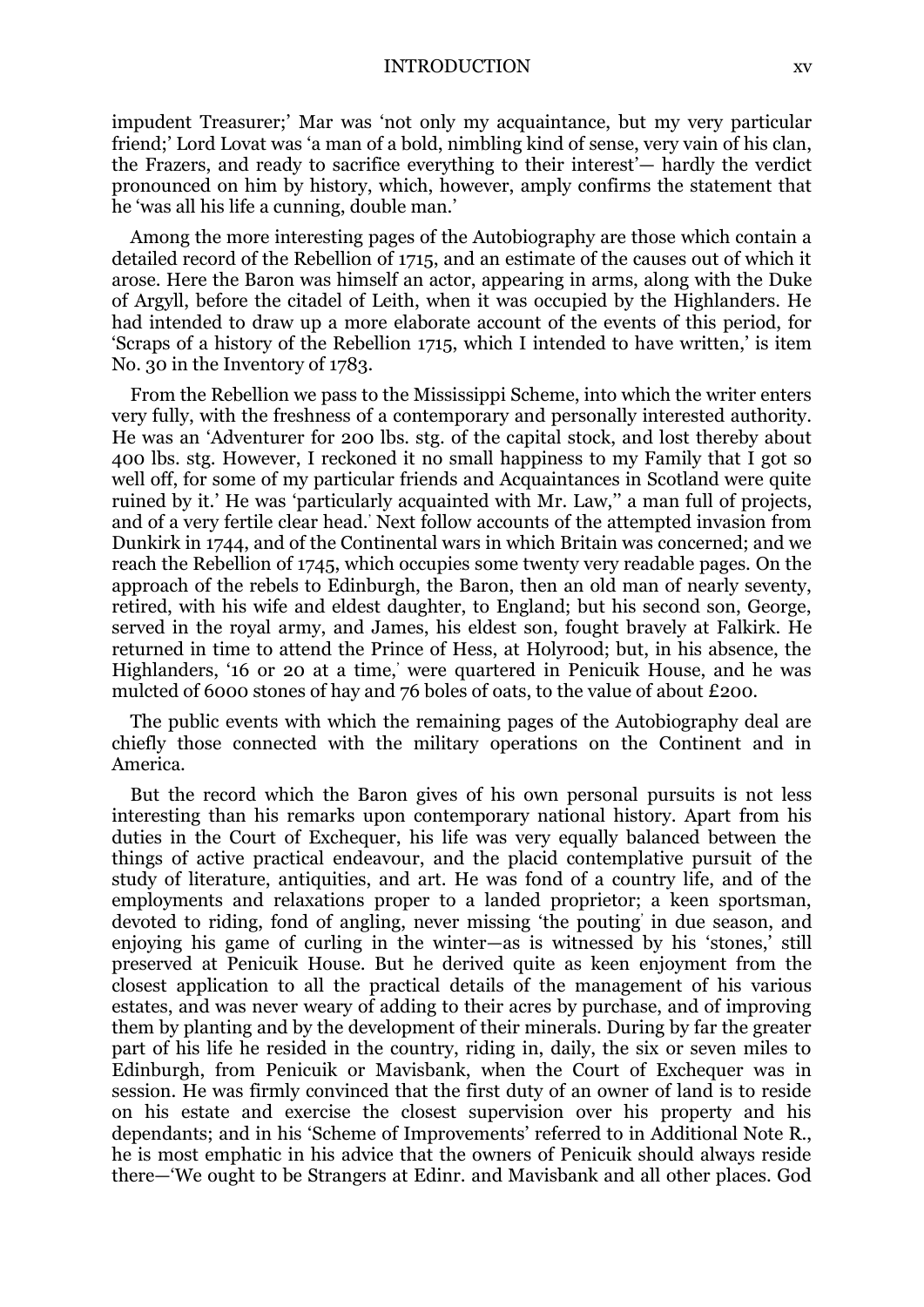grant that it may be so.' In his earlier years the estate of Penicuik was little more than a bare upland waste— the mansion-house stands more than seven hundred feet above the sea-level; but in 1703, at his father's instigation, he commenced to form plantations; no year passed, during the rest of his life, without some progress being made, in this direction, there and on his other properties; and it is mainly to his labours that the present richly wooded and exquisitely varied appearance of the Penicuik estate is due. His minute and detailed accounts of planting, building, constructing ponds, sinking coal-mines, and other improvements will possess considerable interest for those readers who have studied the material progress and condition of our country. In his various expeditions in Scotland and England he travelled always with open and observant eyes; whether examining the coal-pits at Whitehaven, or drinking 'the Goat Whey' in the Highlands, he was continually noting the capabilities of the country and the social and industrial condition of its inhabitants; and the knowledge which he acquired in this way and in the personal management of his own property, must have rendered him a valued member of the Board of Manufactures, of which he was appointed a commissioner in 1727.

But Sir John Clerk was no mere country laird, wholly immersed in material things; his nature was far too wide, his mind far too cultured, for any danger of this; his 'spirit' in no wise 'lacked all life behind, all stray thoughts, fancies fugitive, all loves except what trade'—and merely practical things—' can give.' There was a wide margin in his life for the quite unremunerative, yet truly satisfying, things of culture, art, and scholarship.

We have seen that he studied drawing in Leyden; and the numerous sketches still preserved, out of a far greater number that he executed while abroad, prove that he used his pencil with a facility and an accuracy rather uncommon in an amateur at the period. The Autobiography contains no indication that he continued the practice of graphic art in later life; but a few sketches preserved among the Clerk papers such as the designs for fountains at Penicuik and Dumcrieff, indicate that the pursuit was never wholly abandoned. 'Music,' he tells us,' had always great charms with me,' and he continued to be a performer upon the harpsichord till nearly the age of fifty, when his slightly weakened eyesight, necessitating the use of spectacles, warned him to desist. His pen was never idle, as is amply witnessed by the immense number of still existing unpublished manuscripts in his handwriting, and of transcripts by amanuenses, dealing with the great variety of social, political, philosophical, and antiquarian subjects, of which the most important is his Latin history of Britain, frequently referred to in the Autobiography. And these are but the surviving portions of a vast mass of manuscript productions which he destroyed during his lifetime.

Towards poetry, 'both in Latine and English,' he 'had a great inclination,' "but I curbed as much as I cou'd these salies of fancy, as what I thought inconsistent with the gravity of a judge, and a man of business.' That he restrained his impulses in this direction will hardly be regretted by any one who has perused his manuscript 'poem in Milton's way,' 'The Country Seat.' A somewhat higher level is reached in the lines 'Harmonious pipe, how I envye the bliss,' which he is said to have enclosed in a flute which he sent to Susanna, daughter of Sir Archibald Kennedy, of Culzean, afterwards third wife of Alexander, Earl of Eglintoune (see Anderson's *Scottish Nation,* vol. i. p. 653), and in the lines with which he continued the initial verse of the old song:—

'O merry may the maid be That marries the miller,'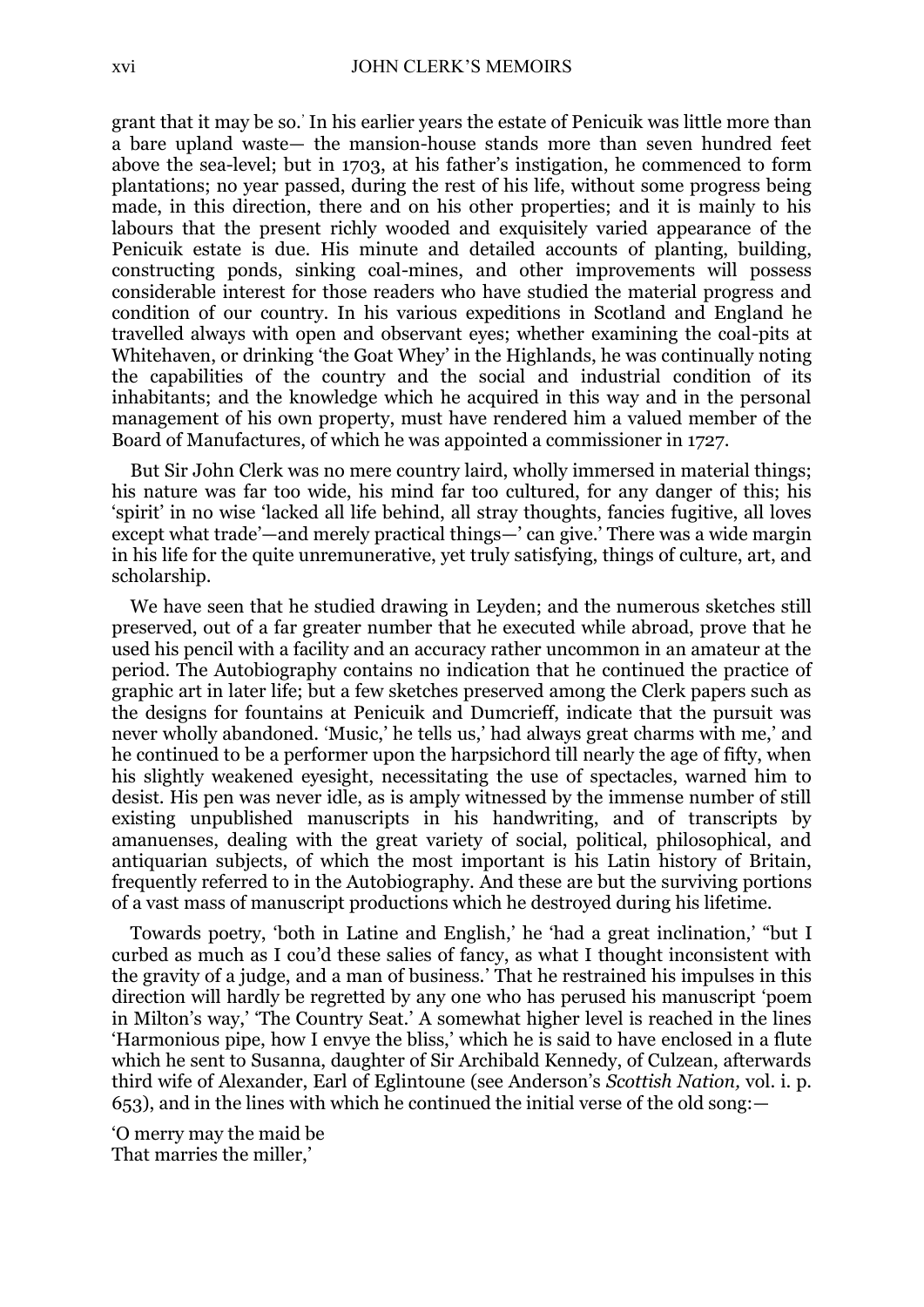which will be found in Johnson's *Musical Museum,* vol. ii. p. 129. Among the pieces preserved in manuscript at Penicuik House are 'A Song on Friendship,' 'An Epick Madrigal on Squire Robert's Hunting Expedition, into the North of England, in July 1749,' and a political 'Ballad to the Tune of Faction no More;' and his muse did not disdain the humblest of subjects and occasions, for among the Baron's papers is a curious 'Prologue to Punch's Farce—For the Bairns at Pennycuik, 1731.'

But it was in the study of the classics that he found his constant and never-failing delight. At thirty-two he tells us that 'all my leisure houres were spent in books.' At thirty-eight we find him carefully reading over 'all the Roman Classicks,' and making 'very large excerps, from them all, particularly from Livy and Salust, whom I was chiefly to imitat in my History of Great Britain in Latin.' At seventy-two he records that 'I may truly say that I was never so happy as when learning something out of a book;' he 'read the Greek and Roman Classicks with great diligence, and still discovered new beuties in them;' and we have a pleasing glimpse of the good old man, 'this day being the 19th day of jan., 1748,' 'reading over Horace *De Arte Poetica,*  which I am persuaded I have read 50 times before.' The practical and masterful human sense of the great Latin authors was excellently congenial to the Baron's own temperament, and aided in knitting into double strength his stout Scottish nature. When, in 1730, he intrusts his sons Patrick and Henry to the Haddington schoolmaster, he has 'no particular thing to recommend save one, on which all parents ought to joyn with me, that is, that my boys be brought up in the old Greek and Roman way. . . . This sort of Education fitted all their youth to the management of their sacred and civil concerns.' As old age approaches, and he feels the first touches of its frailties, he cheers himself and takes courage as he quotes the '*Obsta*' of Seneca; and the wisdom of pagan philosophers mingles with the counsels of Christianity, as he braces himself to meet the last ills and trials of mortal life.

Sitting so reverently as he did at the feet of the ancients, so devoted a student of their written words, it was natural that he should prize and study such tangible and concrete relics of the past as have been preserved to us from classic times: and his archaeological tastes must have been greatly fostered by his residence as a youth in Italy, whose antiquities he describes at great length in his Ms. volumes of Travels, and by the instruction of men like Gronovius of Leyden, and Chaprigni of Rome. He was fortunate too, in the fact that both his Midlothian and his Dumfriesshire properties were situated in districts rich in camps and other memorials of the Roman occupation. His excavations at Cramond and various localities near Penicuik, as well as at Middlebie, resulted in the discovery of many interesting remains of antiquity, the majority of which are still in Penicuik House, while some, through the generosity of one of his successors, have gone to enrich the Scottish National Museum of Antiquities. At folios 139-141 of the Autobiography will be found an account, only too brief, of his expedition in 1724, to the Roman Wall, in company with the celebrated Alexander Gordon, author of the *Itinerarium Septentrionale,* of whom he was a most helpful and appreciative patron: and he corresponded upon antiquarian subjects with the Earl of Pembroke, Roger Gale, William Gilpin, Dr. Stukeley, and other leading English virtuosos of the time, through whose influence he was elected a member of the Society of Antiquaries, and of the Royal Society. He was also a member of the Gentlemen's Society of Spalding; and of the Peterborough Society, to which he made a communication on 1st July 1742, regarding 'the unseasonable colds of the late years,' which he conjectures 'to be owing to the great spots on the surface of the sun, many of which are much larger than the whole globe of our earth, which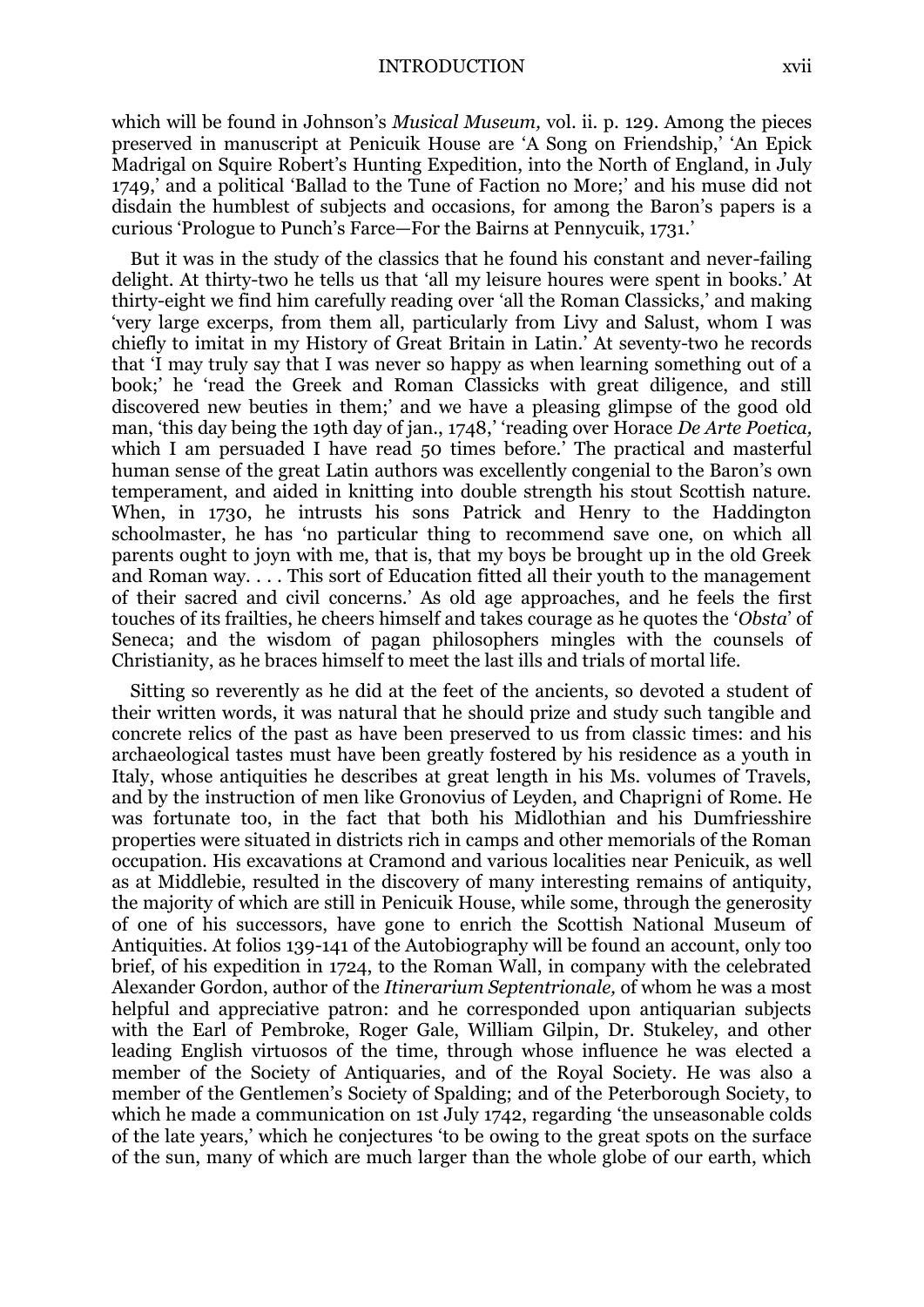must needs take off both from its light and heat.' 1

His writings upon antiquities have still a value, though the wider and sounder knowledge on such subjects that is now possible, may lead us to question some of his conclusions, to feel that he is far from infallible in his judgments. Indeed, according to Lockhart,<sup>2</sup> the immortal episode of 'the Prætorium,' in *The Antiquary,* is little more than the simple record of an incident at Dumcrieff in which the Baron played an important part, as related to the novelist by John Clerk of Eldin, the son of Sir John, and father of Scott's close friend, William Clerk; and doubtless 'many traits' of the Baron were 'embroidered on the character of George Constable in the composition of Jonathan Oldbuck.' But, at least, the Baron was a sincere and reverent lover of antiquity, a true antiquary who did much to further the pursuit in our country; and those whose sympathies are rather with things Gothic than with things classic will be grateful to him as the preserver—one is glad to say, not the *restorer*—of Roslin Chapel.<sup>3</sup>

The most adequate idea of the widely varied interests that occupied the Baron may be gathered from his extensive correspondence with Gale—to which I have so frequently referred in footnotes—printed in Nichols' *Bibliotheca Topographica, (Reliquice Galeancc),* No. n. Parts ii. and iii. Here we find him discoursing on antiquities of all kinds, on the flight of wild fowls, on comets and eclipses, on coal mines, on Scottish mosses and the 'subterranean Oakes' which they contain, on the Highlanders and their language. Interesting letters, dated 22nd June and 5th August 1743, record the destruction of 'Arthur's Oon,' 'demolished lately here by Sir Michael Bruce of Stonehouse, near Falkirk,' and recommend that 'the Antiquarian Society in London should order a fine print to be made of,' 'for thus a Goth's memory may be preserved as well as the figure of that ancient fabric.' 'We all curse him [Bruce] with bell, book, and candle; but there is no remedy except what we have from some accurate descriptions of it given by Dr. Stuckely and others.' How keen was the Baron's interest in the structure and grief for its demolition is evinced in a copy of an unpublished letter to Gordon, dated 12th April 1754, preserved among the Clerk papers, in which he avers,' I wish I could have redeemed it at the expence of 1000 guineas.' A restoration of' Arthur's Oon' was erected by Sir James, his son and successor, near Penicuik House.

So far as I have discovered, the above-mentioned correspondence with Gale comprises all the Baron's letters that have been published; with the exceptions of a letter to Maurice Johnston, dated 11th January 1741-2, containing 'observations on burning of the dead, the British language, obelisks, circular stones, etc.,' published in the *Bibliotheca Topographica,* No. II. Part ii. p. 71; of two long letters on 'the Sepulchres and Funeral Rites of the Ancients in Britain,' addressed to Gale—the first of which was read before the Society of Antiquaries—printed in the appendix to Gordon's *Itinerarium;* of a brief letter to Gale, dated 6th November 1731, on the effect of thunder on trees, and on the discovery of the horn of a deer in the heart of an oak, printed in the *Philosophical Transactions,* vol. xli.; and of three short

<u>.</u>

<sup>1</sup> Nichols' *Literary Anecdotes,* vol. vi. p. 139.

 $2^{2}$  Lockhart seems to have fallen into considerable confusion between the Baron, Sir John, and his son, John Clerk of Eldin.—See *Life of Scott,* pp. 41 and 332 (ed. of 1845), the latter indexed as 'Clerk, Sir John, Antiquarian, anecdote of,' but only Clerk of Eldin's name being mentioned in the text. See also Wilson's *Reminiscences of Old Edinburgh,* vol. ii. chap, xviii., which contains an interesting sketch of the Baron in his aspects as an antiquarian.

<sup>3</sup> See Additional Note O.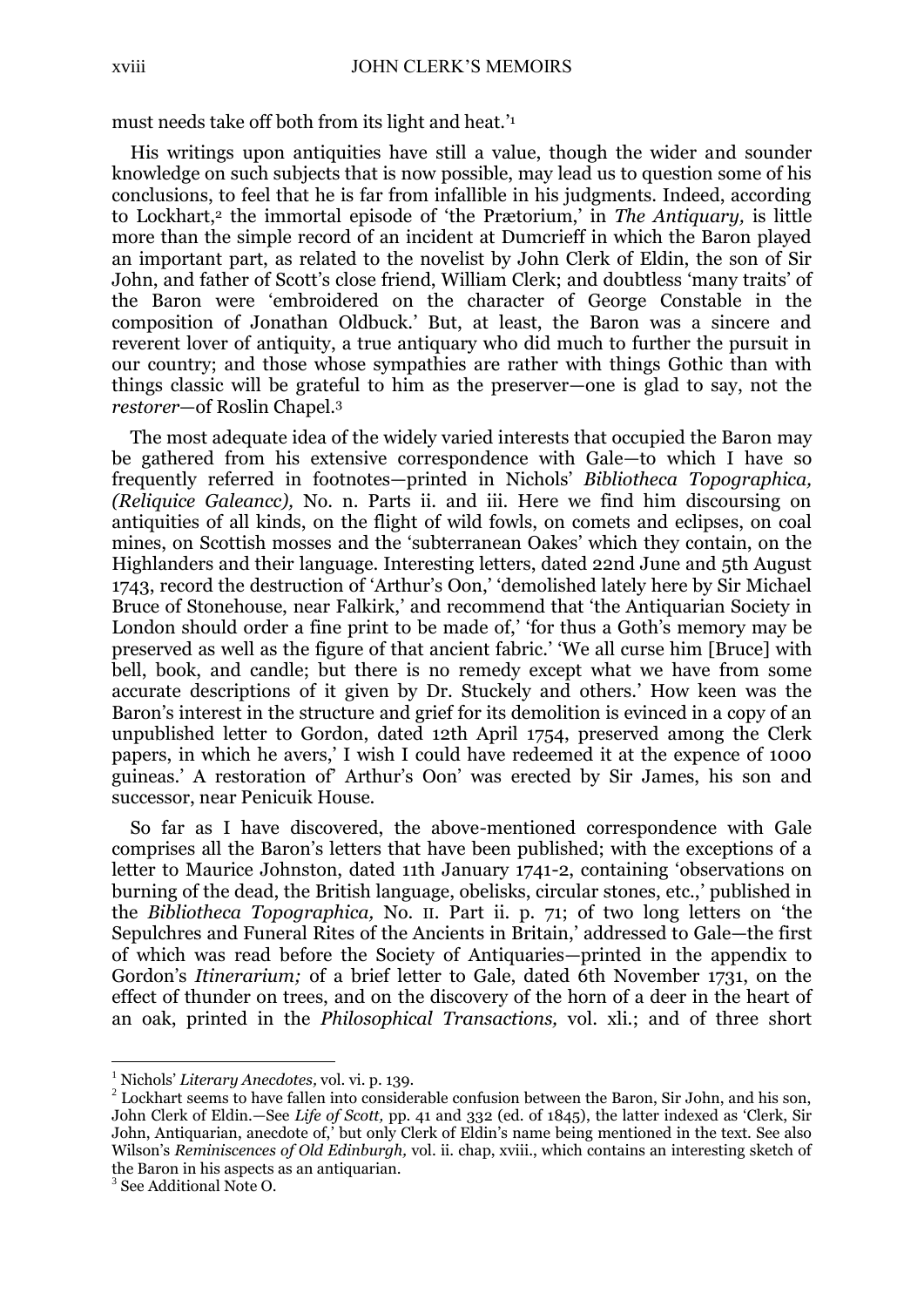undated notes—published in the *New Scots Magazine,* November 1829 —to James Anderson, editor of the *Diplomata Scotia,* etc., furnishing him with introductions to the Chief Baron and to Baron Scrope, and expressing the fear that he should be obliged to decline purchasing a collection of books. 'I have a great family to provide for; and so I fancy I have the same reason to forbear setting up a great library that you have for disposing of one.'

The other printed writings of Baron Clerk are:—

Two pamphlets, published in 1703, and referred to at folio 48 of the Autobiography as 'against diminishing the antient prerogatives of the Crown,' and an 'essay upon the intended Limitations.' As already stated, I have been unable to discover these pamphlets, or to verify their titles.

*A Letter to a Friend giving an Account of how the Treaty of Union has been received here, and wherein are contained some remarks upon* what *has been written by Mr. H. and Mr. R., Edinburgh, printed in the year Mdccvi, 4to, referred* to at folio 78 of the Autobiography as a pamphlet, 'under the Title of Some considerations on the Articles of the Union.' It has been usually attributed, in error, to De Foe—see Additional Note G,—Pamphlets attributed to Sir John Clerk.

*An Essay upon the* xv *Article of the Treaty of Union, wherein the Difficulties that arise upon the Equivalents are fully Cleared and Explained. Printed in the year swccvi, 4to.* See Autobiography, folio 78, and note <sup>2</sup> there.

*Historical View of the Forms and Powers of the Court of Exchequer in Scotland,*  4to. This was written by Clerk and Baron Scrope in 1726, but was not printed till 1820, when it was issued for private circulation by the Barons of Exchequer, under the editorship of Sir Henry Jardine, W.S., the King's Remembrancer. This work is not referred to in the Autobiography.

*Dissertatio de Stylis Veterum et Diversis Chartarum Generibus,* 4to, pamphlet. This, which contains an engraving of the writing implements of the ancients, bears no date, place of publication, or author's name, but we learn from the *Bibliotheca Topographica,* No. n. Part iii. p. 298, that it was printed in 1731. An abridgment of it, in English, was read before the Royal Society by Roger Gale on 4th March of that year, and printed in the *Philosophical Transactions,* vol. xxxvii. The whole work, in Latin, with the plate re-engraved, was included in the third volume of the Supplements to the *Thesauri* of Graevius and Gronovius, edited by Joannes Polenus, Venice, 1737 fol. This tract is not referred to in the Autobiography.

*An Account of the Observations ofthe late Solar Eclipse made at Edinburgh, on Feb.* 18*th,* 1736-7, *by the Honorable Sir John Clerk, Bart., one of the Barons of his Majesty's Exchequer there, and F.R.S., communicated by Roger Gale, Esq., F.S.A.,*  and published in the *Philosophical Transactions,* No. 447, January to May 1738.

*Dissertatio de* Monumentis *quibusdam* Romanis *in Boreali Magna Britannia? parte detectis anno Mdccxxi, Edinburgh 1750,* 4to, with an engraved frontispiece. Written in 1743. See Autobiography, marginal and footnotes to folios 155-56, and folio 193. An account, in English, by the Baron, of the statue of Brigantia and two altars found at Middlebie, had been published by Gordon in the 'Additions and Corrections' to his *Itinerarium,* in 1732.

It is to be observed that the pamphlet *Money and Trade considered . . .* attributed to Clerk in the Catalogue of the Advocates' Library, and in the *Dictionary of National Biography,* was written by John Law. See Additional Note G.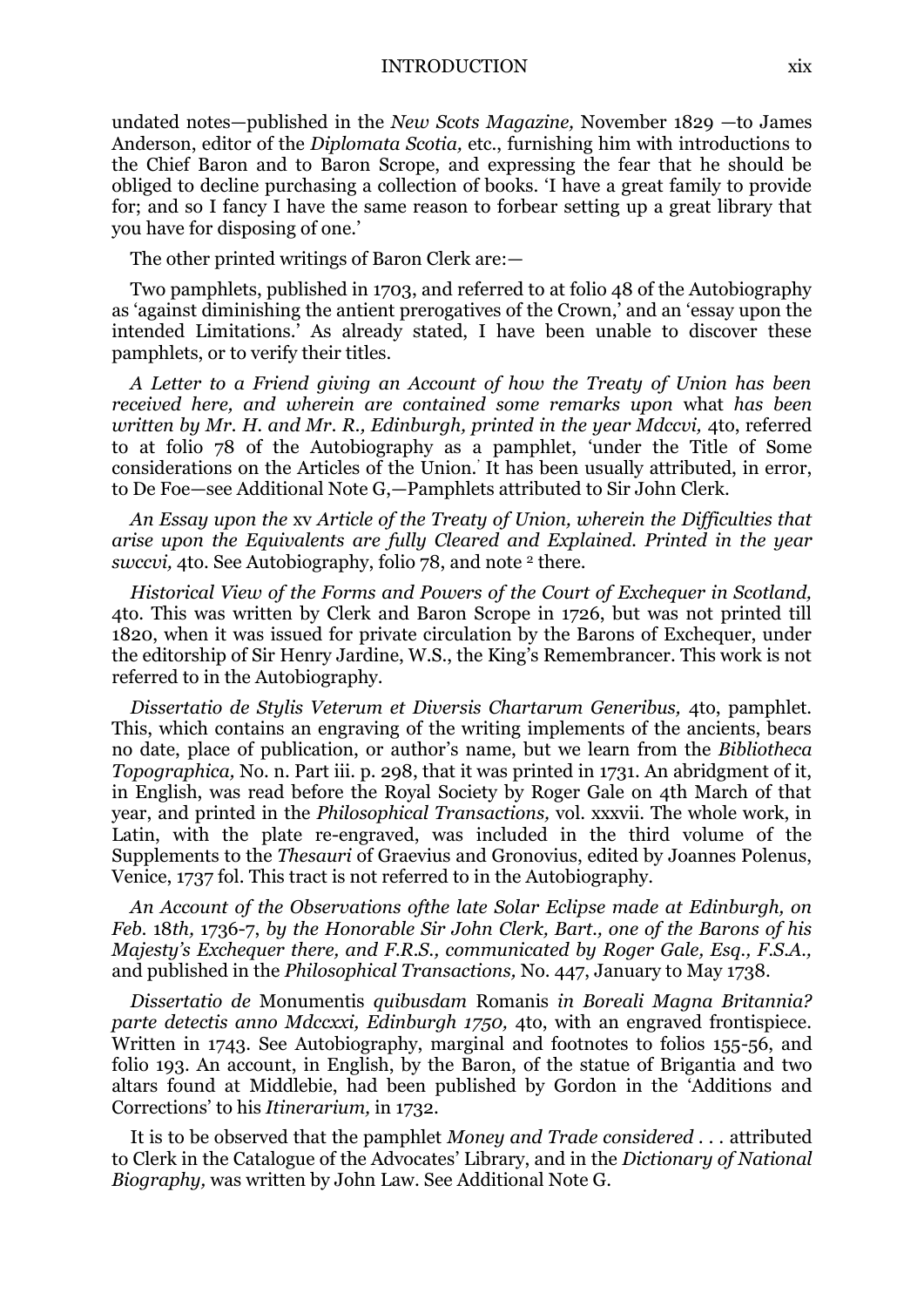The Autobiography is continued till the end of 1754, the year preceding that of the Baron's death. In its later pages we see its writer suffering under the pressure of domestic calamities and of the increasing infirmities of old age; but striving, not without success, to bear all his ills with calmness, and to possess his soul in patience. In 1742 his son, Patrick, died at the siege of Carthagena. His loss was deeply felt by his father, and it poignantly recalled the death of his eldest son—whom his halfbrother especially resembled—which had been the great grief of the Baron in middle life, as the death of that son's mother, Lady Margaret, had been the chief sorrow of his earlier years. The loss of Patrick was followed by that of his twin-brother, Henry, who died in the East Indies, of a lingering disorder, in 1745. The old man himself was attacked by severe fits of sickness; 'they were, I thank God, but very short, but the pins of my Earthly Tabernacle were sadly loused and shattered with them. .. I did the best I cou'd to conceal these Infirmities from my friends, and especially from strangers, who, I saw, were gaping for my office to some of their Friends. I expect nothing but bad days and bad health, yet I must keep up my mind and do the best I can to appear content; but how can this be when I feel my body a kind of burden to me, and the pleasures I once had quite gone? . . . I strive to amuse myself in different ways, but the efforts I use —for instance, to go a-fishing or shooting—are in a manner useless, so that I am actually dropping into the grave; but happy I am in this, that I resign my life to God who gave it, and only wait patiently till my change come; ' and he congratulates himself that he is not like some men of his age that he had known, who 'are angry at all the world.' In 1752 he tells us, 'I began to feel a great languor and a kind of *mtietas vitas,* so that I may say, as Caesar did, *emori nolle sed de vita*  nihil euro; but in 1753, at the age of seventy-eight, he records: 'I continue to have a great relish for books, tho'I seem to forget as fast as I read. Where then can I have my best refuge but in God himself, to whom I commit all my concerns?' Finally, the Autobiography closes with a curious dietetic note, which has in it a touch of the grotesque that sometimes obtrudes itself so unexpectedly, so incongruously, into the midst of the very gravest things of our poor human life.

No particulars of the Baron during the following year have been preserved, till we come to the final entry in the *Scots Magazine* for 1755: 'Oct<sup>r</sup> 4. At his seat of Pennycuik, Sir John Clerk of Pennycuik, one of the Barons of the Exchequer. He had been Baron since the union in 1707. He is succeeded in estate, and the title of Baronet, by his eldest son, James.'

As will be obvious from even such a slight and imperfect sketch of its contents as I have been able to give above, the Autobiography contains much of value in connection with the history and condition of Scotland, and the manners and customs of its inhabitants during the first half of the eighteenth century. But the piece of antiquity which it presents most clearly to our view is the Baron himself; it is his picture that is painted in fullest details in the following pages. The Autobiography has all the merit and the interest of a frank and an intimate self-disclosure. It was intended to be read only by his family and a restricted circle of friends; but Sir George Clerk, in consideration of the historical value that increasing years have given to the manuscript, has yielded to the request that he should permit its publication for the use of the members of the Scottish History Society; a Society with whose aims had he lived to see its establishment—the good antiquarian Baron would certainly have been in most substantial sympathy. It is to be borne in mind that the manuscript was written without the precision and care for style which would certainly have been bestowed had publication been intended; and I cannot doubt that those who peruse it will come—as I have done—to entertain very friendly and kindly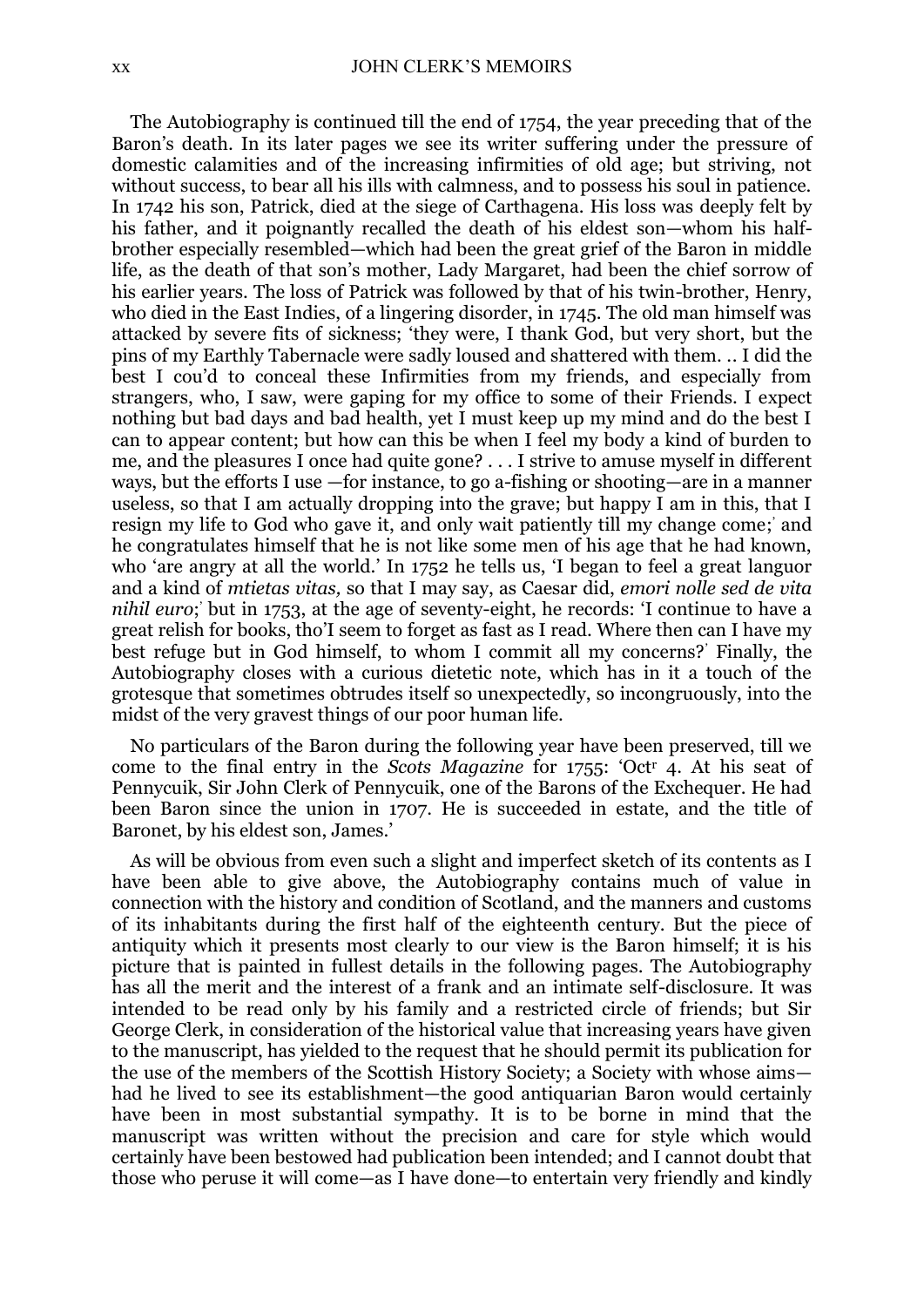#### INTRODUCTION xxi

feelings for its writer, this stout old Scottish Baronet and Judge.

I have to express my thanks for much assistance received while editing the manuscript, especially from Mr. T. Graves Law and Mr. W. G. Scott-Moncrieff. The notes which these gentlemen have supplied are indicated by their initials. I am grateful to the Dowager Lady Clerk for kindly affording every facility for search among the Baron's unclassified manuscripts preserved at Penicuik House, and to Mr. Thomas Ross for executing a drawing of Mavisbank House specially for this volume. Among the other helpers to whom my thanks are due, for information and aid of various kinds, I may mention the Earl of Southesk, Mr. G. L. Ryder, C.B., the Rev. Dr. W. H. Goold, the Rev. Father Oswald Hunter Blair, Dr. Richard Garnett, Dr. Thomas Dickson, Dr. A. Rowand, Mr. A. Wedderburn Maxwell, Mr. J. T. Clark, Professor Patrick Geddes, Mr. Archibald Steuart, Mr. J. R. Menzies, Messrs. J. and F. Anderson, Messrs. Winchester and Ferguson, Mr. Victor A. Noel Paton, and Mr. C. Birnie.

J. M. G.

SCOTTISH NATIONAL PORTRAIT GALLERY. 7*th November* 1892.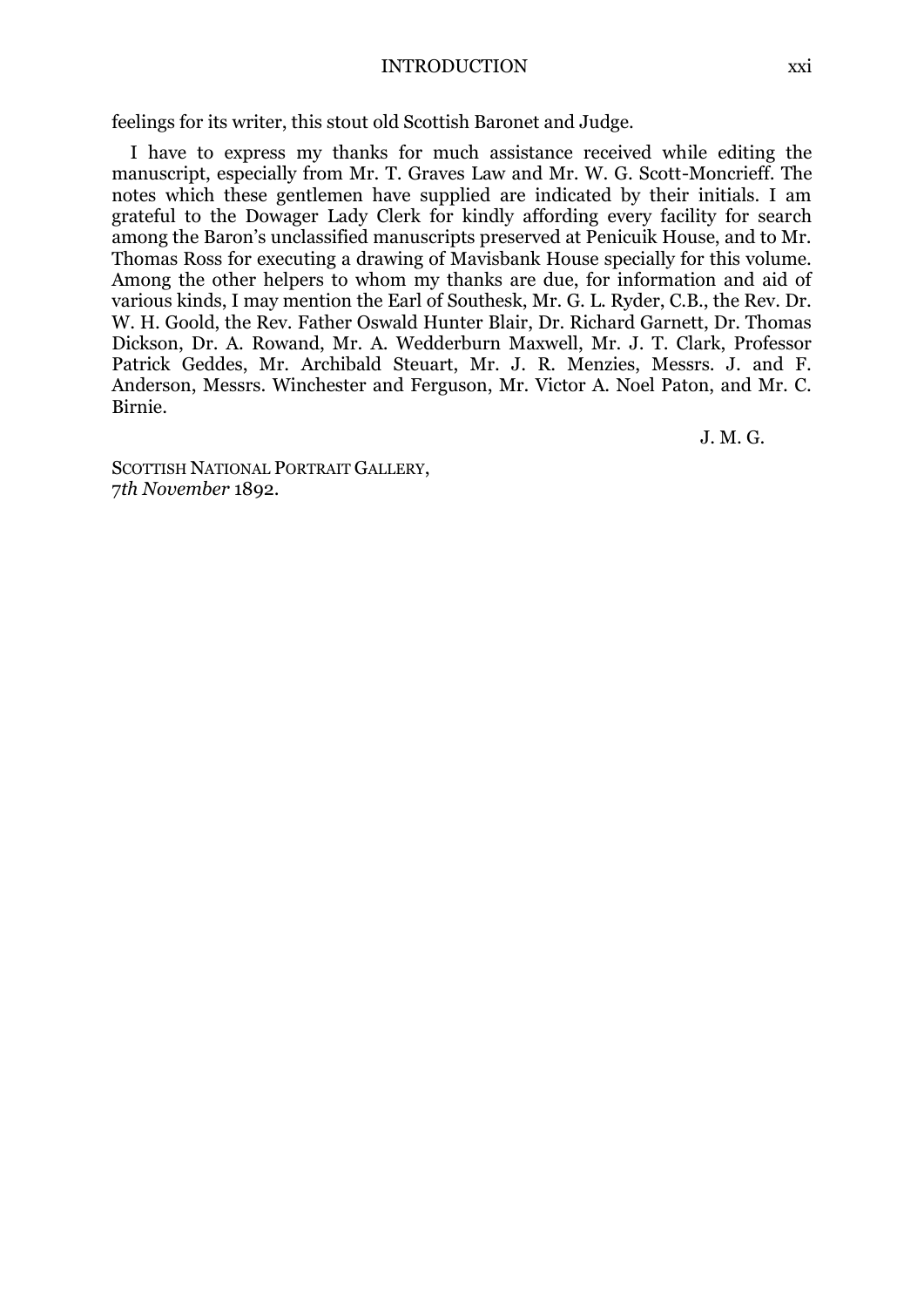This same year, but before I had the account of the Death of my son Patrick, my son James desired liberty to go to London to improve himself the best way he cou'd, but he staid not long there when he importuned me for liberty to go over and see the solemnities at Francfort, for choosing a new Emperor on the Death of Charles the 6th, who had succeeded his Father Leopold, and afterwards his Brother Joseph, in the Empire of Germany.<sup>1</sup>

I consented, tho' very unwillingly, but I saw I cou'd *not* help it.

About the end of summer I received a letter from my son Hary at Jamaica, confirming his Brother's Death, and he sent me a journal left amongst his papers, containing an account of all that was done at the siege of Carthagena, 'till two days before he died.

I received afterwards from my son Henry, one of Peter's drawings of the Town and fortifications of Lyle<sup>2</sup> in Flanders, which is exceeding fine, with another copy by a different scale; these he did about a year before, when he studied Fortification in that city.

I had likeways sent me several other drawings by him, all which I keep in a long white-iron case in the Charter Room of Pennicuik.

During the remainder of this year I lived at Pennicuik and Edinburgh, as formerly.

1742. In January and February 1742 I lived much in the same way, and took many observations upon a comet which appeared first in the constellation of Lucida Lyras; from thence it took its course Westward within 5 degrees of the Pole Star, its Tail after its perihelion was in length about 10 degrees, and at last it vanished out of sight in the Month of March.<sup>3</sup>

<sup>1</sup> <sup>1</sup> 'At the decease of the Emperor Charles VI. in 1740, his hereditary dominions devolved of right (by the Pragmatic Sanction) upon his only daughter and heiress the Archduchess Maria-Theresa, but were claimed by the husband of his niece (Maria-Amelia, daughter of Joseph i.), Charles [Albert], Elector of Bavaria, who was declared king of Bohemia in 1741, and crowned Emperor of Germany at Frankfort the following year, as Charles VII. This dispute disturbed the tranquillity of Europe, and occasioned a war in which all the great European powers were involved, and which did not terminate until three years after the death of Charles VII., when Maria-Theresa had her patrimonial dominions guaranteed to her by the treaty of Aix-la-Chapelle in 1748.'—Haydn's *Book of Dignities,* p. 21 (edition of 1851).

 $^{2}$  Lille. Captured by Louis xiv. from the Spaniards in 1667; surrendered in 1708 to the Duke of Marlborough and Prince Eugene; and restored to France at the Peace of Utrecht in 1713.

 $3$  'P. S. Coll. of Edinburgh, March 9 (1742).—We got the first account of the comet that now appears from some carriers from the West Country. They saw it in the east on the 19th of February, in the morning. It has been observed at London since the 23d, and here since the 25th. Its course has been from South to North nearly, with a little inclination East—from the tail of Aquila through Lyra, Cygnus, and Draco to Cepheus. It moved at first between 5 and 6 degrees in a day; but moves now more slowly, describing between 2 and 3 degrees in a day only. The tail was 6 degrees long on the 23d, but last Thursday morning, after the moon was set, the tail appeared considerably longer. The comet was very near to e in Draco on Friday night, and to x m Cepheus last night. It appears under the pole in the evening, within 13 degrees of it, and will probably come within 7 degrees of the pole-star in some days.'—*Scots Magazine,* vol. iv. p. 94. Under dates 22d March 1741-2, and 8th April 1742, the Baron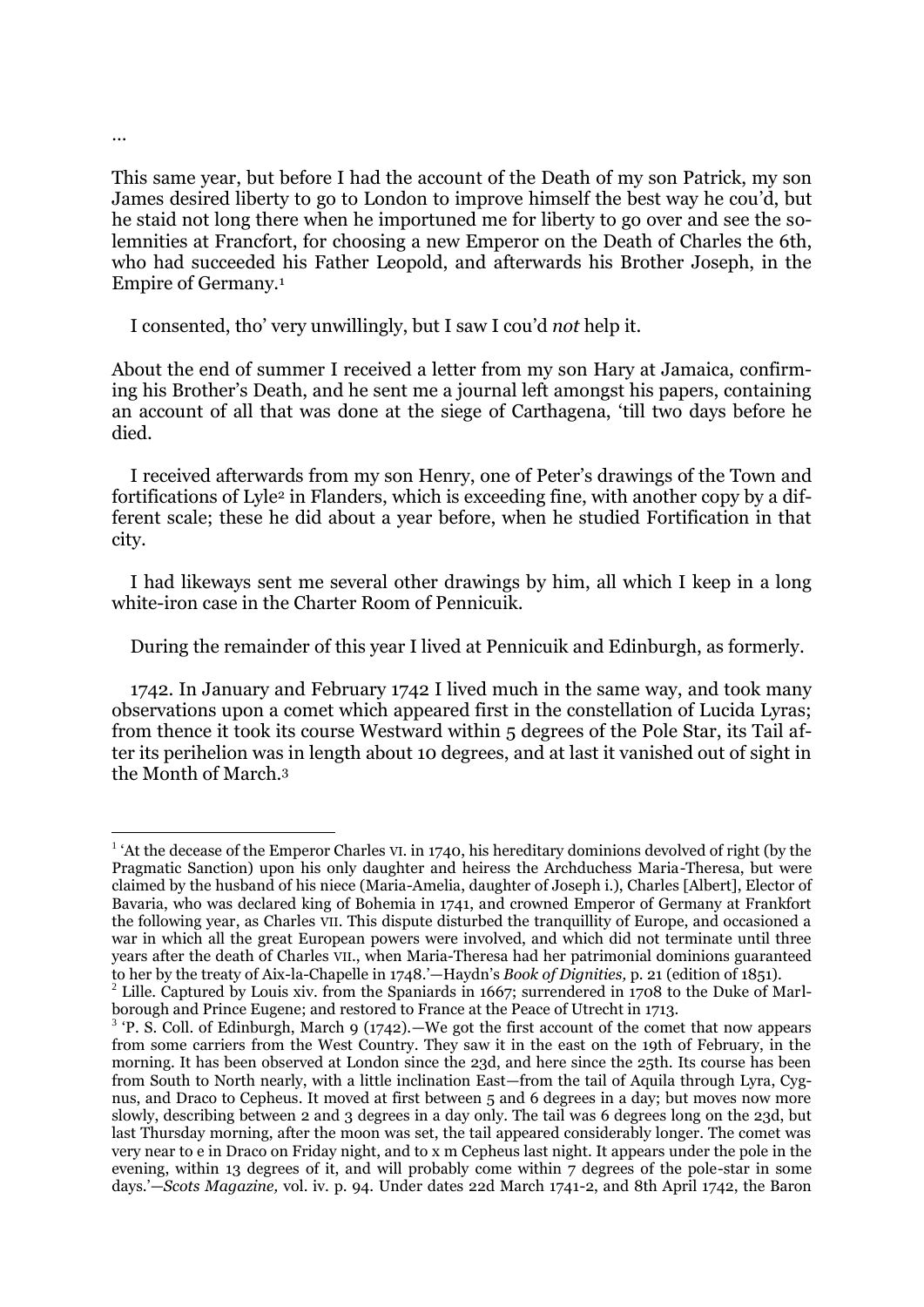The Cave of Hurley. This is on several accounts remarkable,

fol. 192 particularly that about the beginning of November the sun shines quite through it to the Haugh on the opposite side, about 20 minutes after 9 in the forenoon. The whole farm of Hurley paid me about 200 merks, so I thought it very easy to improve it by degrees.

I had given this Society several other papers before.

1

This year I made the antique Cave at Hurley where I had is on several made a large pond, and stocked it with Carp and Tench remarkable, brought from Corby Castle near Carlyle. I caused this pond to be inclosed,<sup>1</sup> and the little Hill in the middle got the name of Clermount. This is a Rural Scheme which, in my opinion, adds a good deal of Beuty to the Enclosures of Pennicuik house, as it resembles the Grotto of Pausilipo at November the Grotto of Pausilipo at Naples. 2

About this time, likeways, I went on with the Enclosure of Hurley towards the moor, where to civilize the prospect I built two little Houses, and gave each a Garden, which was planted round with barren Trees and thorns.

In May this year I carried my Wife and two of my Daughters to Dalguse,<sup>3</sup> to drink Goat whey, on the side of Tay, 4 miles above Dunkell, but here I left them, and returned to Edin. at the siting down of the Court of Exchequer.

This summer I diverted my self by writing an Essay on the Antient Languages of Great Britain,<sup>4</sup> and when finished, gave it to the Society for the improvement of learning and phylosophy, of which I was a member.<sup>5</sup>

From the begining of the year 1743 I lived as formerly, sometimes in Town and sometimes in the Country.

In Aprile I attended the Duke of Queensberry's Affaires at Drumlanrig, and particularly I made a narrow scrutiny into the state of his Lead mines at Wanlockhead.

writes to Roger Gale regarding this comet:—' Its tail, even according to Sir Isaac Newton's notions, diffuses vapours through the planetary world, and consequently must affect mankind in some degree or other. I defy any historian to show us so many alterations as have been in the Affairs of Europe since its first coming into our latitude. I know not what diseases of the body it may bring along with it, but it is pretty odd that about two weeks ago all our forces fell ill of the cold in the space of 24 hours, both in Edenborough and in the country.' 'The path of it has been exactly observed by Mr. MacLaurin, our mathematician in Edenborough.'—Nichols' *Bibliotheca Topographica,* No. 11. part I., pp. 351 and 352.

This cave and pond still exist on the Penicuik estate.

<sup>&</sup>lt;sup>2</sup> The Grotto of Pausilippo, south-west of Naples, described by Seneca and Petronius, and in the Middle Ages believed to have been the work of Virgil, whose 'Tomb' is near.

<sup>3</sup> Dalguise, in the parish of Little Dunkeld. For an interesting account of this expedition to the Highlands see the Baron's letter to Gale in Nichols' *Bibiotheca Topographica,* No. II. part 1., p. 357.

<sup>&</sup>lt;sup>4</sup> A MS. copy of this essay, signed 'J. C.,1742,' is preserved among the Clerk papers. It was published in Nichols' *Bib. Topog.,* No. II. part 1., pp. 362-84.

<sup>&</sup>lt;sup>5</sup> The Philosophical Society of Edinburgh, the precursor of the Royal Society of Edinburgh. In 1731 a Society had been started for collecting and publishing papers on medicine and surgery; and in 1739, its scope having extended, at the suggestion of Professor Colin Maclaurin, so as to embrace the subjects of philosophy and literature, it took the title of The Society for Improving Arts and Sciences, or The Philosophical Society of Edinburgh. Its President was James, fourteenth Earl of Morton, afterwards President of the Royal Society, London; its Vice-Presidents Baron Sir John Clerk, and Dr. John Clerk (see note<sup>1</sup>, page 11), and its Secretaries Professor Maclaurin and Dr. Plummer. Its meetings having been interrupted, the Society was revived by its new Secretaries David Hume and Dr. Alexander Monro, and volumes of Transactions were published in 1754, 1756, and 1771. In 1782 Principal Robertson proposed a scheme for further extending the scope of the Society, so as to embrace every branch of science, erudition, and taste; and the Royal Society of Edinburgh, including all the members of the Philosophical Society, was formed, and incorporated by royal charter in 1783. See Tytler's *Memoirs of Lord Kames,* vol. i. p. 184 and note.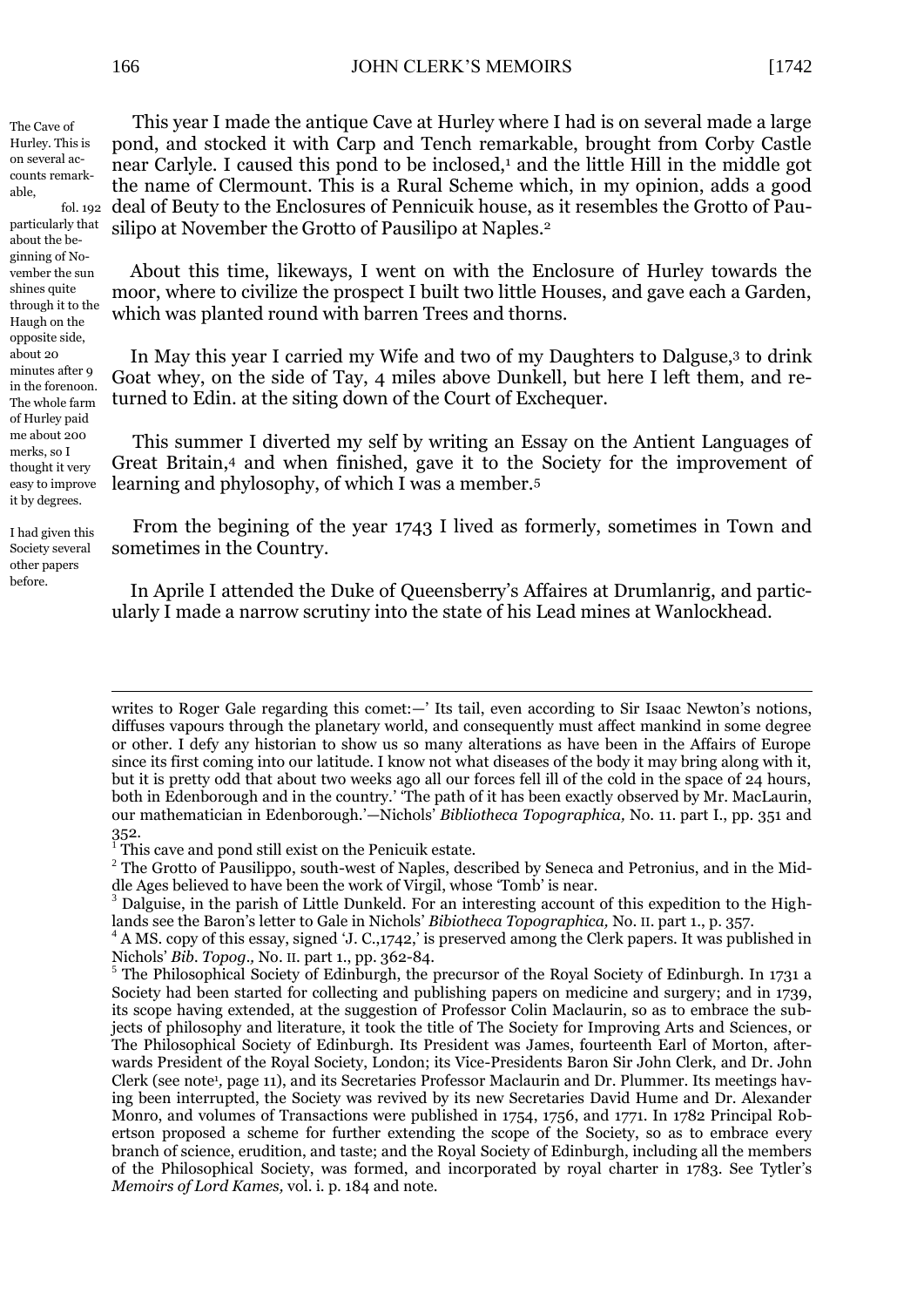In May I carried my Wife and some of my Lasses to the Goat whey at Wooler Haughhead. We staid about 4 weeks; from thence I carried them to Morpeth, Newcastle, and Durham. In this last place, being the 29 of May, they heard the church Musick perform'd on the top of the steeple, this being a High Church form observed there for the celebration of the Birth and Restoration of King Charles the 2d, or as some of the clergy pretend, for the Restoration of Monarchy, which for some years before Oliver Cromwell and his party had ruined. | Some pretend to say that this solemn church Worship is in order to introduce another Restoration, but the truth is, I believe, it is a custom begun in 1660, which the High Church party is not willing to abolish, nor are the A Latine common people willing to want this accustomed diversion.

This summer was spent as formerly, but I wrote a Latine dissertation on the Roman Monuments at Pennicuik House, which is likeways design'd as a present to the Society above named for the encouragement of Learning.<sup>1</sup>

I cannot omit here to take notice of a considerable alteration in our Court of Exchequer, for towards the end of the year Mathew Lant, our Lord Chief Baron, died, and was succeeded in office by Councellor Idle.<sup>2</sup>

The late chief Baron was a poor, Harmless, timorous Man. I had done him considerable services by supplying his place in his absence at London for many years, and had great returns maybe 0f Civility from him and his friends.

I was spoken of to succeed him, but those who have friends in any great offices in England will always be preferred to any Scotsman.

About the end of the year 1743 and begining of the year 1744, we had again the great pleasure of seeing a new Comet<sup>3</sup> as it moved with great swiftness in a parabolical curve inclined to our Earth. We saw it for many days. It began to be visible in the Constellation of Andromeda. In its motion towards the sun, its velocity was much accelerated, and it came to its perihelion about the 21 feb. 1744. Its Tail, as it approached the sun, was in appearance 25 degrees | in length which, considering its vast distance from us, being above 50 millions of miles, cou'd not be under many millions of miles in length. It made its perihelion, or circle about the sun, from within the orbite of Mercury, which is commonly reckoned to be about 30 millions of miles distant from the sun, its bulk or diameter was near to that of Venus.

After its perihelion on the said 21 of feb., I saw it no more, for by its swift, parabolical course, it took its way almost opposite to this part of the World, tho' it might have been seen by the Inhabitants of Hispaniola and Jamaica some few days after.

1

*fol*. 193

A Latine Treatise written by me on the statue of Brigantia and the Two other large stones with Inscriptions at Penycuik, and which were found in Anandale on the side of the Antient Roman Camp at Midlebee. This I did chiefly that those valuable Monuments may be preserved.

The Comet.

fol. 194

<sup>&</sup>lt;sup>1</sup> See page 139, and note<sup>1</sup> there; and marginal note to folio 241.

 $2$  See note<sup>1</sup> to page 73; and note<sup>1</sup> to page 133.

<sup>&</sup>lt;sup>3</sup> 'College of Edinburgh, Jan. 9, 1744. A comet has appeared for some time near the head of Andromeda, equal to a star of the second magnitude. It was observed at London, Paris, and in several parts of Scotland on Friday, the 23d of last month; but was seen before that time in Switzerland. It moves slowly. About Dec 29th it changed its right ascension by its daily motion Westwards, two minutes of time daily, and its declination by moving Southwards about nine minutes of space.'—*Scots Magazine,*  vol. v. p. 573.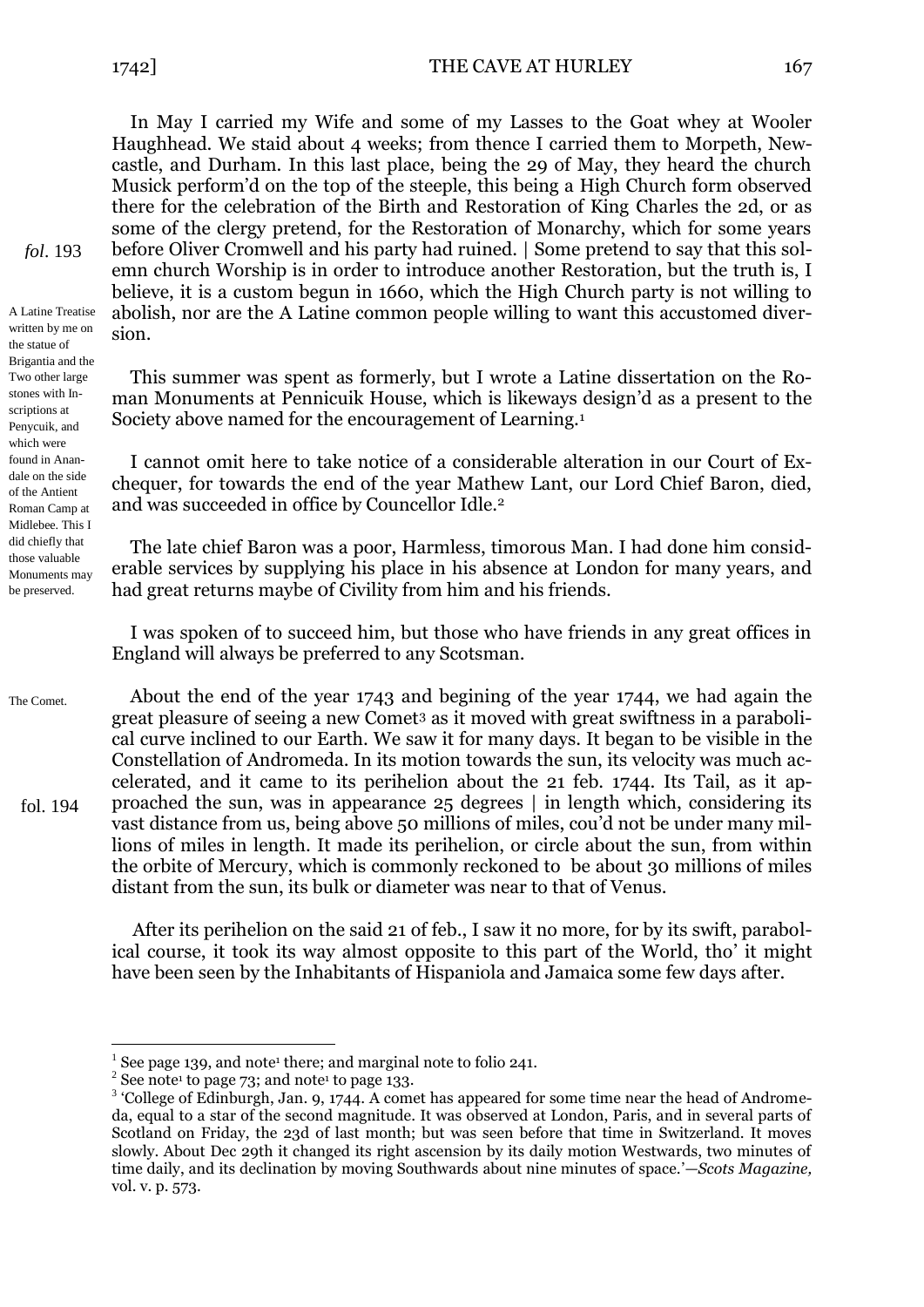If I had been in possession of the new invented [di?]urnal Telescope, I might have seen [the] Comet through the day, when the sun was shining.

That above the silver burn.

My son George and my chaplain, Mr. William Ainsley, and others were with me.

This year, about the 19 or 20 of feb., I came out to Pennicuik and in a clear fine morning, half an houer befor the sun rose, I saw the beutifullest schene in the Heavens that perhaps, ever was seen by any body at one time, for by the assistence of a Reflecting Telescope I saw first the Comet through its Tail in the greatest glory it had ever appeared, being at that time within a day or two of its perihelion. Next I saw was shining<sup>1</sup> the planet of Venus in great beuty, and towards the west the planets of Saturn and Jupiter with their satellites; but what made the finest appearance of all, was the moon near her last quarter, just going down upon the Top of the black hill north west of Pennicuik House. Next the sun rose in great splendour, which yet for half an houer did not obscure the Comet, for both it and its Tail appeared very finely for that space. I tried at that time to have seen Mercury, which I cou'd not do, but by the Comet's distance from the Sun's body, I was sure that its perihelion wou'd be within the orbite of that planet.

All this I saw without either fogs or clouds interveening. | If comets presage great *folio* 195. alterations and Trubles in states, this comet may be thought a foreruner, and tho' it be a little superstitious to think so, yet I am tempted to think that as the moon in some cases influences our bodies, I know not how far the vapours which arise from a Comet may not have some influence on Men's minds. It is certain that before great Calamities hapning to a nation, Comets have been seen, hovering in the Aire, and other odd phenomena. All Histories are full of such accounts, and Josephus takes notice of a very remarkable one befor the destruction of Jerusalem.

Invasion from Dunkirk ,1744.

*folio* 196.

<u>.</u>

In february and March this year, 1744, we were alarmed with an Invasion from Dunkirk. A body of French was to be transported from thence, under the Command of the oldest son of the Pretender<sup>2</sup> and the Count de Sax,<sup>3</sup> a natural son of the late Elector of Saxony.

The ground of this intended Invasion was, no doubt, the noise and clamour of a discontented party in England, which still went under the name of patriots. Things were therefor represented at the Courts of France and Rome much worse than they were, for it was not doubted there but that all Britain was ready for a Revolt in favours of the persone we called the Pretender, but nothing was farther from the minds of the people, as the | French afterwards found, for tho' they sent a large squadron of Men of War from Brest, to come upon the English coast from the Mouth of the Channel down to Portsmouth, in order to sound the inclinations of the people, yet

<sup>&</sup>lt;sup>1</sup> Probably the Baron here refers to the improved telescopes which James Short, acting on the suggestions of Professor James Gregory, had constructed in the rooms in the University of Edinburgh, which were placed at his disposal by Professor Colin Maclaurin. See *Encyclopædia Britannica,* vol. xxiii. p. 137 (Ninth Edition).

 $2$  Prince Charles Edward reached Paris on the 20th January 1744, and sailed in the same ship with Marshal Saxe.

<sup>&</sup>lt;sup>3</sup> Maurice, Count of Saxony, Marshal Saxe, was born in 1696, a natural son of Frederick Augustus II. of Poland, by Aurora, Countess of Konigsmarke. He was a soldier from his earliest youth, and in the campaign of 1710 received the eulogies of the allied generals. After serving against the Swedes, 1711, and against the Turks, 1717, he, in 1733, entered the French service under the Duke of Berwick, and after the campaign of 1740 was appointed Marshal-General of the French armies. He commanded the army of Bavaria, and while defending Alsace he was summoned by Lous XV. to take part in the expedition against England; but his fleet was scattered by a tempest, and its remains blockaded by the English fleet. His defeat of the French and Hanoverians at Fontenoy, in 1745, was followed by the conquest of Belgium. After the capture of Laufeldt in 1747, Saxe retired into private life. He died in 1750.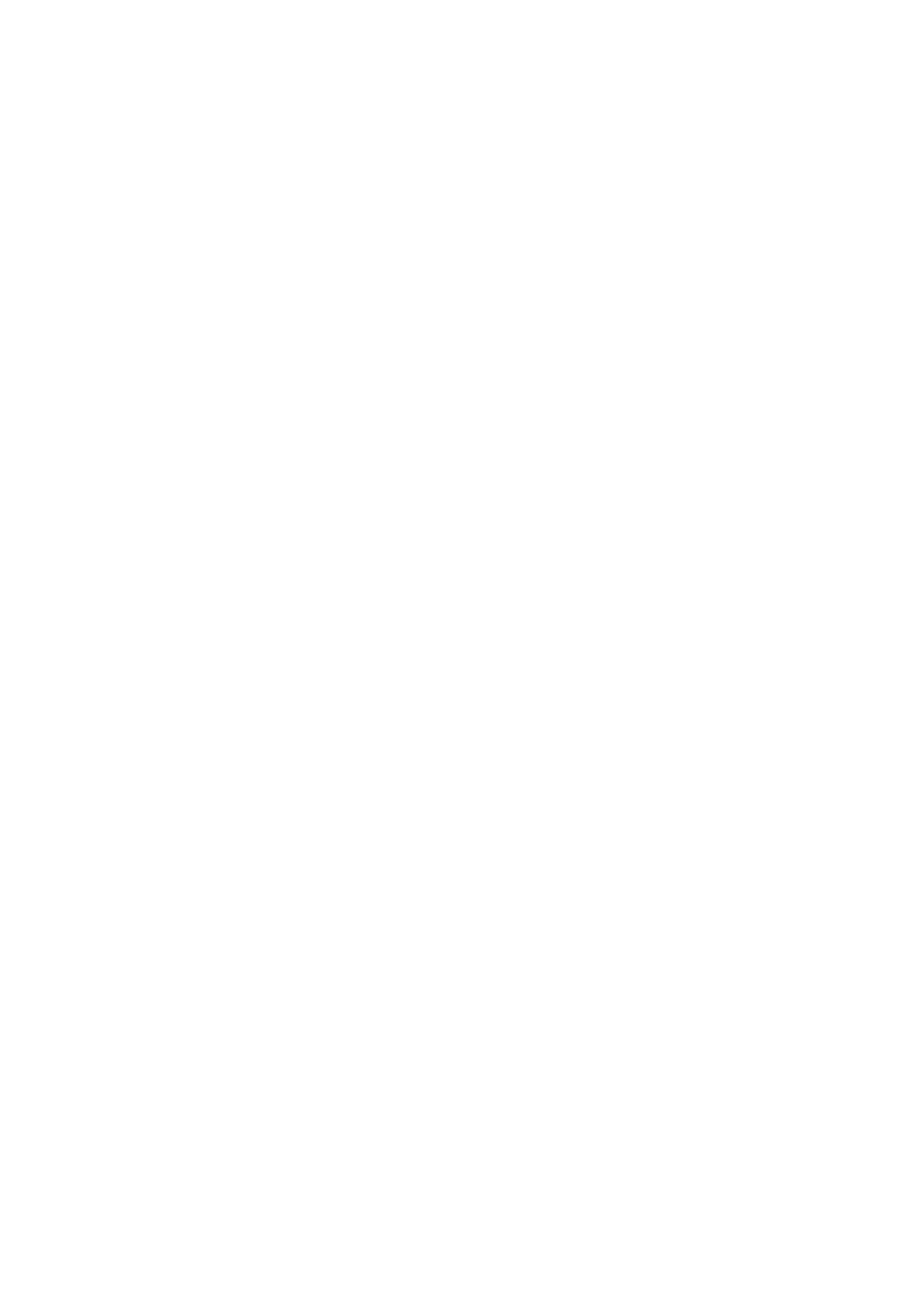The French declared War against us with great reluctance, but the Queen of Spain who managed the affairs of that Kingdom forced them to it after suspecting their fidelity in the Mediterranean between the English Fleet under Admiral Mathews, and the combined fleets of France and Spain who for two years [be]fore had been blockt up [in]the Harbour of Thoulon ...s year they ventured out, and were attaqued by the British fleet, and in this engagement it was thought that the French did not support the Spanish fleet as they ought to have done, but

1

they found them so much averse to this Roman-Catholick project, that they were glad to get back again to Brest, more especially when they found themselves ready to be attaqued by the British Fleet far superior to theirs. One night's favourable Wind from the nor'east protected them, and gave them the advantage of sailing oh" in the night. Sir John Noris,<sup>1</sup> who commanded this great British Fleet, was much blamed for a little delay in sailing after them, but he was always a very unlucky Admiral, and on that account got the name of Jack foulweather, and S<sup>r</sup> . John no-risque.

The French transports were in the mean time in the road of Dunkirk, and ready to sail, but a Tempest overtook them, so that, with the loss of some of their ships and some hundreds of Men, they were forced to lay aside their Expedition.

The French knew very well the strength of the British Fleet, the Affaires of and that they were in no condition to force a passage over to forced them to' England, but it seems they intended in the night time to have got over and tried their Fortune. I am of opinion that tho' fidelity in a sea they had landed they cou'd have done nothing, but must have Mediterranean been destroied or taken prisoners, for 'tis certain that there was not one of a hundred in Britain who had the least inclinations to favour them.

All this time we had been only Auxiliaries to the Queen of Hungary,<sup>2</sup> in defence | of that ballance of Power which was necessary to be keept up between the two great Families of Bourbon and Austria, but now we became principals in a War with France, for the French, at the earnest desire of the Court of Spain, first declared war against us, so that we were next in honour oblidged to declare war against them. *fol*. 197.

Tis very remarkable that during the whole Trubles in Germany and several Campaigns in the years 1742 and 1743 and even at the time of a famous engagement at Dettingen on the Rhyn in 1743 where our King was present and where his Arms were victorious against the French, yet neither we nor the French nor the Austrians had declared War against one another. We fought for the Queen of Hungary as head of the Austrian family, and much blood was shed in Germany and Bohemia, but still we keept up a kind of correspondence with the Court of France, and no hostilities were committed at sea. In the mean time the cuning triming people of Holand lay by, and wou'd not engage as principals in any War, tho at the same time they sent 20,000 men to the field as Auxiliares to the Queen of Hungary, who was actually in War against both the French and the Emperor, but did not declare the War even in the

<sup>&</sup>lt;sup>1</sup> Admiral Sir John Norris, descended from an Irish family, for his conduct in the action off Beachy Head in 1690, was appointed commander of the 'Pelican' fire-ship. He distinguished himself under Sir George Rooke, Captain James Killegrew, and Sir Cloudesley Shovel. Having been knighted, he, in 1707, was advanced to the rank of Rear-Admiral of the Blue, and in 1732 became Admiral of the White. The expedition against the French fleet mentioned above was his last naval service; and he died, at an advanced age, in 1749.

<sup>&</sup>lt;sup>2</sup> Maria-Theresa, daughter of the Emperor Charles VI., was born at Vienna in 1717, and in 1736 was married to Francis Stephen, Duke of Lorraine, who in 1737 became Grand Duke of Tuscany. On her father's death, in 1740, she ascended the throne of Hungary, Bohemia, and Austria; but Charles Albert, Elector of Bavaria (see note<sup>1</sup>, p. 163; and note<sup>3</sup>, p. 172) disputed her claim to the Austrian territories, and, simultaneously with Frederick the Great, invaded her states. She fled to Presburg, and, with her child in her arms, invoked the aid of the Hungarians. She obtained assistance from England and Holland, and her rights were confirmed by the treaty of Aix-la-Chapelle, 1784. She died in 1780.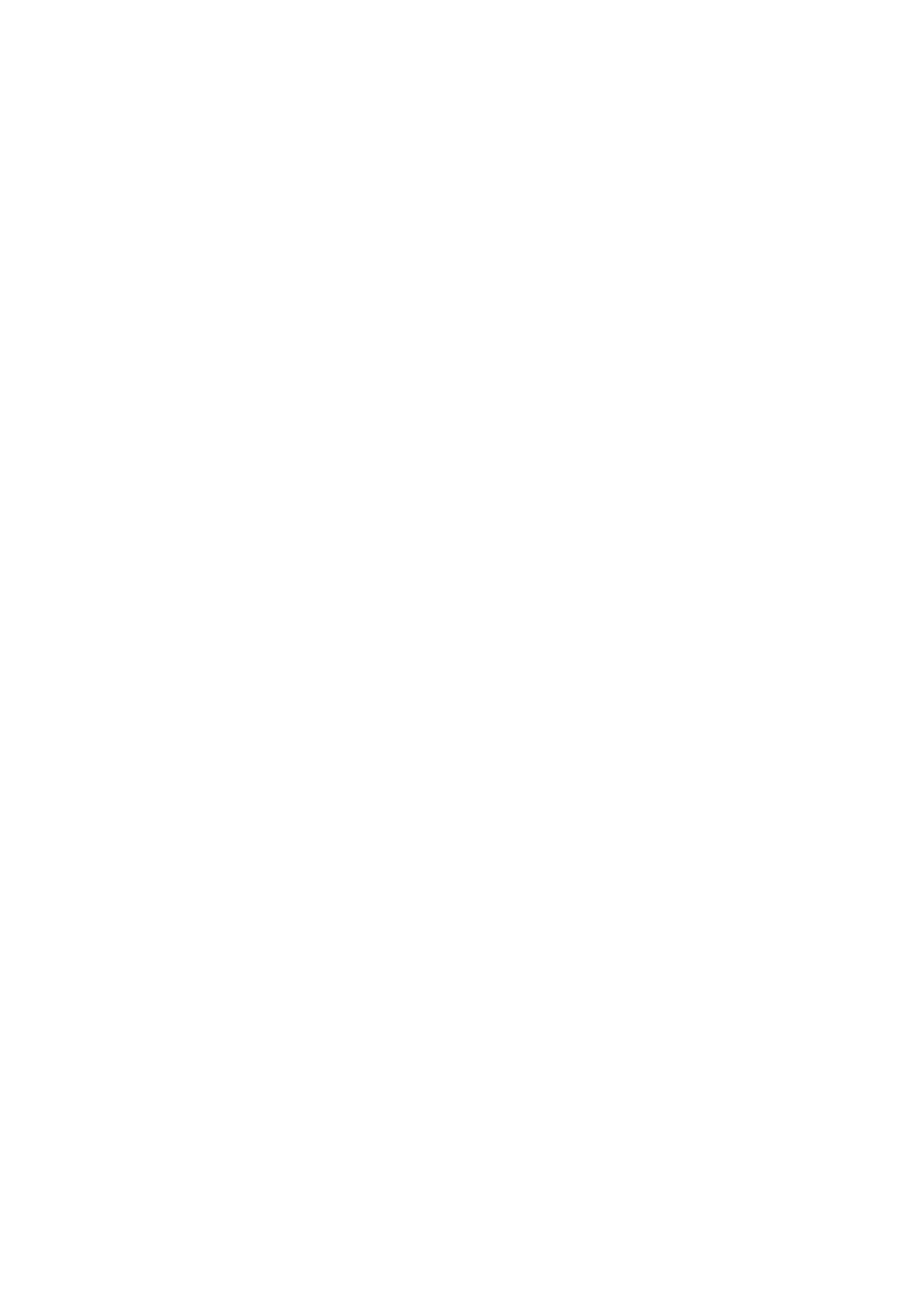1744 *fol.* 198.

sailed to the ...y of Alicant. We [ha]d the same complaint against our Fleet, that ... two divisions under Ad<sup>l</sup> . Mathews and Lestock [di]d not their endeavours [to] have destroied the united fleets of France and Spain. There was, I think, reasons on both sides of the Question, for I believe our Ministry did not care to destroy the French, and they did not care to assist the Spaniards to destroy us. my fears were but too just.

campaign 1744, when her General, Charles of Lorrain,<sup>1</sup> past the Rhyn, and attaqued the French Territories in Alsace.

To return now again to my own Family concerns. My son Henry had returned in safety from the West Indies, and from other cruses which he made as | first Liutenant of the Preston, commanded by the Earl of Noresk,<sup>2</sup> but in Aprile this year the sd Earl and 3 other Captains were ordered to fit out their ships for a long voyage. My son acquainted me of this by a letter but knew not to what place they were bound. At last they sailed, being in all 4 ships, one of 70, one of 60, one of 50, and one of 20 guns, under the command of one Commadore Barnet. I heard from my son when he sailed, but whether I am ever to see the poor Lad again, God only knows. I had a letter from him some weeks after from the coast of Africk, by a ship which met them there, but was inform'd that they knew not where they were bound for that their orders cou'd not yet be opened.

In may this year I carried my Wife and some of my Daughters to Bonhill,<sup>3</sup> where *N.B.*—There is my Daughter jean lived, and with her and her spouse, Mr. Smollet, we went for 3 weeks and drank the goat-whey at Luss. From thence I myself made a trip to Inveraray, and took occasion to visite Mr. Clerk of Braelaken, who was married to my Niece Sarah Little, the daughter of my Sister Sophia Clerk, who had been married to Mr Little of Liberton.<sup>4</sup> There I staid with great pleasure for a day or two, and returned back to Luss. Lad, who went

only one child of this marriage, John Clerk, a very pro[missing] Lad, who went this year, 1749, to Jam[aica].

*fol.* 199. This Queen of Hungary was at this time only about 26 years

of Lorrain.

On our return home we went and lived at Mavisbank in the months of june and july, and I attended the Exchequer as formerly.

During this summer the principal schem of publick Action was in Bohemia and Bavaria, for the Machivelian King of Prussia,<sup>5</sup> contrary to his engagements with the magnanimous Queen of Hungary, invaded Bohemia with an Army of above 60000 men, 'tho | he had received from that Queen all the best parts of all the fine province of Silesia, in order to keep him quiet and preventing *[sic]* him from joining with the French. This was an unhappy stroke to the peace of Germany, and the ballance of power so much wisht and contended for, between the two Houses of Bourbon and Austria.

Prince Charles of Lorrain, brother to the great Duke of Tuscany, and commander in chief of the Queen of Hungary's Army, had then past the Rhyn, and was in a fair The Duke of Tuscany was formerly Duke

1

<sup>&</sup>lt;sup>1</sup> Charles of Lorraine, Maria Theresa's General, brother of the Duke of Tuscany; born 1712, son of Leopold, Duke of Lorraine; became Governor of the Low Countries; died in 1744.

<sup>2</sup> George Carnegie, attained the rank of a captain in the royal navy in 1741, and in the same year succeeded his brother as sixth Earl of Northesk. In January 1744 he sailed in the fleet, under Sir John Norris, to the East Indies, commanding the 'Preston,' a ship of fifty guns. On 25th January 1745 they captured, in the Straits of Banca, three very valuable French East Indiamen, bound from Canton to Europe. In 1755 he commanded the 'Oxford,' a ship of sixty-six guns; was promoted to a flag in 1756; rose, by seniority, to the rank of Admiral of the White; and died in 1792.

<sup>&</sup>lt;sup>3</sup> In Dumbartonshire.

<sup>4</sup> Sophia, youngest daughter of Sir John Clerk, first baronet of Penicuik, by his first wife, Elizabeth Henderson, was born at Newbiging, 29th August 1683, and was married to Gabriel Ranken of Orcharhead, Stirlingshire. Their son Walter, succeeding as heir of entail to the estate of Little of Liberton, took the name of Little; and their daughter, Sarah, married Dougal Clerk of Braekethan [Braelaken], Argyllshire.—Douglas's *Baronage* and MS. *Family Register.*

<sup>&</sup>lt;sup>5</sup> Frederick II., the Great, born 1712; succeeded his father as King of Prussia 1741; died 1786.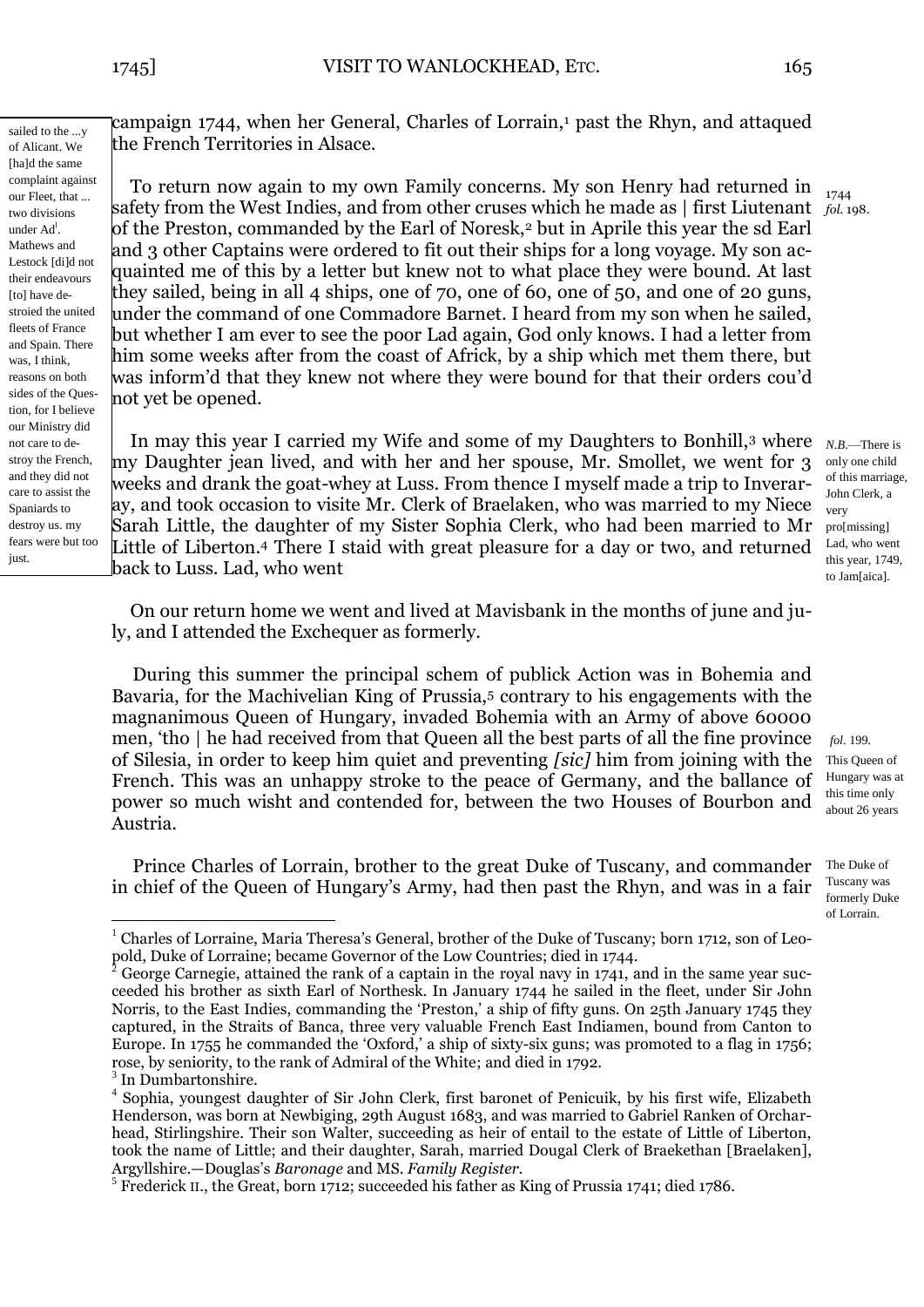way of recovering Alsace to the Empire of Germany, but on hearing of the progress which the king of Prussia had made in Bohemia, he was oblidged to repass that River, and return to protect the Queen's subjects in that country.

In his way he was oblidged to leave Garrisons in several Towns in Bavaria and the upper Palatinat, yet he was successful wherever he came, and the Prussians with vast losses were oblidged to surrender Prague, which they had taken, and retire out of Bohemia without ever offering to stand the hazard of a Battle. They knew indeed that they were far from having any chance of succeeding in an attempt of that kind, for the king of Poland,<sup>1</sup> who was at the same time Elector of Saxony, sent 22000 men to the assistence of Prince Charles. After this the Prussians with their King at their head retired to Silesia where they took up their Winter Quarters.

- About this time War was proclaimed by the Queen of Hungary against France, and the French King<sup>2</sup> turning his head to military affaires regained all the south parts of Germany and restored the Emperor to his Capital of Munich, from whence he had been forced the year before by the victorious Arms of the Queen of Hungary, for by the bye I must notice that this Emperor the Duke of Bavaria<sup>3</sup> had entered into a league with the Kings of France and Prussia for suppressing altogether the House of Austria. 1744.
	- This summer likeways the Ambition of the Queen of Spain,<sup>4</sup> in order to procure | a kingdom in Italy to her second son Don Philip,<sup>5</sup> had raised a terrible coubustion there, her eldest son Don Carlos,<sup>6</sup> king of the two Sicilies, used his outmost efforts for the same end, but as the king of Sardinia<sup>7</sup> was united in interest with the House of Austria, there were no considerable advantages gained by the Armes of France and Spain, but on the contrary they were oblidged to repass the Alps, and take up their Winter Quarters where they were the year before. In the mean time an Army of neapolitans and a handfull of Spaniards continued in Winter quarters on the confines of Bulognia and Tuscany. *fol.* 200.

In november this year the British parliament met, but the Ministry under the Lord Carteret found themselves so weak as to be able to do nothing, wherefor his Lorp. was oblidged to resign contrary to the King's Inclinations, who was always steedy in his favours to those who served him well as he thought this Lord had done.

<sup>1744.</sup>

<sup>&</sup>lt;u>.</u> 1 Frederick Augustus II. succeeded his father as King of Poland in 1734; died 1763.

<sup>2</sup> Louis XV.

 $3$  Charles Albert, born 1697; succeeded his father as Elector of Bavaria, 1726; died 1745. See note  $1$ , p. 163; and note <sup>2</sup>, p. 169.

<sup>4</sup> Elizabeth Farnese, born 1692, daughter of Odoardo, eldest son of Duke Ranuccio of Parma, and Dorothea Sophia, daughter of Philip William, Elector Palatine. She became second wife of Philip V. of Spain, in 1714; and died 1766.

<sup>&</sup>lt;sup>5</sup> Third (second surviving) son of Philip V. and Elizabeth Farnese, born 1720; became Duke of Parma and Piacenza in 1749; died 1765.

<sup>6</sup> Eldest son of Philip V. and Elizabeth Farnese, born 1716; succeeded as Duke of Parma and Piacenza, 1731; conquered Naples and Sicily 1735, and in the same year became King of Spain, as Carlos III.; died 1788.

 $7$  Charles Emmanuel II., succeeded his father in 1730, and died in 1773.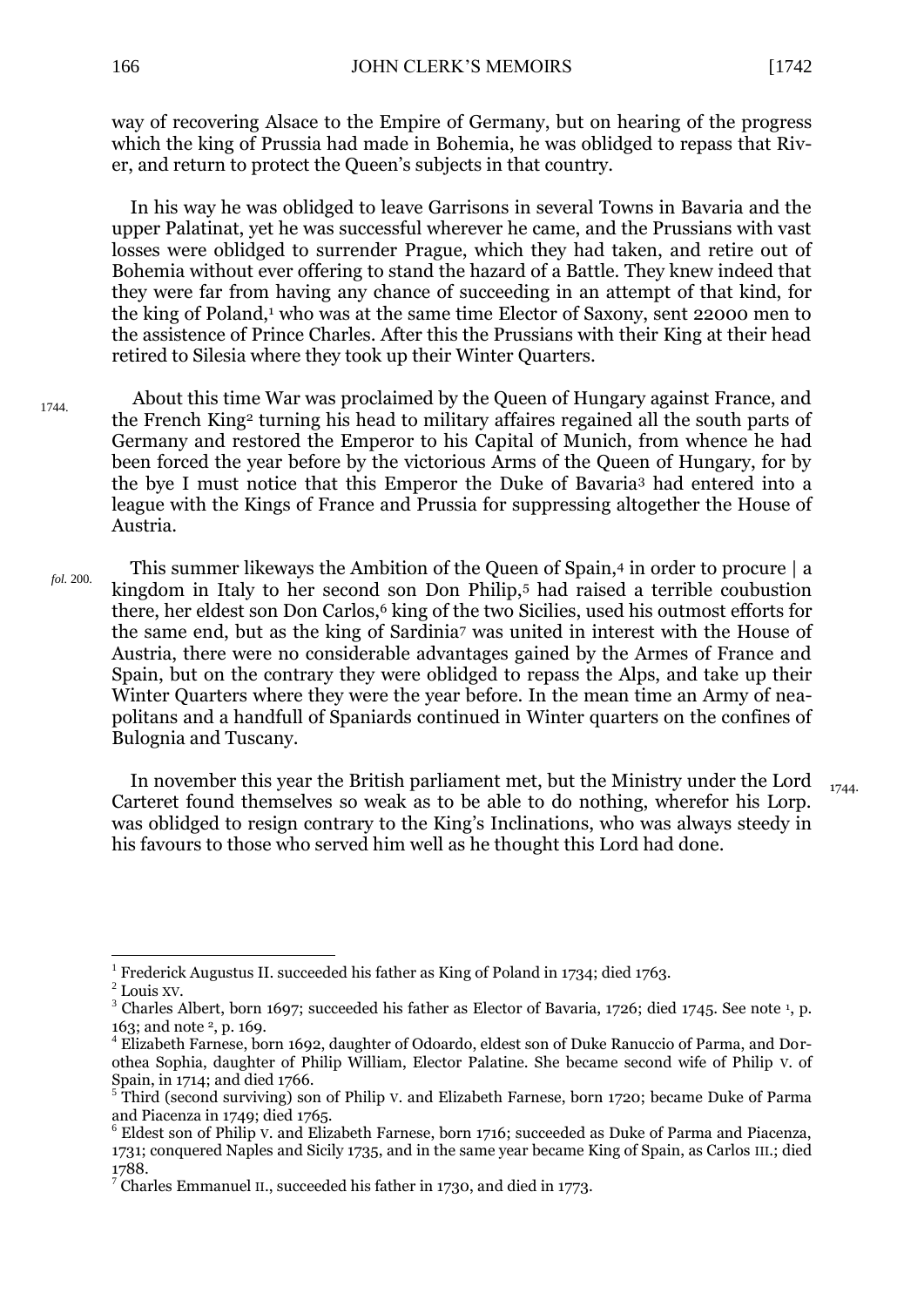1

To him succeeded a Triumvirat who constituted jointly the prime ministry. The Duke of Newcastle,<sup>1</sup> the Lord Hardwick<sup>2</sup> who was Chancellor at the time, and Henry Pelham,<sup>3</sup> brother to the Duke, made up this Triumvirat. The Lord Hardwick was a great Lawer and an eloquent man, but good judges thought that all the Three had not the Qualifications of the late Sir Robert Walpole, created afterwards Earl of Orfoord as before mentioned.

The King's affaires had then but an indifferent Aspect; however, a new methode was introduced into publick management as set not only things to rights but outdid all the measures of Government that had hitherto been tried since the accession of the family of Hannover to the Crown, but it had been tried in King William's time, and was like to have mared all his affaires: this was to incorporat the Whigs, Tories, and Jacobites in parliament into one Interest for preserving the liberties of Europe. | It seem'd to be a very arduous undertaking, and yet it succeeded so well that the Royal Favours being equally dispenced the grand movement of the whole sisthem of politicks was called the Broadbottom.

*fol. 20*1.

These men were not to hang together for any long time, yet they were so well pleased with the distribution of the Royal Favours that they stuck at no expence for supporting the War abroad, and the liberties of Germany against the encroaching power of France; for after all the necessary subsidies were given for the support of every branch of the War, at sea and land, they gave 500,000 lib. to the King more than was strictly necessary, at that time, so that about the begining of the year 1745 Great Britain furnished this year, partly for the War, partly for the subsistence of the Government, and partly to pay the interest of the publick Debts already contracted, at least 12 millions sterling, besides a debt of 50 millions which she lay under.

Our fleet at this time consisted of more than 220 Men of War.

Our seamen above 40,000, and our Land Troops at least as many.

This year 1745 began in my family with some slight feavers of cold and indispositions which went quickly over, 'tho my Daughter jean, married to Mr. Smollet as above, recovered weakly of a Feaver she had in the begining of December last. I my self and my Wife continued pretty well, but both of us found old age aproaching very fast upon us. I attended the Exchequer in january and february as usually, and return'd to Pennicuik with my Family about the 22 of March. | Upon the 26 of Aprile I went to Drumlanrig to attend the Duke of Queensberry's Affaires, from whom I never had the least Gratification, since friendship and the Remembrance of what I owed to *fol.* 202. 1745.

<sup>&</sup>lt;sup>1</sup> Thomas Pelham-Holles. Born 1693, succeeded as second Baron Pelham of Laughton in 1712; Secretary of State for the Southern Department 1724-26, and again 1746-54; First Lord of the Treasury 1754-56, when he was created Duke of Newcastle. Died 1768.

<sup>&</sup>lt;sup>2</sup> Philip Yorke, born 1690; Solicitor-General 1720; Attorney-General 1724; Lord Chief-Justice of England 1733-7; created Baron Hardwicke of Hardwicke 1733; Lord High Chancellor of Great Britain 1737-56; created Earl of Hardwicke 1754; died 1764.

<sup>&</sup>lt;sup>3</sup> Born 1696. After serving in the army and fighting at Preston, he entered Parliament, and became Secretary of State for War in 1724. In conjunction with his brother, the Duke of Newcastle, and the Opposition, he overthrew Walpole's administration, and in 1743 became First Lord of the Treasury, and, in the same year, Chancellor of the Exchequer. He resigned in 1744, but was recalled in a few days, and remained Prime Minister till his death in 1754.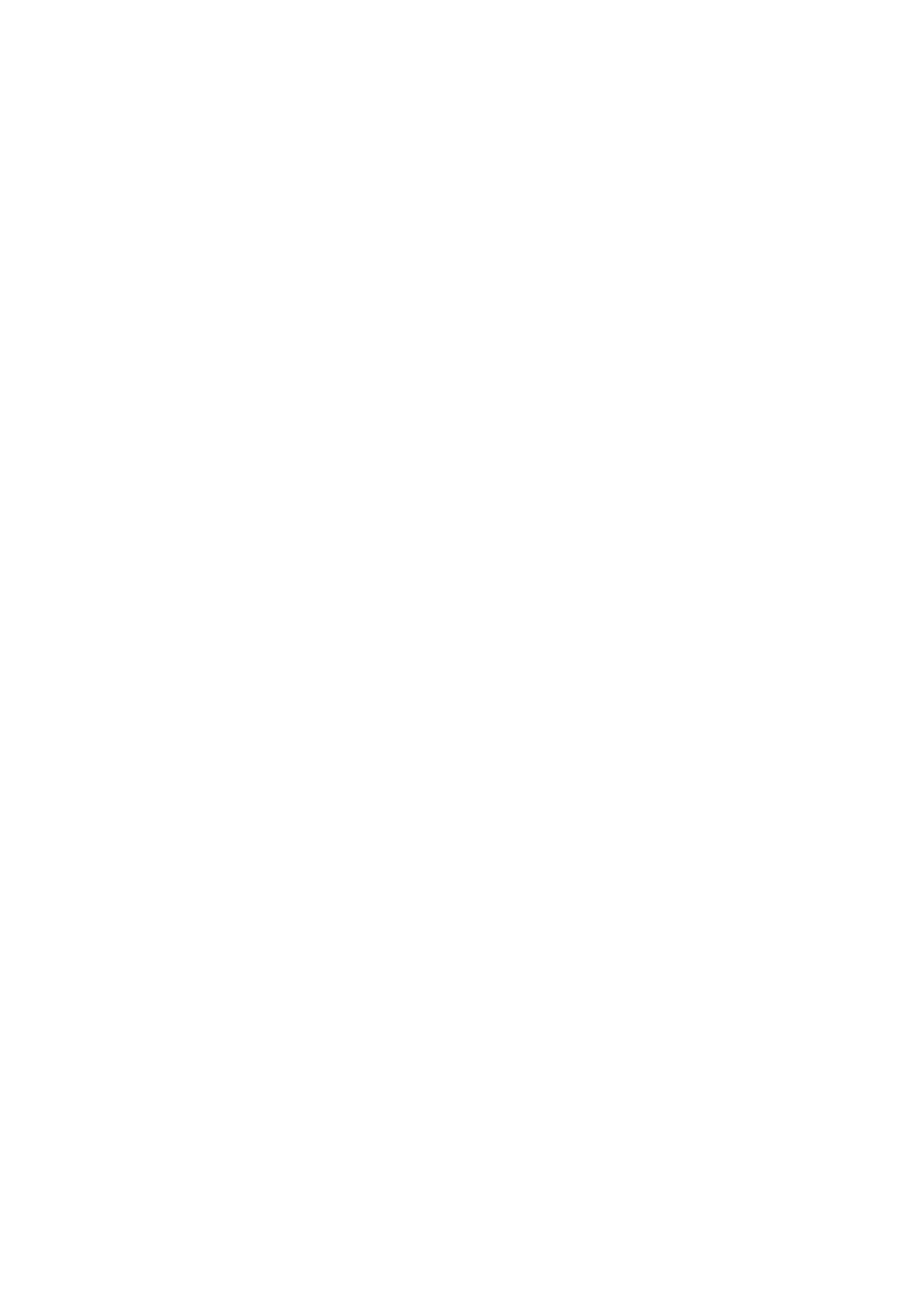By the way I called at Wanlockhead, where the Duke had his lead mines, and staid there all night. I gave my advices ahout some of the works, and in going to Drumlanrig next day I took a new way, which I had advised, between Wanlock-head and the River Nith, from whence by the right hand one turns to Sanchar, $<sup>1</sup>$  and by the left to</sup> Drumlanrig. This way lay down Minick Water, and was very crabed and steep, yet it being a much better pass into Nithsdale than by Entriken<sup>2</sup> Brae, I thought it might prove a benefite to the Lead trade in general if it cou'd be carried on as well at Dumfrise as at Leith; besides, I saw many other advantages by it which a little time wou'd certainly discover.

I emploied about a week on the Dukes affaires at Drumlanrig, then went to make a visite to the Earl of Galloway, <sup>3</sup> his Father, my Brother in Law, and a most oblidging friend, being dead.

The way was monstrously bad for 30 miles. I went by New Galloway and Munigaff,<sup>4</sup> and found the Earl at Pouton,<sup>5</sup> a new House which he was just finishing. I visited my Brother in Law Brigadier General Stuart at Sorbie, staid with the Earl only two nights and a day, then returned back to Drumlanrig. I spent a day or two afterwards in revising some of the Duke's affaires, then returned home to Pennicuik house.

Here I staid for the remainder of the month of May, and in June I lived with my family as formerly at Mavisbank.

From this place I attended the Court of Exchequer dayly as often as it sat, on the 22 of june, during the vacation of the Court, I returned to Pennicuik, and in company of some of my friends took the diversion of the pouting till the 7 of july, when the Court sat again. | I continued as formerly at Mavisbank, but attended the court dayly *fol. 20*3. till it rose.

Nothing remarkable hapned to me during the two months I spent at Mavisbank, all was peace and quietness, but in the month of Agust began such a scene of trubles over all Britain as shook the very foundation of its constitution, for about the end of July and begining of Agust the Highland Rebellion broke out, of which I shall here insert a short History.

This Rebellion took its rise chiefly in Rome, for some of the Highland chiefs and others, as they traveled into Italy, never failed of visiting the pretender's family, and chiefly made their court to the two young princes, Charles and Henry, the sons of the s <sup>d</sup> pretender and the princess Sobieski, both in appearance handsome, sprightly young men.

1

*N.B.—*The carts now employed in the carriage of Lead from Wanlockhead to Leith, chiefl belong to the shire of Lothian and T … prove a real loss to the Tenants, for they neglect fa[rm]ing of their ground in summer, which wou'd be of greater advantage to them.

Scotland.

 $<sup>1</sup>$  Sanquhar.</sup>

 $2$  Enterkin.

<sup>&</sup>lt;sup>3</sup> According to Douglas, James, fifth Earl of Galloway, died 16th February 1746, when his son Alexander succeeded as sixth earl. He married Anne, second daughter of William, ninth Earl Marischal, and died at Aix in Provence, 1773, in his seventy-ninth year.

<sup>&</sup>lt;sup>4</sup> Minigaff, a hamlet and parish in Kirkcudbrightshire, the former three-quarters of a mile north of Newton-Stewart.

<sup>5</sup> Powton.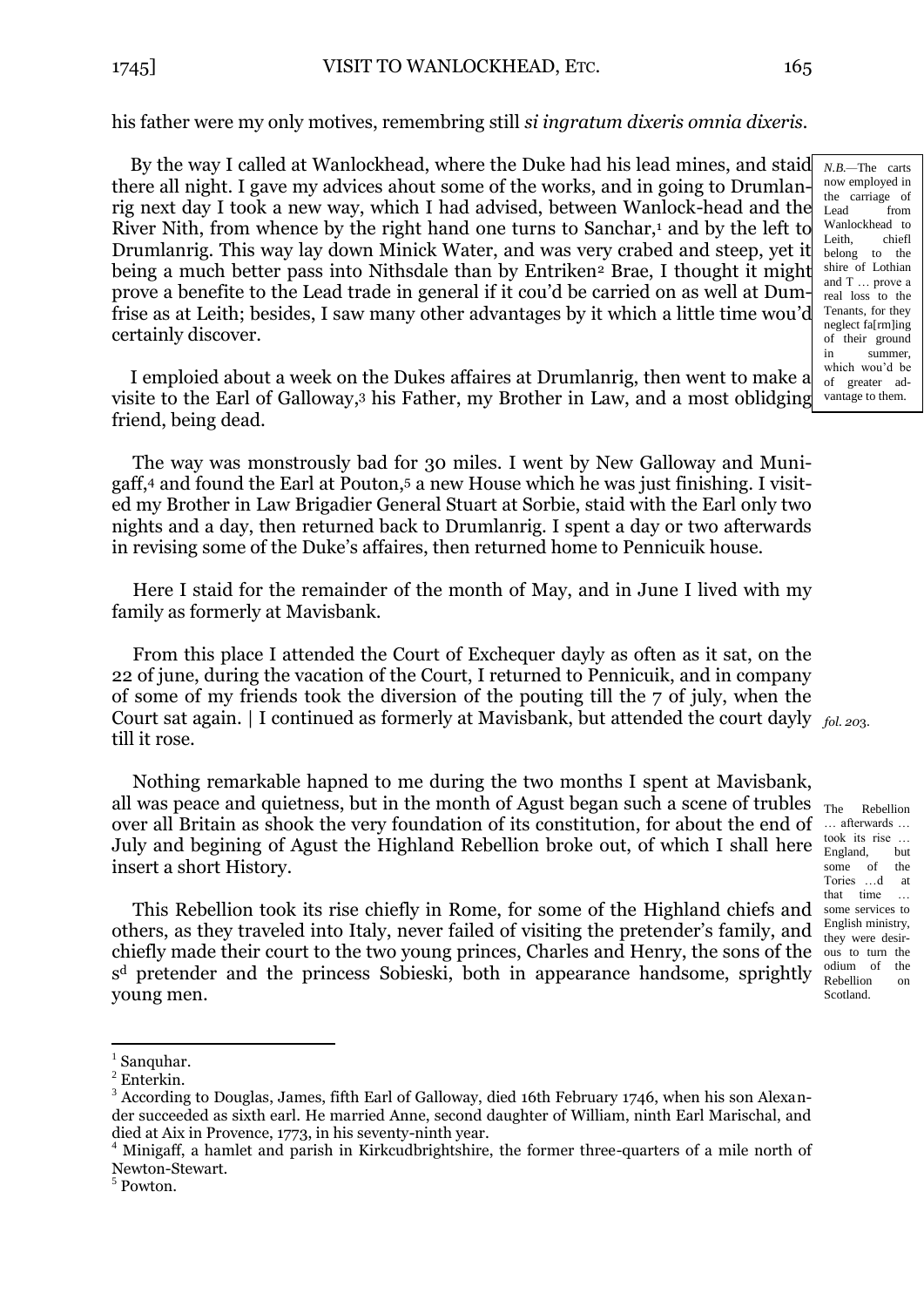*fol. 2*04.

It is probable that promises were not wanting on both sides, and I doubt not but several of the Highland chiefs, and even many in England, were very forward to engadge themselves and their friends so long as things seemed to be at some distance; however, the eldest of the two princes, whom I shall call the young chevalier, was impatient in his present situation at his Father's Court in Rome, and therefor wanted to try what his friends in Britain wou'd do for him. For this end he came into France in the begining of this year 1745 and offered himself to the Court of France as a proper instrument either to creat to the King of that country a new Aley in the persone of his Father, the Pretender, as King of Great Britain in case his schems should succeed, or otherways to foment such a disturbance in Britain by an Invasion as might facilitate the French conquests in Flanders.

This proposal took with that Court, wherefor preparations of some men, money, and arms were made in order to second the intentions of the young Chevalier. | He embarked on the 14 of july from port Lasare<sup>1</sup> *[sic]* in Britanny, on board a frigate of 18 guns, and was afterwards joined by a Man of War of 66 guns. They soon fell in with some English ships, one of which, called the Lyon, a ship of about 60 guns, engaged the French Man of War for 9 houres, and disabled her, so that she was forced to return back to the coast of France. During this engagement the Frigate in which the young Chevalier was, got away, and after some days landed near the Isle of Sky, and the Chevalier was for some days entertained at the House of one Macdonald of Kinloch Moidart.<sup>2</sup> He had brought with him a few Officers, mostly Irish, and about 100 men. The money and arms intended for this Expedition were left in the Man of War, which had returned to France.

While the Chevalier tarried at Kinloch Moidart, several Highland chiefs came to him, particularly Locheal, the chief of the Camrons,<sup>3</sup> Glengarry,<sup>4</sup> and the Captain of

<u>.</u>

<sup>&</sup>lt;sup>1</sup> At seven of the evening of the 22d June (3d July N.s.) the Prince embarked at St. Nazaire, in the mouth of the Loire, in the 'Dontelle,' a brig of 18 guns, attended by seven friends. Proceeding to Belleisle, he was joined by the 'Elizabeth,' a ship of 68 guns, with 700 men aboard; and thence the expedition sailed on 2d July (o.s.). For an account of the action with the 'Lion,' a ship of 58 guns, commanded by Captain Brett, see Chambers's *Rebellion,* p. 21 (latest, undated, edition).

<sup>&</sup>lt;sup>2</sup> The Macdonalds of Kinlochmoidart were cadets of the Clanranald family, being descended from John, fourth son of Allan Macdonald, eighth of Clanranald. Donald, fourth in descent from the above Allan, married Isabel, daughter of Robert Stewart of Appin. With a hundred of his followers he accompanied the Prince through the whole campaign. His estates were confiscated, his house burned to the ground, and he was executed on the Gallows Hill, Carlisle, 18th October 1746. It was he who commanded the party of Highlanders who arrived at Rose Castle just after the birth of Rose Mary Dacre, afterwards wife of Sir John Clerk, fifth baronet of Penicuik, and who pinned his white cockade on the infant's breast in token of protection. See Note to Scott's *Monastery*; also Mackenzie's *History of the Macdonalds,* p. 463.

<sup>&</sup>lt;sup>3</sup> Donald Cameron of Lochiel succeeded to the estate and style of 'Captain of the Clan Cameron' on the death of his grandfather Sir Ewen, his own father being attainted for his share in the Rebellion of 1715. He was active in preliminary negotiations for the Rebellion of 1745; and though, on the arrival of the Prince in Scotland, he anticipated the failure of the rising, yet the personal influence of the young Chevalier induced him to join his standard with 1400 of his clan. He behaved with great heroism, and was severely wounded at Culloden. After many adventures he escaped to France, where he commanded 'the Regiment of Albany,' composed of his exiled countrymen. He died in 1748.

<sup>4</sup> John Macdonell, twelfth of Glengarry, son of the celebrated Alastair Dubh Macdonell, was then chief. He did not take part in the Rebellion of 1745; but his son and succcessor Alastair carried an address from the Highland chiefs, signed with their blood, to the Prince in France, and on his return was captured and imprisoned in the Tower. His second son, Æneas, a colonel in the Prince's army, was slain at the battle of Falkirk. The Macdonalds of Glengarry greatly distinguished themselves by their bravery during the Rebellion. See Mackenzie's *History of the Macdonalds,* pp. 349, 354-5.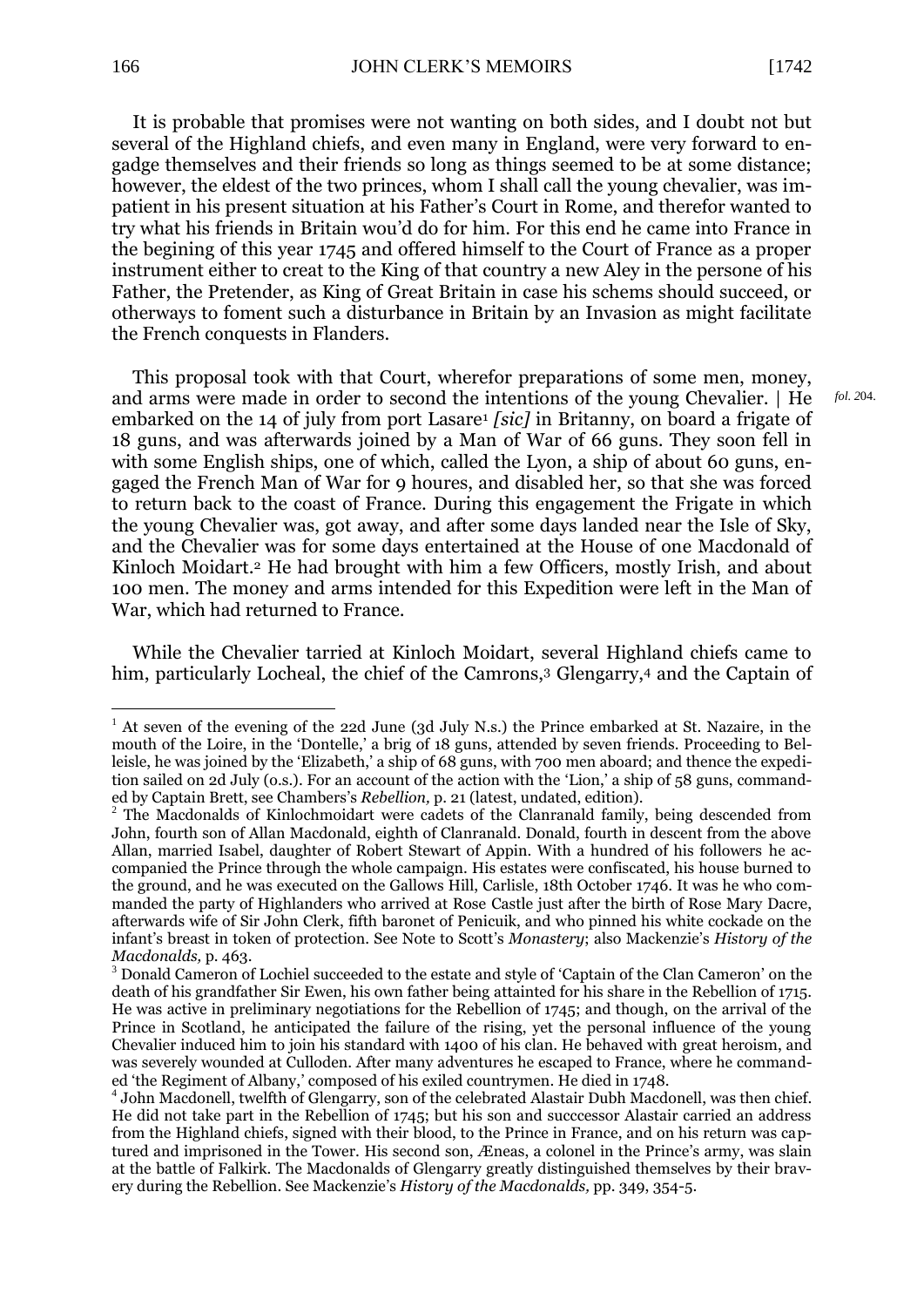1

Clan Ranold.<sup>1</sup> Some likeways waited on him from the South Country, as Mr. Murry of Brughton<sup>2</sup> whom he made his Secretary. They endeavoured by letters and messages Fortrose son of to get several others to joyn them, particularly the Ld Fortrose<sup>3</sup> and Sir Alex. Macdonald,<sup>4</sup> but cou'd not prevail on them.

These meetings, they knew, would give some disturbance to the Government, wherefor their friends gave out every where that the Chevalier had not landed in these bounds, but that some Highland Gentlemen intended only to take the diversion of hunting. By this means, for 2 or 3 weeks, there were few or no preparations made at Edin., till at last it came to be knoun that the Clans, to the number of 1500, had taken Arms, and that the Chevalier had set up his Standard not far from Fort William,<sup>5</sup>

*N.B.—*L d the late Earl of Seaforth and chief of the Mackenzies.

<sup>&</sup>lt;sup>1</sup> Ranald Macdonald, fifteenth of Clanranald, was then chief. He had an interview with Prince Charles on his first arrival in the Long Island, and refused to take part in the Rebellion; but his son Ranald, afterwards his successor, was one of the first, along with his relative Kinlochmoidart, to join the Prince, with 500 men. He was wounded at Culloden, and with difficulty effected his escape to France, where he eventually became aide-de-camp to Marshal Saxe. His name being erroneously given as *Donald* in the act of attainder, his friends at length succeeded in recovering his estates; and he returned and lived quietly for the rest of his days on his property, a loyal subject to the king. See Mackenzie's *History of the Macdonalds,* pp. 428-35.

<sup>&</sup>lt;sup>2</sup> John Murray of Broughton, in Peeblesshire, second son of Sir David Murray, second Baronet of Stanhope, by his second wife, Margaret, daughter of Sir John Scott of Ancrum, Baronet, was sent to the Jacobites in Scotland, to prepare them for the coming of the Prince, whom he joined on his arrival in Scotland, acting as his secretary during the Rebellion. At the proclamation of James VIII. at the cross of Edinburgh, his first wife, a lady of great beauty, appeared on horseback decorated with white ribbons, and with a drawn sword in her hand. After Culloden he escaped to Peeblesshire, and took refuge in the House of his brother-in-law, Hunter of Polmood, where he was captured. To save his life he basely turned King's evidence, and aided in the condemnation of his former associates. The abhorrence with which he was regarded even by his political enemies is well illustrated by the anecdote in Lockhart's *Life of Scott*, of how he had visited on business the novelist's father, a Hanoverian and Kirk elder, who, on his leaving, threw out of the window a cup from which he had drunk tea at Mrs. Scott's invitation, remarking—'I may admit into my house, on a piece of business, persons wholly unworthy to be treated as guests by my wife. Neither lip of me nor of mine comes after Mr. Murray of Broughton.' He sank into poverty, and sold his estate of Broughton in 1764. On the death of his half-brother, Charles, he became head of the family, and after the general Act of Reversal, assumed the title of Sir John Murray, Baronet, of Stanhope; and he died in 1777.

<sup>&</sup>lt;sup>3</sup> Kenneth Mackenzie, eldest son of the fifth Earl of Seafield, who had been attainted for his share in the Rebellion of 1715. He was Member of Parliament for the burghs of Inverness, etc., in 1741, and for the county of Ross in 1747 and 1754; and displayed great zeal in support of the Government during the Rebellion of 1745. He married Lady Mary Stuart, eldest daughter of Alexander, sixth Earl of Galloway, and died in London in 1761.

<sup>&</sup>lt;sup>4</sup> Fourteenth baron and seventh baronet of Sleat. He held aloof of the Rebellion of 1745, and aided the Government, though he had undertaken to join the Prince if he came to Scotland at the head of a French army. He and his second wife, Lady Margaret Montgomery, daughter of Alexander, ninth Earl of Eglintoun, and a celebrated beauty, were distinguished for their hospitality, and were immensely popular in the Isles. Flora Macdonald resided in their house during the three years, from about 1739, that she spent in Edinburgh; and during her escape with the Prince, she visited Lady Margaret at her house of Monkstadt, her disguised companion taking shelter in the cave at Kilbride. He died 23d November 1746, and his funeral was attended by many thousands of the islanders, the procession, in which six men walked abreast, extending to a distance of two miles. Mackenzie's *History of the Macdonalds,* pp. 231-39; and see also Macgregor's *Life of Flora Macdonald.*

<sup>&</sup>lt;sup>5</sup> In Glenfinnan, 'a narrow vale surrounded on both sides by lofty and craggy mountains, about twenty miles north from Fort William, and as far east from Borodale, forming, in fact, the outlet from Moidart into Lochaber.' The standard was unfurled by the Marquis of Tullibardine on the 19th of August. See Home's *Rebellion,* pp. 49 and 50.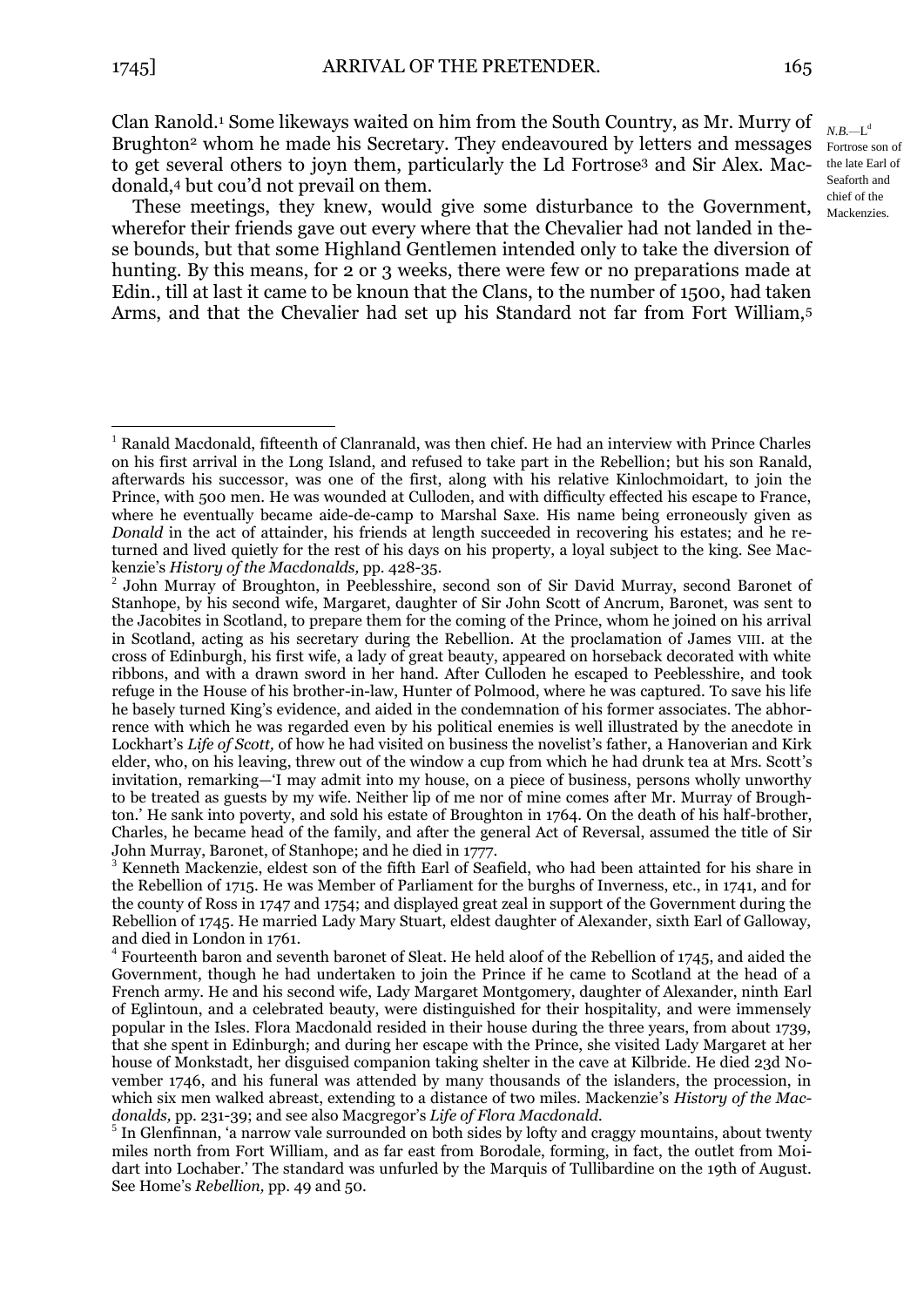formerly called Innerlochy.<sup>1</sup> This was done about the middle of Agust, and immediately the clans went upon action.

Their first enterprise was the intercepting of about 100 souldiers belonging to the Regiment of Royal Scots, who were marching from Fort Augustus, at the head of Lochness, to Fort William. Some | of these souldiers were killed at a pass, and some *fol.* 205. taken prisoners.<sup>2</sup> Their commanding officer was set at liberty on his parole of Honour, and upon his coming to Edin., and afterwards to London, all Britain was alarmed.

The king lost no time to provide against the impending storm, for he immediatly sent for 5000 Dutch troops, who landed in the north of England about the end of Agust, and some of them upon the first notice sent them. His Majesty was about this time in Hannover, but he quickly returned to England about the begining of September.

There were at that time in Scotland 2 Regiments of Irish dragoons and about 2500 regular Troops. One Sir John Cope,<sup>3</sup> a little, dressy, finical man, had the command of them. He had already devoured the Rebels in his imagination, wherefor he wrote to Court for liberty to march immediatly into the Highlands to attaque them. Orders were accordingly given to him by the Ministry, but he had scarcely entered the Highlands when he found that he was mistaken in his schems, for that his little Army of foot was not sufficient to attaque the Rebels amongst the mountains, wherefor, to procure more assistence, he marched directly to Inverness, where Mr. Duncan Forbes of Culloden had got together some hundreds of men for the service of the Government. As this Gentleman, Mr. Forbes, was Lord President of the Session, Sir John Cope trusted to his power and authority, and never doubted but he should find in the Country about Inverness a sufficient number of men to his purpose, especially when a Regiment was to be levied there for Flanders.

While S<sup>ir</sup> John Cope was marching to Inverness, the Rebels took a Resolution of coming by the way of Blair in Athole directly to Edin. They were but half armed, being about 4000 in number, and by Letters from their Friends in Edin. they were assured | that the Town wou'd be surrendered to them, notwithstanding 5 or 600 fol. 206.

1

<sup>&</sup>lt;sup>1</sup> The old Inverlochy, formerly the seat of the Earls of Huntly, is two miles north-east of Fort-William; and the modern Inverlochy Castle, a seat of Baron Abinger, enlarged from a shooting-box in 1861, is three and a quarter miles north-east of Fort William. The town of Fort William was previously called Gordonsburgh, from its being built on the property of the Gordons.

<sup>&</sup>lt;sup>2</sup> This occurred on the 16th of August, at the east end of Loch Lochy, three days previous to the raising of the Pretender's standard; the Government soldiers being two companies under the command of Captain (afterwards General) John Scott, who was wounded in the skirmish. They were overpowered by the Macdonalds; and Lochiel, who arrived at the conclusion of the skirmish, conveyed the prisoners to his house at Auchnacarie. See Home's *Rebellion,* pp. 46-48.

<sup>&</sup>lt;sup>3</sup> Sir John Cope, K.B., was promoted in the army through the influence of Lord Strafford. In 1742 he was appointed one of the generals of the troops despatched to aid Maria Theresa, Queen of Hungary, and he was commander-in-chief in Scotland in 1745. A council of officers was appointed to inquire into his conduct during the Rebellion, but he was acquitted of all blame. In 1751 he was placed on the Staff in Ireland, and he died in 1760.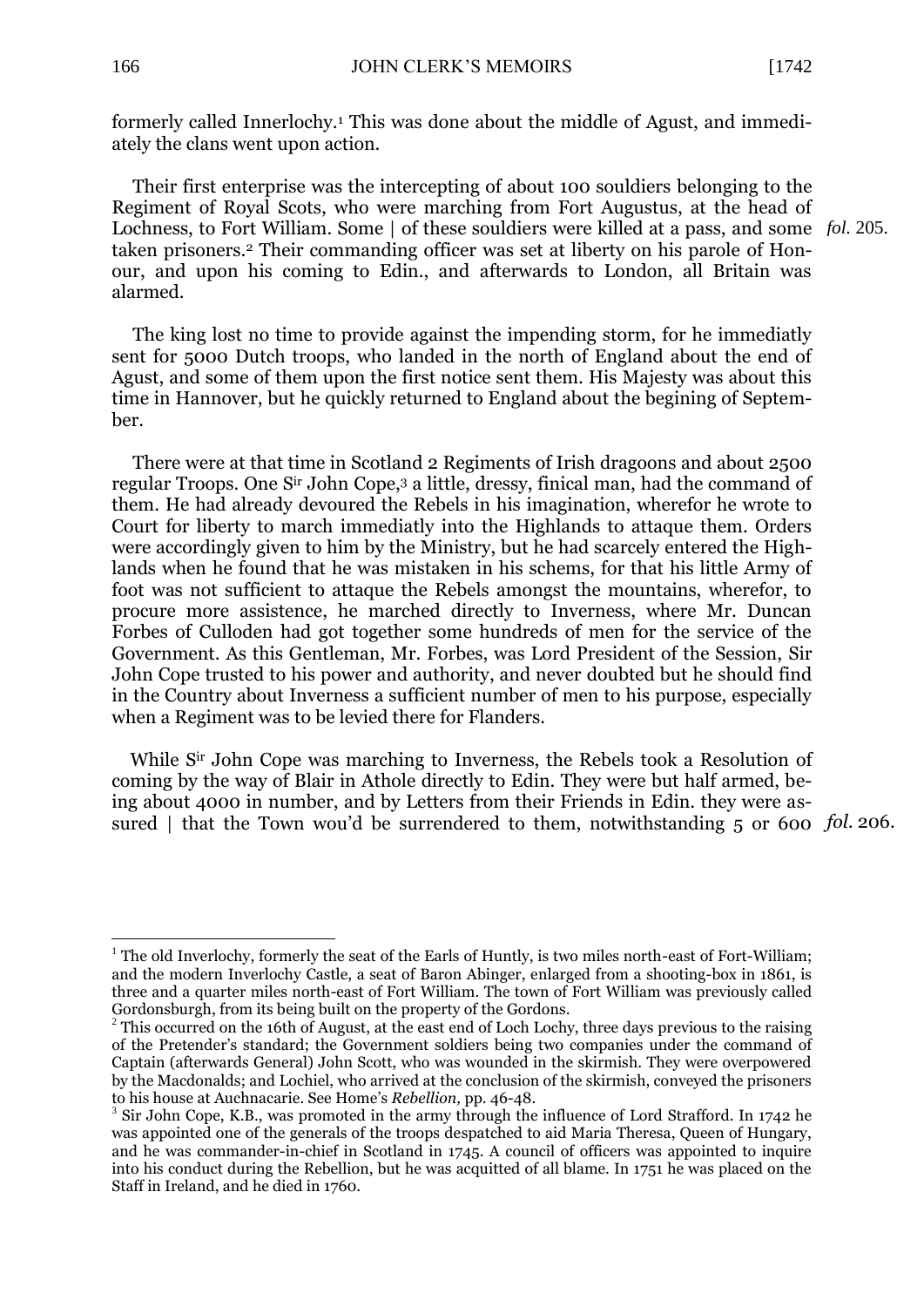<u>.</u>

volunteers who pretended to defend it. One provost Stuart,<sup>1</sup> a secret jacobite, was at the head of the Magistracy, but most of the Trades were more open and declared friends to the new intended Revolution. It is difficult to account for this change of temper, since most of them were presbiterians and Whigs in principles, but it seems a love to novelties, joined with a certain infatuation in their councils, was what most prevailed amongst them.

I believe this same spirit prevailed amongst many of our great folks in this Country, for there was little or no care taken to provide against the impending storm, no Lords Liutenants were appointed as in 1715, for by the contentions of two factions in Scotland, and even amongst the Ministry in England, it cou'd not be agreed who should be intrusted with Lieutenances, and therefor no body was named. The heads of the two factions were the Duke of Argyle and the Marquise of Twedale.

Under these disputes the Duke went to London, and with him the Duke of Athole<sup>2</sup> and several other persons of note and distinction, so that the country was entirely left to it self, for no doubt some of the ministry wanted that we in Scotland should worry one another, for their vanity and self-conceit was so great that they never thought that the Rebels dared to venture into the populous Country of England, where they had so few Friends and so many Ennemies. Thus the country people in the Southern and Western Shires of Scotland, many of whom wou'd have chosen to have died in defence of the Religion and Laws of their Country, were left to themselves, without Arms and without Leaders.

About the Time that the young Pretender was marching towards Edin. the Military state of the Country was this. Sir John Cope had with him about 2500 men, there were in the Castle of Stirling about 100 men, and in its nighbourhood 2 Regiments of Dragoons, Hamilton's and Gardiner's. The Castle of Edin. had a Garrisone of about 200 men. In the Town of Edin. were about 100 men or under belonging to the Guard, and between 4 or 500 volunteers, all Gentlemen or Burgers. These last had begun to put themselves in Regular companies and to lairn their military Exercises. The Town Walls were good for nothing, but | were mounted with a few cannon, and some barricads were made at the several ports, but all these preparations were a little too slow, for the young Pretender with his Highlanders, consisting chiefly of the clans in Lochaber, moved on and passed the Forth at the foord of the Freuis,<sup>3</sup> a little above Stirling.

*fol*. 207.

As they advanced, the two Regiments of Dragoons were ordered to retire towards Edin., which they did and encamped near the Town, but so as to be frequently moved off for greater security to themselves, and by these means chiefly were intimidated

<sup>&</sup>lt;sup>1</sup> Archibald Stuart, merchant, represented the city of Edinburgh in Parliament from 1741 to 1747. He was tried in 1727 for 'neglect of duty, misbehaviour in public office, and violation of the trust and duty of office' while Lord Provost of Edinburgh during the Rebellion, and 'after the longest trial recorded in the books of justiciary' (Arnot's *History of Edinburgh,* p. 222), was unanimously found not guilty. See an interesting volume of printed and MS. matter relating to the trial in the Signet Library, Edinburgh.

 $2$  On the approach of the rebels 'the Duke of Athole fled from his castle at Blair, and it was immediatly occupied by Tullibardine [his elder brother, disinherited, by Act of Parliament, for his share in the Rebellion of 1715], who assumed the title of the head of the house,' and 'issued his commands to the feudatories and tenantry of the estates to rally round his banner.'—Hill Burton's *History of Scotland,* vol. viii. p. 442.

<sup>&</sup>lt;sup>3</sup> The Ford of Frew, a shallow part of the river formed by the efflux of the Boquhan Water, about eight miles above Stirling.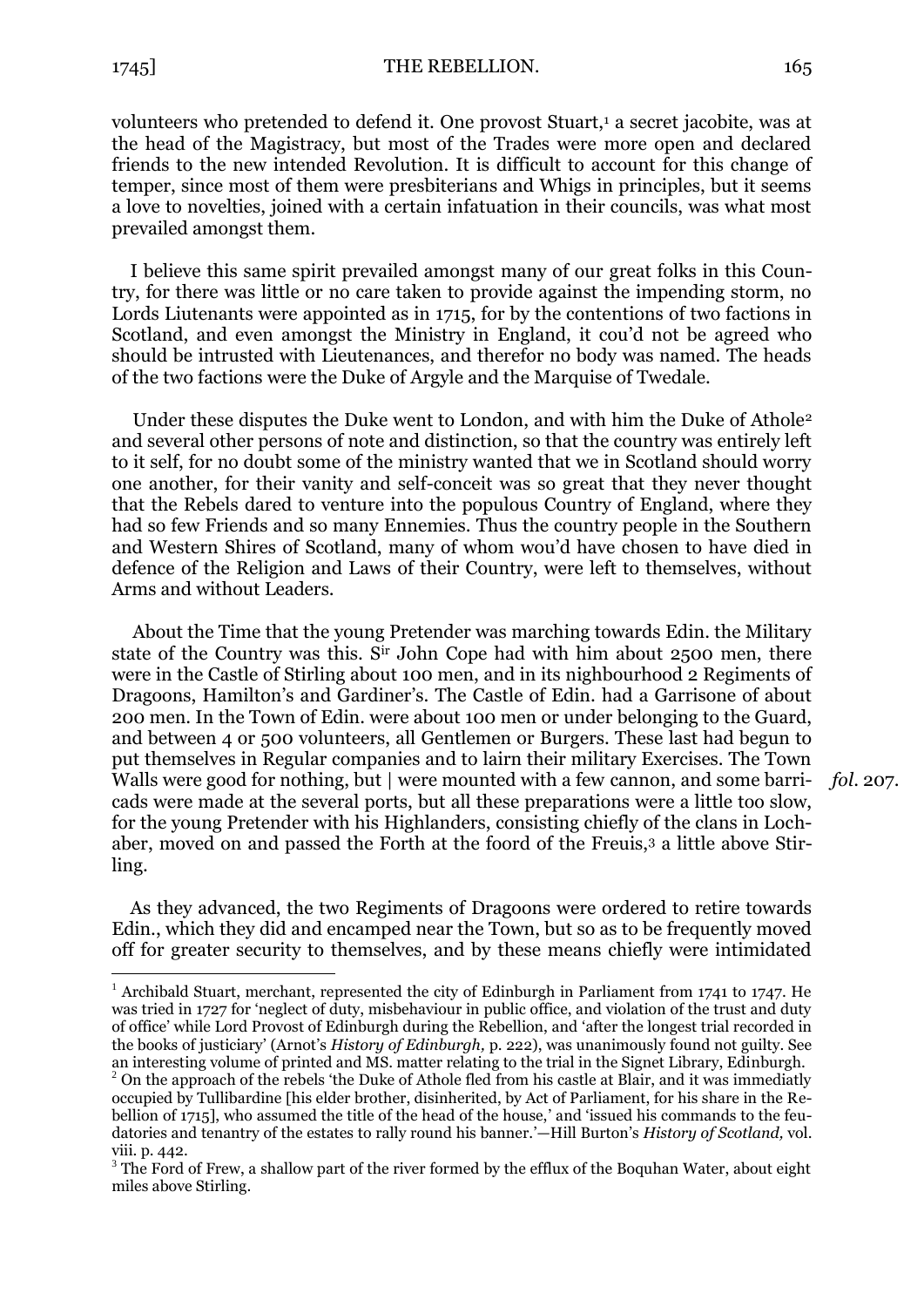*fol.* 208.

and taught, as I think, to be notorious Cowards, for as the Highlanders were naturally affraied of Horse, they were sufficient to have put them all to the flight if they had keept their ground, but all our Military Councils were at that time infatuated. We were to be chastised for some time coming. About the time the Rebels had taken possession of Lithgow, these two Regiments, with the Town Guards of Edin., were ordered to advance to the Colt-bridge, about a mile west of the Town. I went and saw them there, the Dragoons placed on each side of the road. I was delighted to see their order, and never doubted but they wou'd prove sufficient to defend the Town. I spoke to severals of them, and found them, as I thought, very much resolved to stand their ground, but the Rebels no sooner came in sight than their officers commanded them off towards Musselburgh, where they went in pretty great hurry and confusion.<sup>1</sup>

At that time we had a very worthy man at the Head of our Military Affaires, one General Guest,<sup>2</sup> who in his time had been an Active, diligent Souldier, but being a Man of above 86 years of age he cou'd scarsely stir out of his room. In the Castle we had another brave man of the same age, one General Preston,<sup>3</sup> so that the few Troops we had at Edin. were in a manner without heads or officers. The rebels were represented to be resolute and numerous, so that the Dragoons and other Troops we had were oblidged to shift for themselves, there was nothing to trust to in Edin. but the Castle, and that furnished no other defence for the Town than to oblidge the Rebels to march towards Bred's | craigs<sup>4</sup> to be without reach of the cannon. There they incamped for a night, being then the 16 of September.

From their Camp, they sent a messenger to the Provost and Town Council of Edin. to surrender next morning, which, after some disputes, with no great tenaciousness, they agreed to, without any Terms at all. No promises or conditions were made in behalf of the Volunteers or Town Guard, so that every man did as he had a mind. The volunteers carried their arms to the Castle, whence they had got them, immediatly after they knew that the Town was to be given up, but the Town's Arms were, by connivance of the Lord Provost and Magistrats, to be left for the use of the Rebels.<sup>5</sup>

1

<sup>1</sup> This retreat was afterwards styled *The Canter of Coltbrigg.*

 $2$  Joshua Guest, born in 1660 in Yorkshire, commanded the party of dragoons who routed the fugitives at Perth, 21st January 1716. He was a commissioner to inquire into the Glasgow riots in 1725, and in 1745 he was sent from London to replace Preston as deputy-governor of Edinburgh Castle. According to Chambers, he proposed after the defeat of Prestonpans to surrender the castle, a proposal successfully opposed by Preston, who remained as a volunteer, and who, now in his eighty-seventh year, was wheeled round the guards every two hours during the hottest part of the blockade. According to other accounts, Guest refused a bribe of £200,000 to surrender the fortress, which 'he closed a service of sixty years by faithfully defending.' After the suppression of the Rebellion he returned to London in a horse-litter, and he died there 1747.

<sup>&</sup>lt;sup>3</sup> Lieutenant-General George Preston, second son of Sir George Preston, first baronet of Valleyfield. He was a captain in the service of the States-General in 1688, and attended the Prince of Orange to England in that year. He served in all the wars of King William and Queen Anne, and was wounded at Ramillies. From 1706 to 1720 he was colonel of the Cameronian regiment; in 1715 he was sent from London as deputy-governor of the Castle of Edinburgh; and he was commander-in-chief of the forces in Scotland for several years after. He died 7th July 1748, in his eighty-ninth year.

 $^4$  The Braid Hills.

<sup>&</sup>lt;sup>5</sup> In reply to a deputation from the city the Prince had replied:—'... His Royal Highness supposes that, since the receipt of his letter to the Provost, no arms or ammunition have been suffered to be carried off or concealed, and will expect a particular account of all things of that nature. . . .' 'And much about the same time two of the officers of the voluntiers came to the council-chamber and insisted that the scheme of defending the town should be resumed. . . . To this the Lord Provost made several objec-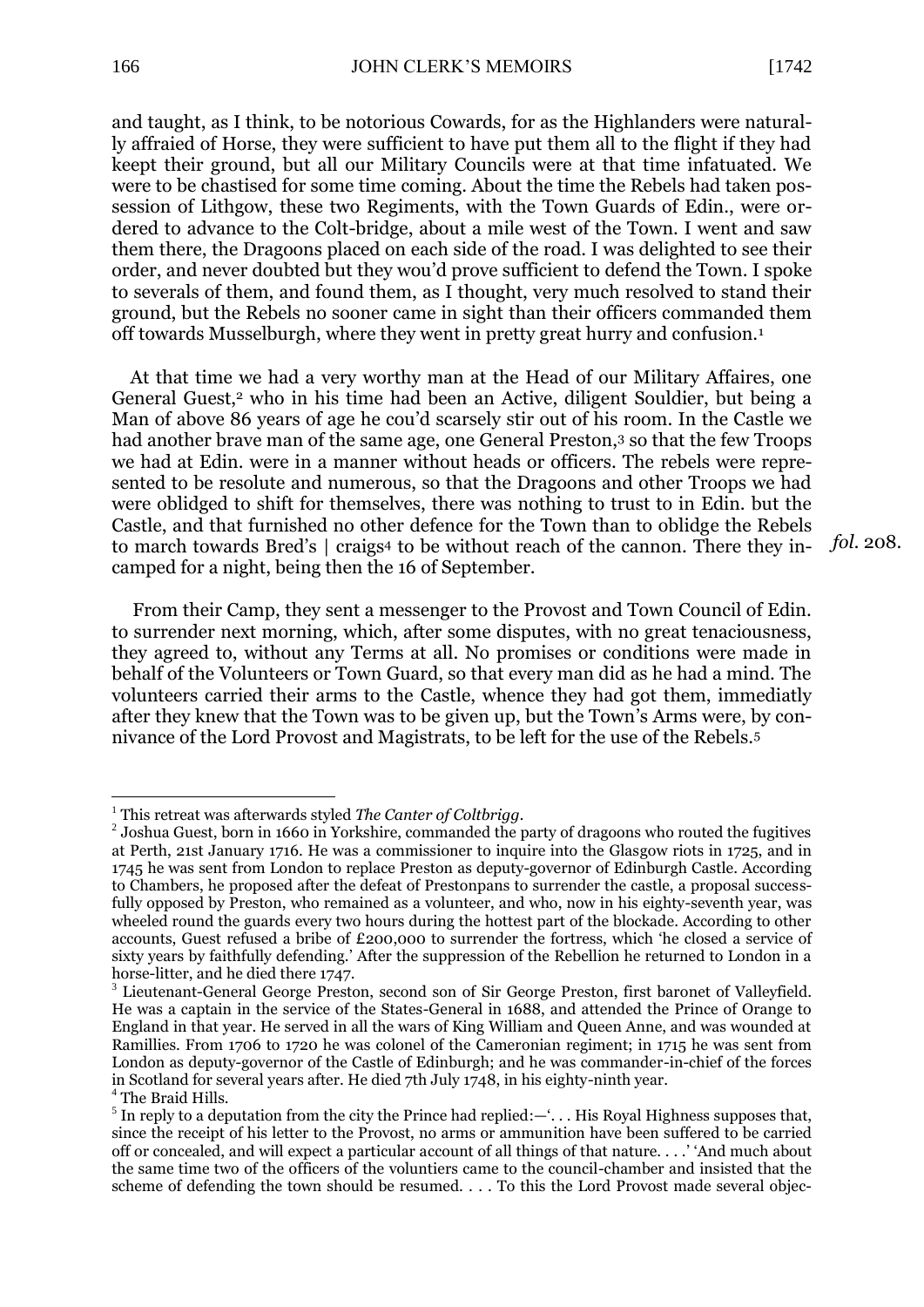Next morning by 45 a great body of the Highlanders entered the Nether Bow port and took possession of the Town Guard house, without opposition, and without offering any injury to those they found in the streets. As to the young Pretender, he and the bulk of his Savage Army marched about from Bred's craigs to the east side of Dudeston and the King's park, and took possession of the Abey of Holyrood house.

I and my family were at that time at Mavisbank, and my Wife being uneasy that I should continue in the neighbourhood of Edin., we, in company of my eldest daughter, left the house in the night time, lodged in a privat house within half a mile of my own house all night, and next day came in a coach to the Minister's <sup>1</sup> House of Mackerstone, near Kelso, for it hapned that both the Master and Mistress of the House

Thus my Wife and I in our old Age came to be in exile, which was often a melancholly reflexion to us both; however, this had hapned we lived in hopes for some days that should soon return home, especially after we heard that Sir John Cope and the Troops under his command were come by sea from Aberdeen, and were landed at Dunbar. But these hopes soon vanished, for upon his approach to Preston pans, which was the third day after he landed, the Rebels being now well armed had the confidence to meet and fight him. The issue was that he | was shamefully beaten by the cowardice of the two Regiments of Dragons above mentioned, who run away without attempting any thing. About 800 [of] the King's Troops were cut to pieces or taken prisoners. The Dragons went off pretty entire, and never stoped till night that they got to the English borders, for one of them came that night to Cannall, where my Wife and I chanced to be, and the other to Coldstream, so that they made a march

*fol. 209*

1 tions; but, at last, in appearance, yielded to the motion for defending the town, provided Gen. Guest would agree to let them have arms from the castle. This the General, when applied to, chearfully promised; and at the same time proposed that the city arms should be put into the hands of the wellaffected. A wise proposal! for it had been a foolish measure from the beginning to call out and arm the trained bands, many of whom were well known to be professed Jacobites, and therefore very improper persons to be trusted with the defence of the city against the pretender. When Gen. Guest's answer was reported to the council, the person who brought it was told, That as the person who had been sent to bring back the deputies had not come up with them, the Provost and Council, as they had entered upon a treaty, had come to a resolution not to defend the town.'—*The History of the Rise, Progress, and Extinction of the Rebellion,* second edition (London: R. Thomson, etc.), pp. 27-29. At the trial of Lord Provost Archibald Stuart, one of the charges was that, 'In the same evening of the sixteenth of September, One thousand seven hundred and forty-five, it was proposed and urged in Council, where the said Archibald Stuart was present, and presided, That the whole City Arms, being in Number about Twelve hundred Firelocks and Bayonets, should be lodged and secured within the Castle of Edinburgh, in order to prevent their falling into the Hands of the Rebels; but he, the said Archibald Stuart, refused or declined to give any order for their Purpose, neither in Fact were the City-arms so lodged and secured, but were seized by the Rebels upon their entring the City the Day following, who came to Edinburgh so imperfectly armed, that the Supply of Arms which they thus received appears to have been one principal Cause of the Disaster that befel our Forces near Prestonpans, on the twentyfirst Day of the same month of September, One thousand seven hundred and forty-five.'—*Criminal Letters: His Majesty's Advocate for his Majesty's Interest against Archibald Stuart, late Provost of the City of Edinburgh,* p. 9.

That same day the Pretender was proclaimed at the Cross of Edin. By Heralds and pursuivants in their formalities, which they had seised, and likeways on that day Sir John Cope with the Troops he had carried to Inverness, landed at Dunbar. If this had hapned 3 days sooner, the Town cou'd not have been taken by a handfull of Highlanders, who were not acquainted with the methods of taking towns, and even if the Town's people had been well inclin'd to preserve it, they might have disappointed the Rebels.

 $1$  The Rev. William Walker, M.A., son of the minister of Kirkurd, was laureate by the University of Edinburgh in 1713, licensed 1720, and presented to the living of Makerston by John, Duke of Roxburgh, 1726. He was suspended by the Synod of Lothian and Tweeddale, *sine die,* 5th November 1741; and on 5th November 1744 they empowered the Presbytery of Peebles to take off the sentence if they saw cause. He died 1759, aged sixty-six; and his widow, Christian Fiddes, died in 1773.—Scott's *Fasti.*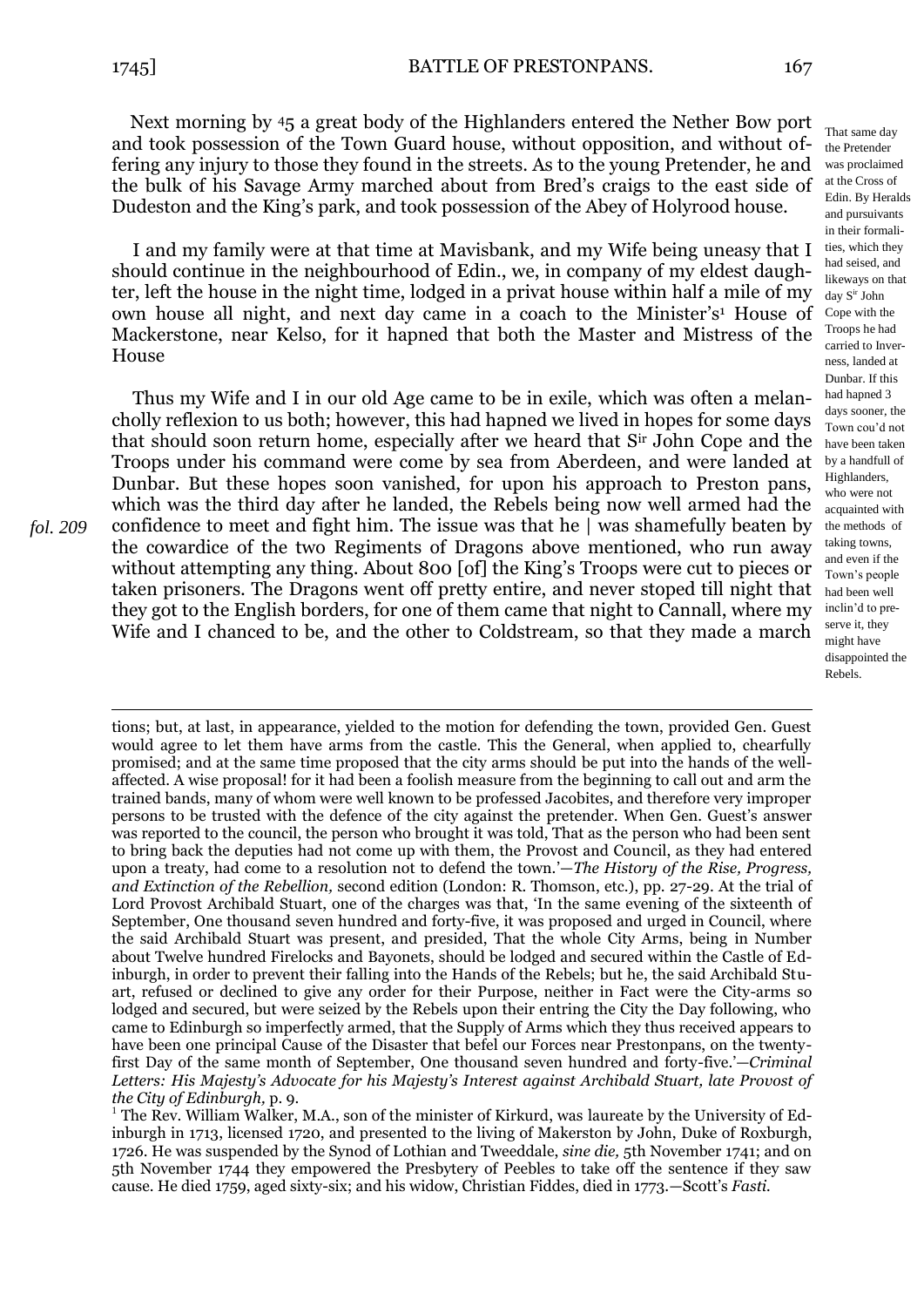Battle of Preston, 1745.

that day of above  $35$  miles. S<sup>ir</sup> John Cope, Lord Hume,<sup>1</sup> and some of their officers were with them, and next day they all retired to Berwick, as the only place in which they cou'd find safety for some time.

This memorable route of the King's Troops was on the morning of the 21 of Sept. by day light. The Troops lay on their Arms all night, and the Rebels lurked about the dyks and ditches of Preston pans as if they had been to steal a drove of Cattle. Thus far I do believe that they had their Eyes mainly to the plunder they expected, for Sir John Cope and his Troops carried a vast deal of Baggage with them, being secure on their part of the victory. Few of our people behaved well in this Battle, except, perhaps, Colonel Gardiner,<sup>2</sup> who, endeavouring to stop his Regiment of Dragons, fell a sacrifice to the fury of the Rebels. His own house hapned to be within a quarter of a mile from the field of Battle, which the Rebels affected to call Gladsmoor,<sup>3</sup> to make it quadrat with a foolish old prophecy of Thomas the Rhymer,

'In Gladesmoor shall the Battle be;'

but Gladesmoor happens to be at least two miles from the field of Battle, which being just at the back of the Town of Preston cou'd in no time or age have been different from what it is at present, being one of the best fields in East Lothian for all kinds of Grain.

<u>.</u>

<sup>&</sup>lt;sup>1</sup> William, eighth Earl of Home, succeeded his father in 1720. After having served on the Continent, he joined Cope's army at Dunbar in Sept. 1745; and at the battle of Prestonpans endeavoured, unsuccessfully, to rally the dragoons. He commanded the Glasgow regiment which joined the royal forces at Stirling in December; in 1750 was appointed colonel of the 48th foot; and in 1752 of the 25th foot. In 1757 he became Governor of Gibraltar, where he died in 1761.

<sup>&</sup>lt;sup>2</sup> Colonel James Gardiner, born 1688, served in a Scots regiment in Holland; and, entering the English army, was wounded at Ramillies. He greatly distinguished himself at the taking of Preston, 1715; and accompanied Lord Stair as aide-de-camp during his embassy in Paris. In 1743 he became colonel of a dragoon regiment; and he was slain at the battle of Prestonpans, fought beside his own house of Bankton, in 1745.

The Colonel (Gardiner) was for a few moments supported by his men, and particularly by that worthy person lieutenant-colonel Whitney, who was shot through the arm here, and a few months after fell nobly in the battle of Falkirk; and by lieutenant West, a man of distinguished bravery; as also by about fifteen dragoons, who stood by him to the last. But after a faint fire, the regiment in general was seized with a panic, and though their colonel and some other gallant officers did what they could to rally them once or twice, they at last took to precipitate flight. And just as Colonel Gardiner seemed to be making a pause to deliberate what duty required him to do in such a circumstance . . . he saw a party of the foot who were bravely fighting near him, and whom he was ordered to support, had no officer to head them; upon which he said eagerly, in the hearing of the person from whom I had this account, "Those brave fellows would be cut to pieces for want of a commander," or words to that effect: which while he was speaking he rode up to them and cried aloud, "Fire on, my lads, and fear nothing." But just as the words were out of his mouth, a Highlander advanced towards him with a scythe fastened on a long pole, with which he gave him such a deep wound on his right arm that his sword dropped out of his hand; and at the same time several others coming about him while he was thus dreadfully entangled with that cruel weapon, he was dragged off his horse. The moment he fell, another Highlander, who, if the king's evidence at Carlisle may be credited, as I know not why they should not, though the unhappy creature died denying it, was one MacNought, who was executed about a year after, gave him a stroke, either with a broadsword or Lochaber axe, my informant could not exactly distinguish, on the hinder part of his head, which was the mortal blow. . . .'—See Doddridge's *Life of Gardiner,* where the account of the Colonel's death was carefully compiled from the narration of John Foster, his servant, confirmed by a corporal in Colonel Lascelles's regiment, who was also an eye-witness. <sup>3</sup> The village of Gladsmuir is about four miles south-east of Prestonpans.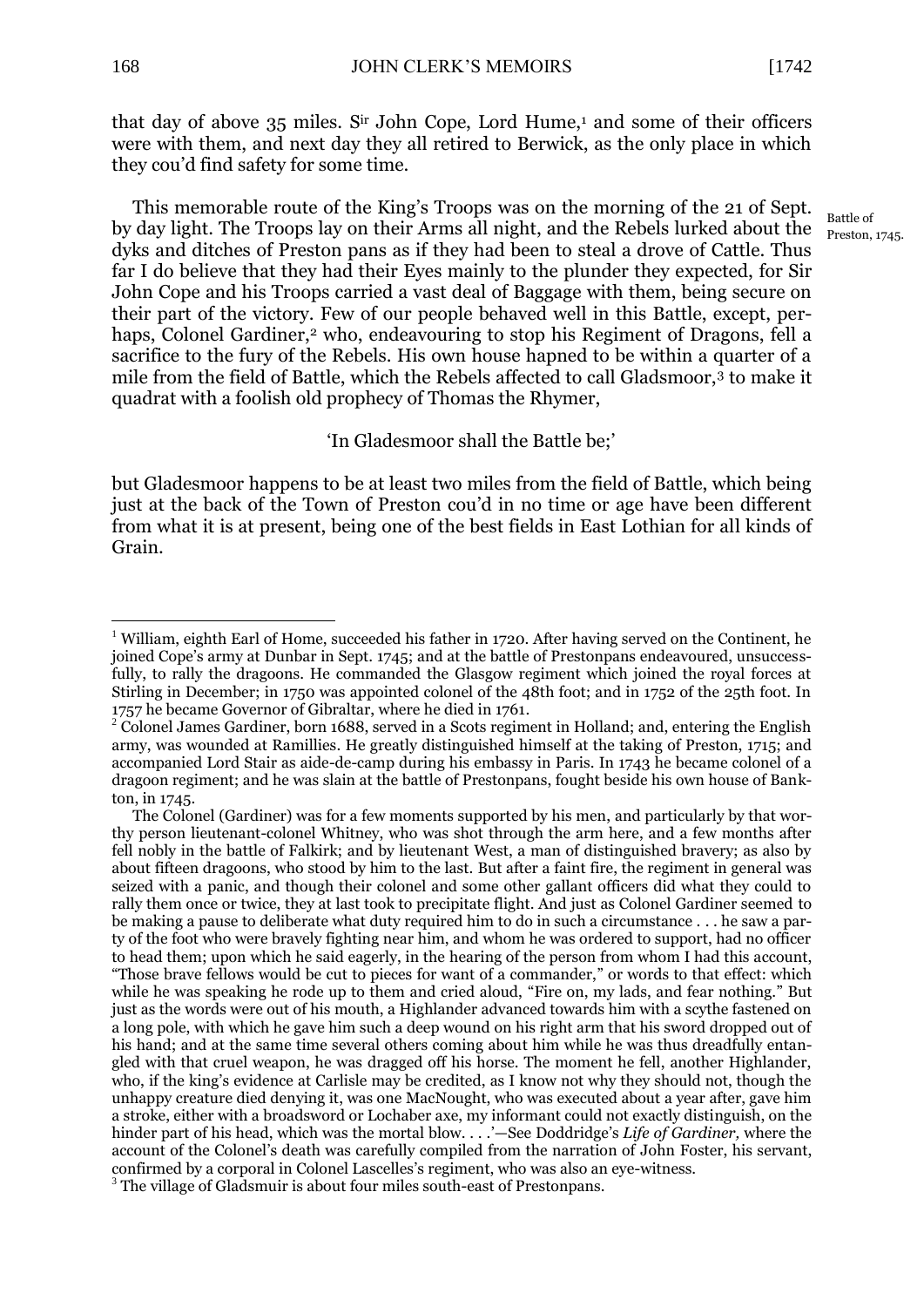After I heard the melancholly news of the loss of the Battle I with my Wife and two of my Daughters went into England and lay by accident at Cannall,<sup>1</sup> when one of the Regiments of Dragoons | came there as above.

As many of their officers came to lodge under us in the same house, we thought Hell had broken louse, for I never heard such oaths and imprecations branding one another with Cowardice and neglect of duty. Here we left them next morning and proceeded directly to Morpeth, but night coming on within 2 miles of this place, we had a bad overturn in the coach, and my Wife was very ill bruised. Next morning, in the best way we cou'd, we crauled to the coach and got safely to Durham at night, by the way of Newcastle, which, on the news of the defeat of Sir John Cope, was in such a terrible consternation, that if the Rebels had followed their Blow I believe this important city had surrendered to them. Here at Durham, for the sake of good company, I took up my place of Exile, and continued there for above 6 weeks, only for diversion we made a Trip to Studley park in Yorkshire, near Rippon, and from thence to York. In this city we remained only a day and two nights, for we found the Roads were to be crowded with Troops under Marishal Wade,<sup>2</sup> designed to make head against the Rebels, and these Troops were already as far advanced as Ferry bridge and Wetherby. Lest therefor the crouded Roads should be quite spoiled, we made haste to get back to Durham, and staid there till the Highlanders were come south the length of Carlyle.

I must here observe in general that where I staid and traveled in England a most terrible pannick had possessed all the people to that degree that many rich people about Newcastle, Durham, and York, had sent off a great deal of their Effects to Holand and Hamburgh, and all their silver plate, jewels, money, and such like domestick necessaries were hid under ground, so that I had left England and returned to Scotland before these things appeared again. We did the same in Scotland, and I am affraied that many of us lost in that manner what will never be supplied.

While I staid at Durham I was daily acquainted with the Transactions at Edin. The Highlanders were with difficulty keept in order, and in the Country many Robries were committed. They imposed contributions on the Town of Edin. to the extent of about 6000 lib. ster., and uplifted the Cess wherever any was due. On privat Gentlemen they imposed contributions of Hay | and Corns to a considerable valou. My impositions were 6000 stone of Hay and 76 bolls of oats, under pains of military Execution, which was understood to be the quartering of some Savage Highlanders upon us. As this denounciation frighted all our servants and Tenants, the contributions were readily paid, and the valou of my share in all amounted to about 200 lib. ster. But besides these impositions they quartered themselves frequently upon us and our Tenants, so that the Family I left at Pennicuik was oblidged to entertain some of their Chiefs three several times, and frequently 16 or 20 at a time.

1

*fol.* 211.

*fol*. 21o.

 $<sup>1</sup>$  Channelkirk in Berwickshire.</sup>

<sup>&</sup>lt;sup>2</sup> Field-Marshal George Wade, born 1673, entered the army and became major-general in 1709. While commander-in-chief in Scotland, after the Rebellion of 1715, he constructed roads through the Highlands and a bridge over the Tay. He became field-marshal in 1743, and from 1745 to 1747 was commander-in-chief of the British army. He represented Hindon and after wards Bath in Parliament. Died 1748, and was buried in Westminster.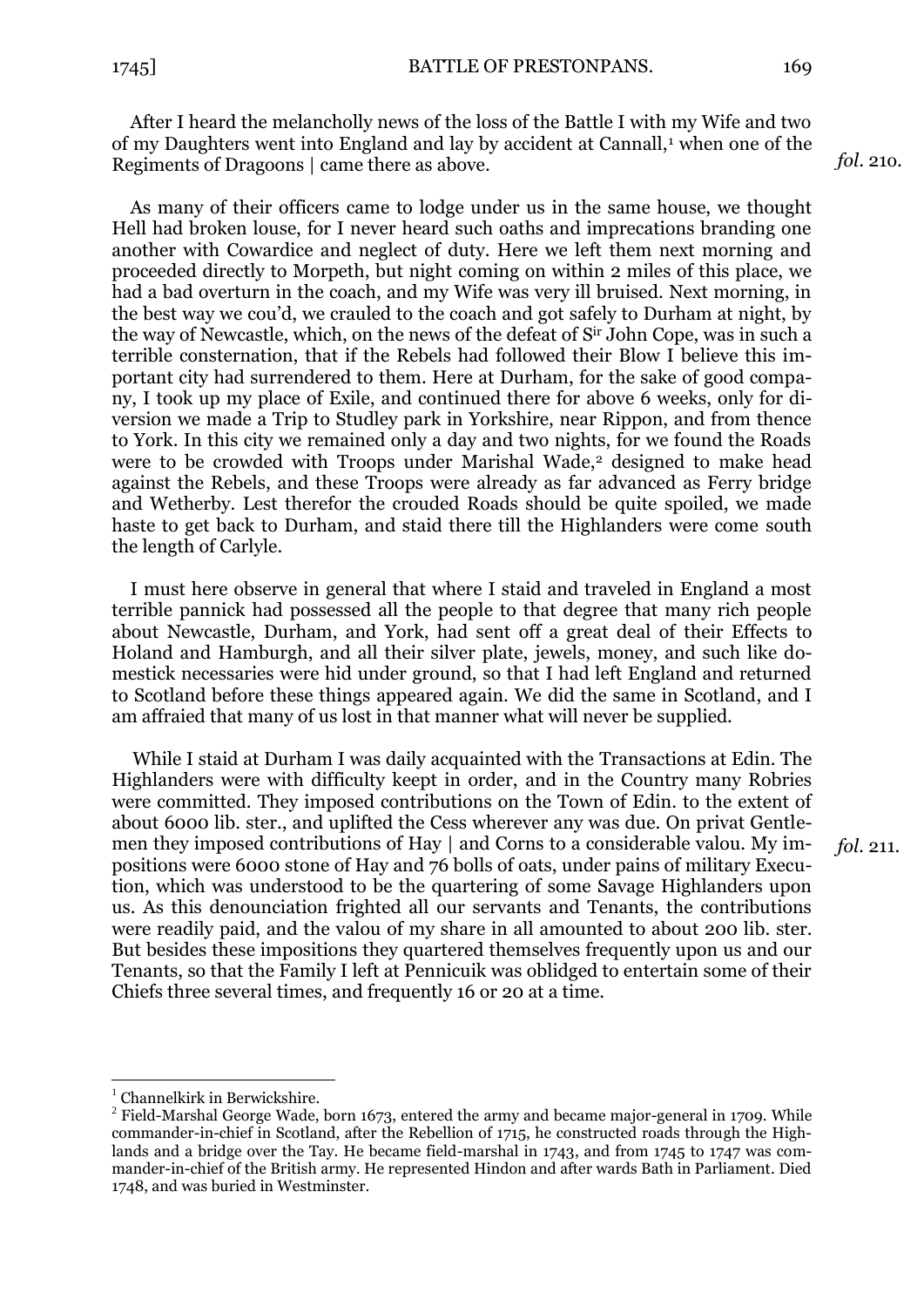*fol.* 212.

The Family I had then at Pennicuik consisted of my Daughter Babe,<sup>1</sup> and two young Ladies, Mrs. Holborn and Miss Brown, a grandson, a chaplain, Gentlewoman Stuart, and cook, with several servants. All my horses of any valou were carried off to England.

When the Highland parties came they were civilly used, and so committed no disorders about the House except that they eated and drank all they cou'd find, and called for everything as they thought fit, for they lookt on them selves to be the Masters of all the Country.

They continued for 3 weeks in and about Edin., and were so foolish as to think they cou'd take the Castle, 'tho they saw that besides the provisions laid up in it for a siege of 3 or 4 Months, they had every day fresh provisions brought to them. To prevent this, they made a sort of Blocade by puting Garrisons in some little houses between the West port and West Kirk, but this produced a threatning letter from the Governours of the Castle to the Inhabitants of the Town that if they did not procure the favour from the young Pretender to get the Blocade removed, these Governours wou'd order Bombs and hot bullets to be fired upon the Town. A limited day was given to this military Execution, and in the mean time the Magistrates sent a petition to the King to beg that the Governours of the Castle might be discharged to fire on the Town. | To this there was an Answere sent that these Governours must do their best to preserve the Castle whatever the consequence was. On hearing of this message the young Pretender, to shew his regard and compassion to the good Town, ordered the Blocade to be laid aside, and gave liberty to the importation of provisions as formerly,<sup>2</sup> yet this was not done so fully as was wanted, for still Highland guards, and particularly one at Livingston's <sup>3</sup> yards on the south side of the Castle was [*sic*] keept for some days by one Taylor,<sup>4</sup> a Shoemaker, who did a world of mischief till he was beaten and taken by a small party from the Castle. The Governour of the Castle of Edin. was at that time one Lord Mark Ker, unckle to the Marquise of Lothian,<sup>5</sup> but as he was absent in England the command fell on the Daputy-Governour, Brigadier General Preston, who was assisted by General Guest, both above mentioned.

At last the Rebels having recruited their Army with supplies from the North and provided for themselves a sufficient number of Arms, particularly new Targets, and

1

 $1$  Barbara, the baron's sixth daughter. See page 120.

<sup>&</sup>lt;sup>2</sup> The Prince did not issue this proclamation till after the cannonade from the Castle had begun on the afternoon of the 4th of October, and the garrison, after dark, had made a sally, setting fire to houses near the Castle, and constructing a trench between the fortress and the upper end of the Castle Hill, whence they fired down the street, killing and wounding some of the rebels and inhabitants.—Home's *Rebellion,* p. 126 (1802). Compare Chambers's *Rebellion,* pp. 158-60 (last, undated, edition).

<sup>&</sup>lt;sup>3</sup> Livingston Yards lay to the west of the West Port of Edinburgh.

<sup>&</sup>lt;sup>4</sup> This little incident of Taylor, the shoemaker, seems to have escaped the notice of Chambers, Home, Arnott, and other historians of the Rebellion. A 'James Taylor, Shoemaker,' from Newmills of Boyn is included, as having 'carried Arms as a private man,' and as being at the time in hiding, in the List of Rebels furnished by the Supervision of Excise at Banff. See *Lists of Persons concerned in the Rebellion.* (Scot. Hist. Society. 1890.)

<sup>&</sup>lt;sup>5</sup> Fourth son of Robert, fourth Earl of Lothian, born 1676. Entering the army, he was wounded at Almanza, 1707; acted as brigadier-general at the capture of Vigo; commanded the 29th regiment of foot, 1712; the 13th foot, 1725; and the 11th dragoons, 1732-52. He was appointed governor of Edinburgh Castle, 30th July 1745, and died 1752. Of a punctilious disposition, he was noted for his success as a duellist.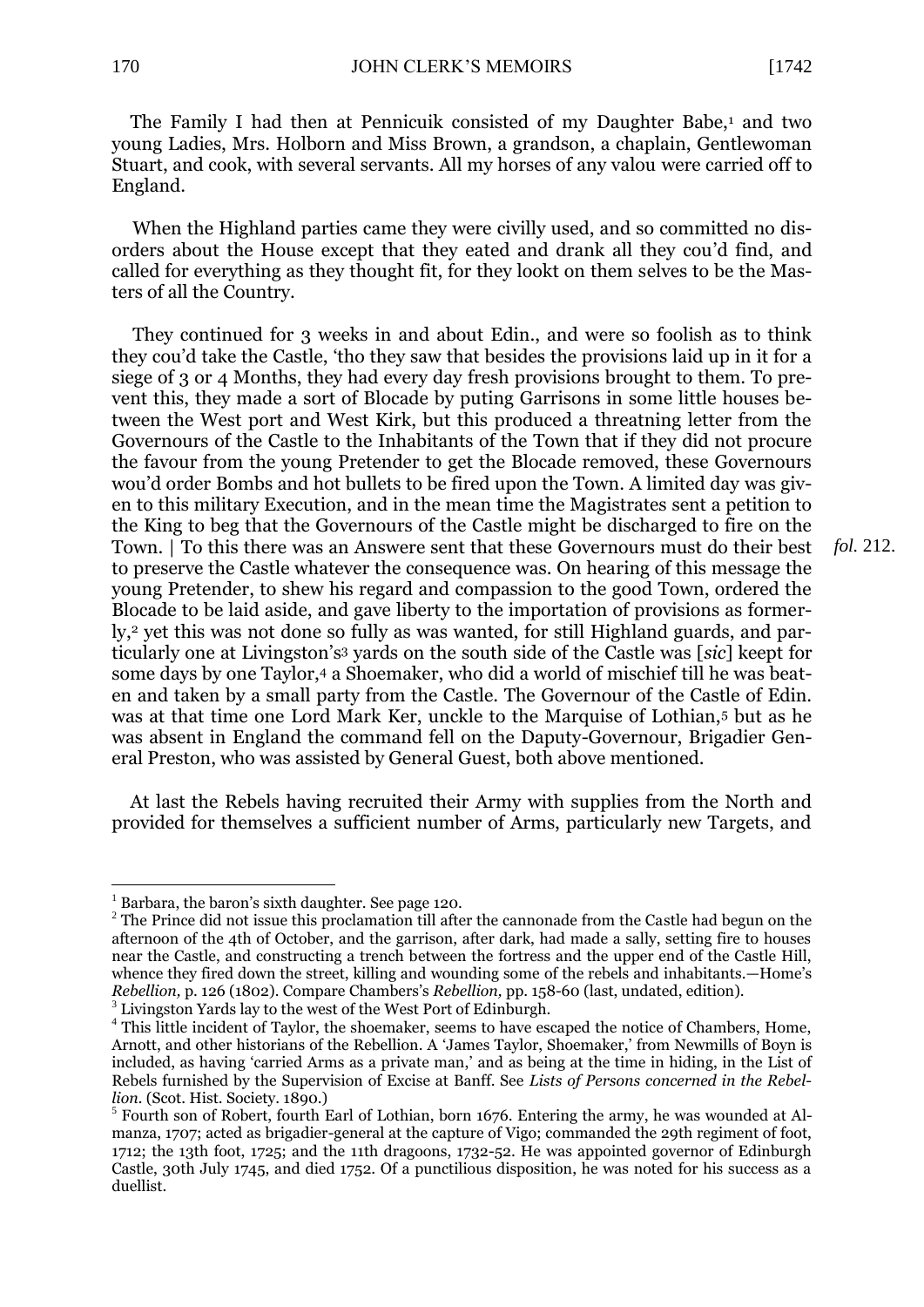1

having got together a great many Horses for their Cavalry and bagage, marched from Edin. on the  $-\text{ }-$  of  $-\text{ }$ <sup>1</sup> into England by the way of Carlyle. Their Army was divided in 3 bodies, one marched by the way of Kelso, one by Peebles, and one by Moffat. But at first no body knew whether they were to attaque the Army under Marishal Wade, then lying in the moor of Newcastle, or to march directly to Carlyle. This last route was what they chiefly intended, and at last, after some consultations, they took possession of Carlyle, with as little difficulty as they had taken possession of Edinburgh. But without insisting on the particulars that hapned at Carlyle, I shall only observe that it was very lucky for Scotland that the Rebels marched into England and found so little opposition there, for if this had not hapned, all Scotsmen wou'd have been reproached either with Cowardice or disaffection to the Government, for before the Highlanders entered England there was nothing heard in that country but the mighty things their very Militia wou'd do against the Rebels, 'tho by the bye it appeared very evident to me that 100 Highlanders wou'd have routed 1000 of their Militia. | My only hopes, next to the assistence of almighty God, depended entirely on the Troops which his Majesty had sent for from Flanders, together with about 4 or 5000 Dutch and Swiss who landed near Newcastle. These in all might amount to above 30,000 men, and every day made new additions to their numbers, for the Dukes of Kingstone,<sup>2</sup> Bedford,<sup>3</sup> and others had raised no less than 13 Regiments of Horse and foot.

I observed while I staid in England a very great and unexpected alacrity amongst all degrees of people for defending our happy constitution, and 'tho but lately great pains were used to reproach the Hannoverians and render them despicable in the eyes of the people of England, yet now things took another turn, especially since the last year's Battle at Fontenoy, for at that time the Hannoverians behaved so well that many of the English souldiers protested to me that they were willing to divide a Loaf with them. Thus matters stood at the begining of the Rebellion; however, the King thought fit rather to ask assistence from the Dutch than bring over any of his Hannoverians.

I noticed before that Marishal Wade with a great body of Troops was come the length of York and Wetherby. These consisted of about 10,000 Horse and foot. The Horse being 3 Regiments were quartered at Durham, and as their officers were mostly very brave deserving Men, I was constantly with them, till they were called off to attend Marishal Wade on his camp on the moor of Newcastle. It was then very bad weather, being in the month of November, and many of the souldiers indured great hardships by cold and fatigue; however, as the Rebels were then laying their schems for taking Carlyle there was a necessity for the Marishal to march to Hexam in his way to engage them, but bad weather and bad ways prevented his endeavours, for the Rebels marched south towards London, and the Marishal with his fatigued Troops was oblidged to return to Newcastle.

*fol.* 213.

 $<sup>1</sup>$  There are blanks here in the Ms. The Highlanders left Edinburgh on the 1st and the 3d of October.</sup> See Chambers's *Rebellion.*

 $2$  Evelyn Pierrepont, born 1711; succeeded his grandfather as second Duke of Kingston 1726; invested a K.G., 1741; in 1745 raised 'Kingston's' regiment of light horse, of which he was colonel; died 1773. Walpole styles him 'a very weak man, of the greatest beauty and finest person in England.'

<sup>&</sup>lt;sup>3</sup> John Russell, fourth Duke of Bedford, was born in 1710, and succeeded to the title in 1732. He became First Lord of the Admiralty in 1744; raised for the royal service a regiment of foot, of which he was appointed colonel in 1745; was Secretary of State for the Southern Department 1748-51; in 1762 was Plenipotentiary to France; and Lord-Lieutenant of Ireland 1756-61. He died in 1771.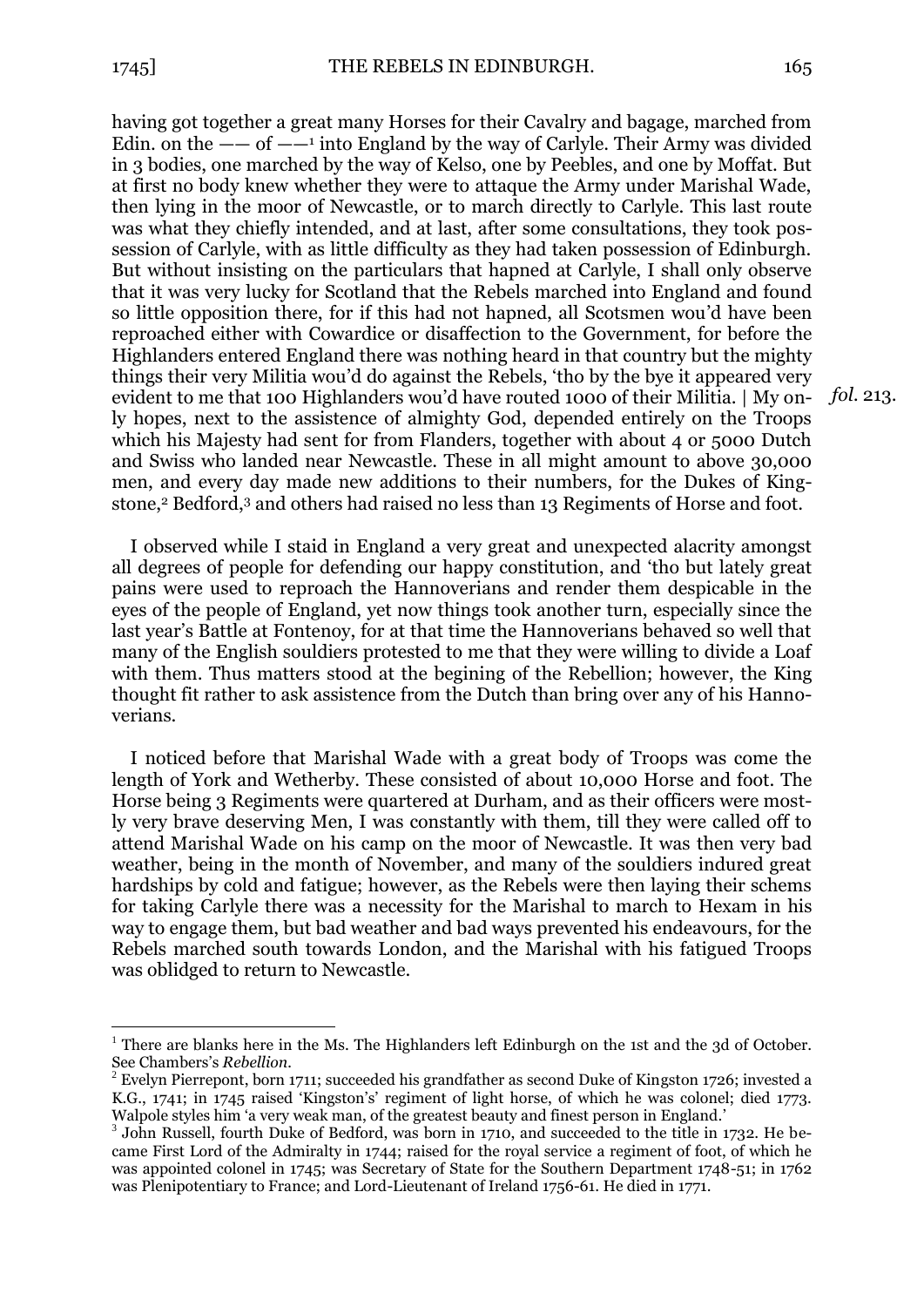Then it was that I and my Family left Durham to return to Edin. We got to Newcastle before the souldiers under the Marishall returned, and next day in frost and snow through monstruous bad ways we set northwards, and by slow journies got to Berwick | and from thence back to Edin. where we found things much in the same condition we left them, only that our friends were much divided in their principles, as to their Loyalty to King George and Jacobitism. I perceived plainly that all the poor shortsighted wrong-headed folks were jacobites, for they made no question but the Highlanders wou'd be able to beat the Troops in England, and had nothing to do but to take possession of London with all the ease imaginable. However, in a little time they found themselves vastly disappointed when they heard that after the Rebels had got the length of Derby they were so frighted for the Duke of Cumberland, his majesty's second son, and the troops under his command, that they marched back to Scotland in a very great hurry, and got to Drumfrise where they halted for a day. The Duke had with him about 10,000 men in all, Horse and foot, which was indeed a force which the Rebels cou'd never pretend to resist, but after they began their retreat into Scotland the Duke made no difficulty to pursue them with about 4 or 500 Horse.<sup>1</sup>

I may here notice with regard to my privat family that the eldest son James on hearing that the Rebellion was begun left Holand and came to London. There he got recommendatory Letters to some of the officers of the Army, and marched to joyn the King's Troops as a Volunteer. I commended his zeal, but since he had not been bred in a military way I dissuaded him from the service, but rather to go home to Scotland and do what service he cou'd amongst the country people. He took my advice and left me at Durham. In the mean time, George, my second son, joined himself to a body of Yorkshire Gentlemen who went under the name of the Royal Hunters. These came to General Wade at Newcastle, and by his orders were sent on several exploits to recognoitre the Rebels. When the Marishal marched south to joine the Duke of Cumberland they went with him, and when the Highlanders were on their retreat to Scotland they left the Marishal and joined the Duke in his pursuit of the Rebels to Carlyle, and in taking that place.

No sooner we heard at Edin. that the Rebels were returning than we gave up the Town for lost and | many of us were preparing to fly into England, for we never doubted but the Rebels wou'd return directly and take possession of their former quarters. We continued for some time in suspence, and at last heard that they had returned by Dumfrise and Drumlanrick to Glasgow, where they continued for some weeks<sup>2</sup> raising contributions and greatly oppressing the people.

About this time our fears at Edin. came to wear off by degrees, for about 13 Regiments of foot came to Edin., being part of the army which had been under the com

*fol.* 214.

*fol.* 215.

1

<sup>&</sup>lt;sup>1</sup> The Duke left London on the 24th of November, and superseded Sir John Ligonier in the command of the army of 10,000 men, chiefly veteran and experienced, that had been mustered in Staffordshire. He pursued the retreating Highlanders from Preston with a force of 3000 or 4000 horse. Having captured Carlisle he returned to London, to be ready to repel an expected invasion from France. See Chambers's *Rebellion.*

<sup>2</sup> The rebels entered Glasgow on the 25th and 26th December, and left on the 3d of January.—See Chambers's *Rebellion,* pp. 209 and 212.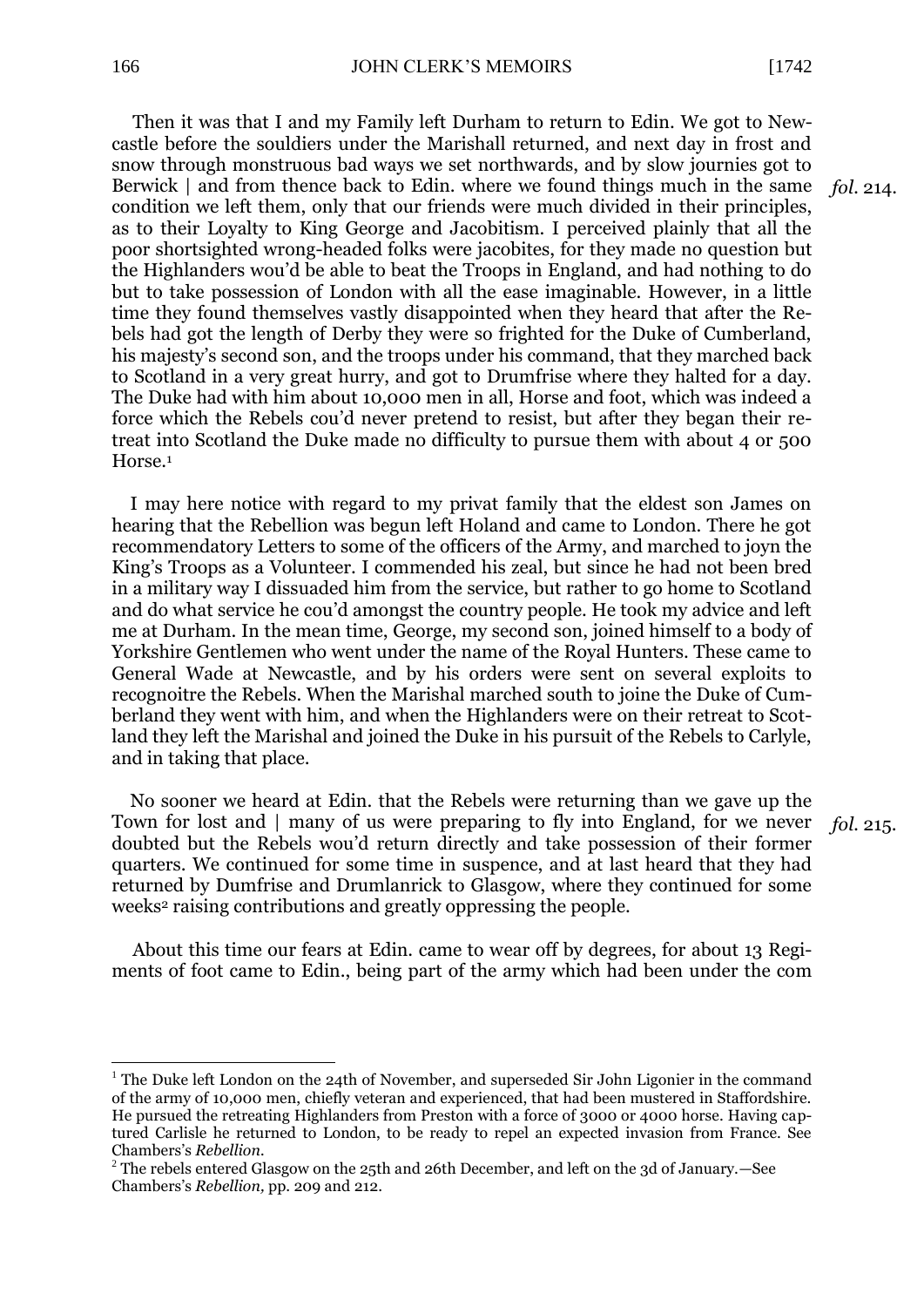mand of Marishal Wade, and the Generals Haley<sup>1</sup> and Husk<sup>2</sup> were sent to command them. The Duke of Cumberland, after the recovery of Carlyle from the Rebels, had returned back to London. About this time another affliction hapned in my family, for my Wife, my son John,<sup>3</sup> and daughter Joanna<sup>4</sup> fell ill of a feaver. They were long ill,

I my self was likeways seised with a cholera morbus flux and January 1746. vomiting. I fainted, and was very ill for two days, but I got the better of my distemper by nature and the advice of my cousin, Doctor Clerk,<sup>5</sup> who had been likeways very assisting to the rest of the Invalides of my Family.

and had several relapses, but it pleased God to recover them.

I was very sensible that I had brought my distemper upon me by a large quantity of Green Kail which I chanced to eat at Dinner, nor is this the first time that I have felt the bad effects of Green Kail, for in cold, rainy Winters they are always unwholesome, and at this very time they brought an Epidemical flux upon many of the country people. From thence we may be instructed that there are few deseases that affect us but what enter our bodies by the mouth. Still some piece of Intemperance or other affects us especially at such times as this was, when our minds were filled with fears and Anxieties, as I believe every body's was during the time of the Rebellion, those of the Rebel party, in case they and their friends did not succeed in their Enterprise, and the Friends of They brought, the Government least the Rebels should succeed, for inevitable ruine hung over the one party or the other.

*fol.* 216.

1

But to return to the military operations in Scotland, as soon never intend to as our Generals had the Troops in any tollerable condition | they marched to attaque the Rebels between Stirling and complain of, Falkirk. All men's Expectations were intent upon the Event, and the Generals were so secure of the victory that when they came in sight of the Highland Army, they contemned them so much that with all the calmness in the world they went to dinner, and at last suffered themselves to be attaqued, whereas they ought to have marched forward to meet the Rebels.

*N.B.—*besides

fears and Anxieties of my Wife and me were greatly sunk and over-whelmed by daily reflexions we had on the loss of our son Hary, and which brought us at the same time in remembrance of our son Patrick. In these two lads few family losses were equal with ours. Lord sustain us. They brought, particularly on me, a swimming and pain in my head, which I never intend to complain of, nor no ailement, if but tolerable.

<sup>&</sup>lt;sup>1</sup> Lieutenant-General Henry Hawley, said to have been born about 1679, a grandson of the first Lord Hawley. He commanded the left wing of the royal army at Sheriffmuir, and was second in command of the horse at Dettingen and at Fontenoy. He was appointed to the command of the army, in the absence of the Duke of Cumberland. On the morning of the battle of Falkirk he breakfasted with the Jacobite Countess of Kilmarnock at Callander House; and first his negligence, and then his precipitate orders, contributed materially towards the disgraceful issue of the day. After the battle of Culloden he was most remorseless in his severities against the rebels. He afterwards accompanied the Duke to Flanders, in command of the cavalry, and in 1752 became Governor of Portsmouth. He died in 1759.

 $2$  General John Huske was born about 1692, and in 1708 was appointed ensign in Caulfield's regiment. He was present as a brigadier at Dettingen, where he 'behaved gloriously,' and was severely wounded. He commanded the five regiments and the dragoons and militia who, on the 13th of January 1746, left Edinburgh for Linlithgow; and, with Brigadier Cholmondeley, he commanded the right of the royal army at the battle of Falkirk, whose force checked the pursuing Highlanders and saved the English army from destruction. At Culloden he commanded Fleming's regiment, the 35th, and greatly distinguished himself. After serving in Flanders and Minorca, he became full general in 1756. He was appointed governor of Sheerness in 1745, and of Jersey in 1760, and died in 1761.

See note<sup>2</sup>, page 115, and note<sup>3</sup>, page 135.

<sup>&</sup>lt;sup>4</sup> The Baron's fifth daughter. See page 116.

<sup>&</sup>lt;sup>5</sup> Dr. John Clerk, 'the most celebrated physician that has appeared in Scotland since Dr. Pitcairn, whom he is said to have resembled in sagacity and intuition.' Eldest son of Dr. Robert Clerk. See note 1 , page 11; also Ramsay of Ochtertyre's *Scotland and Scotsmen,* vol. i. pp. 234-235.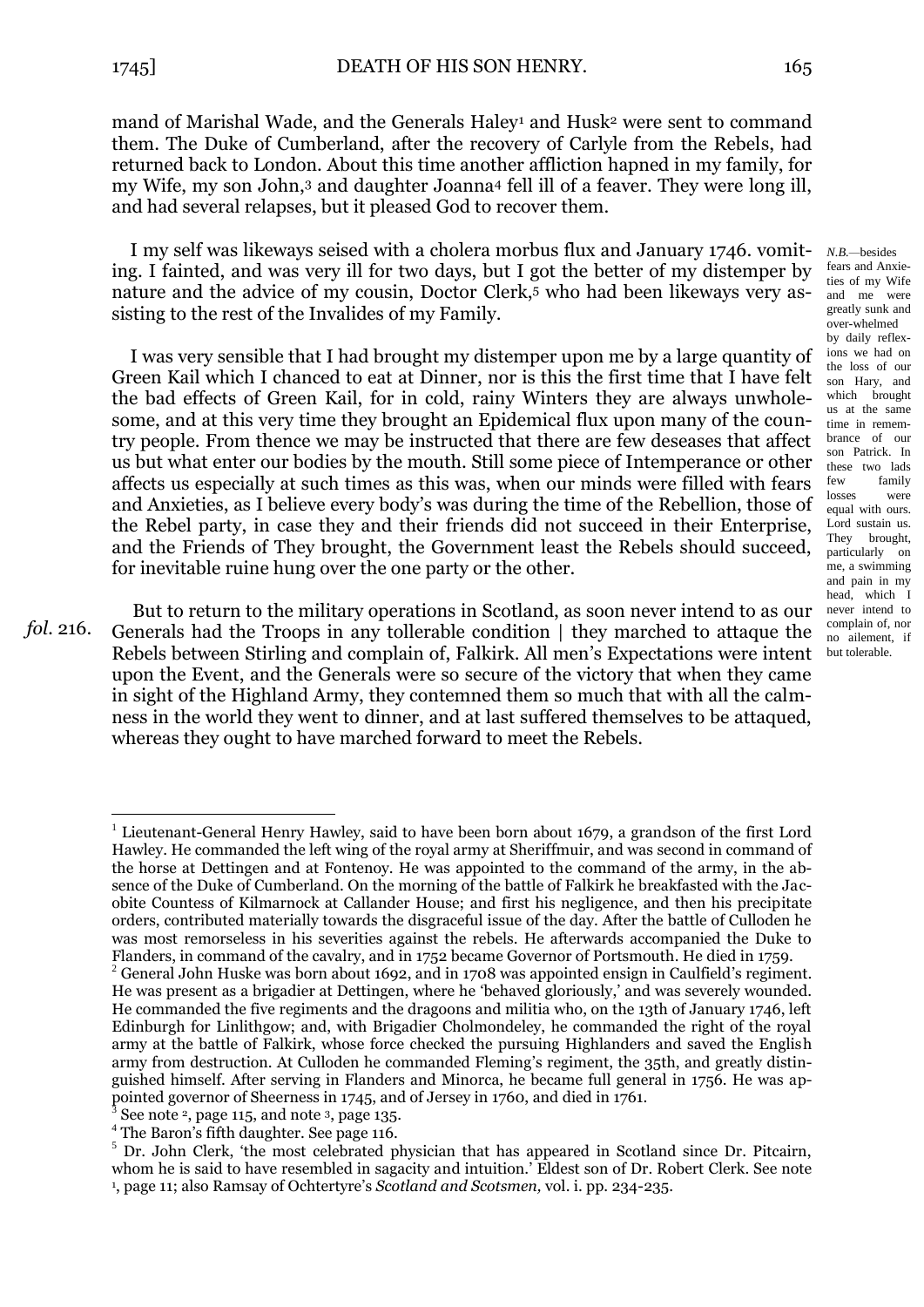The neglect of this motion brought the Battle on much later in the afternoon than it ought to have been, and the consequence of this was fatal to our Troops, for there hapned such a storm, or rather, hurrycane of Wind and rain, that their Firearms were rendered useless, whereas the Highlanders relied most on their swords. But what was worst of all, a pannick got so much possession of the Souldiers, that some of them ran off without firing one shot at them, and left their officers exposed to the fury of the Rebels. Sir Robert Monro<sup>1</sup> and some other brave men fell a sacrifice here, but more to the cowardice of our own Troops than the bravery of the Rebels, for it is certain that the generality of them had no mind to fight at all. This appeared by what hapned to the right wing of our Army, for it was never attaqued; on the contrary, the Rebels marched to attaque the left of our Army, and very little wou'd have put them in confusion. We had two or three Regiments of Dragoons, not indeed compleat, on our left, and those, to regain their honour which they had lost at the Battle of Preston, attaqued the right of the Rebel Army with great bravery. Many of them were killed and put to the flight, which, when the Infantry on that side of our Army observed, they took to their heels, and whole Regiments ran off without firing or receiving a fire from the Ennemy. Thus our brave Army of Regular Troops which amounted to about 8000 men, and who had behaved well in Flanders, fled before an Army of no greater force than their own, to the shame and disgrace of all military discipline. Our Generals perceived this with great grief of heart, as may be supposed, and finding it impossible to raly their men, they took the Resolution to who march that night back to Lithgou, which they did in good order, but left their Tents and most of their baggage, with 8 pieces of Cannon in the hands of the Rebels. | In the mean-time, it was very remarkable that tho the Rebels had gained at the Battle they did not perceive it at first, for their loss was very oddly so small that they took it for some strategem of war that our Troops were retired. They were, as they thought, to be drawn into an Ambuscade, wherefor it was more than an houer before they wou'd venture to return to the field of Battle, but at last, understanding by their spies that our Army was retiring to Lithgou, they took Courage, and took possession of all the Tents and Baggage, and lay in and about Falkirk that night this unhappy Action hapned on.

In the mean time, by a singular Fortune, this unhappy Event turned out much to our advantage and the ruine of the Rebel Army, for it dreu down his Highness the Duke of Cumberland into Scotland, who absolutely restored the courage of our souldiery. He came to Edin. On  $-\frac{2}{3}$  of Novr., and after puting things in some order, which he did with that dispatch as to be finished in a day, he marched to Lithgou, and next morning to Falkirk to attaque the Rebels. They were confounded at the news of the Duke's arrival in Edin., but to that degree when they heard that he was come to Lithgou, that early next morning they resolved to abandon all their conquests in the south and retire northwards, where they expected to be joined by some French Troops and by a body of about 3000 men which Ld. Louis Gordon,<sup>3</sup> Brother 1745.

Sir R. Monro of Foules.

1

onlookers who did great harm, for as they came not there to fight, they ran off amongst the first, and came directly to Edin. However, my son James, who was there, continued till our Army retired.

*N.B.—*There thousands of

This action at Falkirk was very oddly manadged on both sides, for the half of the Highland Army had fled away at the same time that ours had left the field of Battle.

<sup>&</sup>lt;sup>1</sup> Sir Robert Munro, sixth baronet of Foulis, rendered important service to the government in 1715, in delaying the rising of the clans Mackenzie and Macdonald till Argyll had collected a sufficient force to oppose them. In 1740 he became lieutenant-colonel of the Highland regiment commanded by the Earl of Crawford, which distinguished itself in Germany and Flanders; and he was slain by the Highlanders at the battle of Falkirk 1745.

<sup>&</sup>lt;sup>2</sup> There is a blank here in the MS. The Duke arrived in Edinburgh early in the morning of the 30th of January 1746.—Chambers's *Rebellion,* p. 247.

<sup>&</sup>lt;sup>3</sup> Lord Lewis Gordon, third son of Alexander, second Duke of Gordon, was a lieutenant in the navy; but in the rebellion of 1745 he raised a regiment of two battalions for the Pretender, and defeated the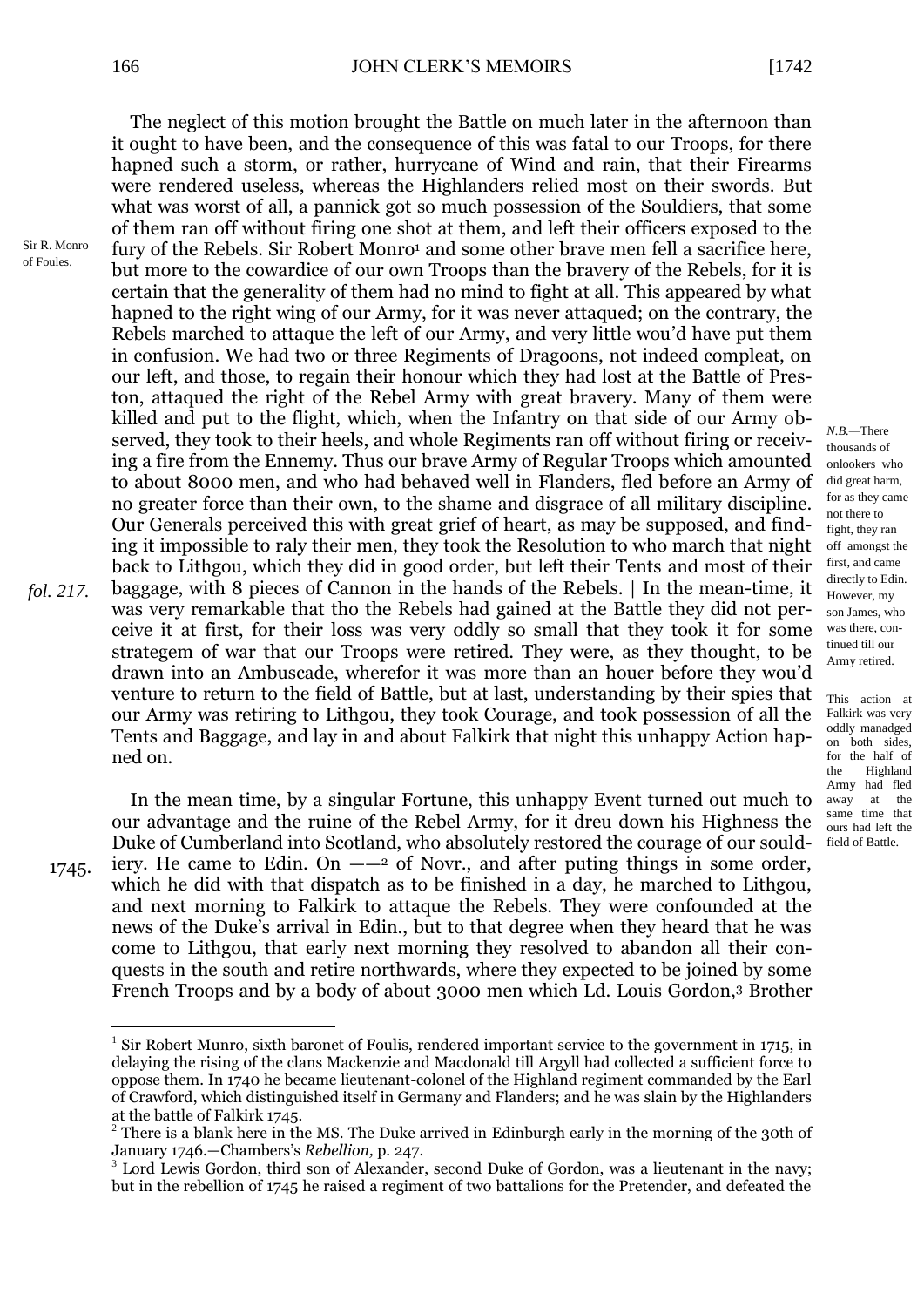1

1746] THE REBELLION. 167

to the Duke of Gordon, had got togither, for the service of the young pretender. In a word, they passed the Forth above Stirling, and in 3 bodies marched northward, one by the Blair of Athole, one by Dunkel and Brichen, and one by Perth and Dundee.

After the Battle of Falkirk the Castle of Stirling was closely besieged by the Rebels, supported by some French, who, with a few battering pieces, landed at Montrose. The Rebels and their Friends in Edin. placed great hopes on the success of this enterprise, for as all things were easy in their Imaginations, they never doubted but that Castle wou'd fall into their hands in a feu days, after their | Trenches were opened, but they found themselves vastly disappointed, for the Governour of the Castle, General Blakeney,<sup>1</sup> and his Garisone, made so good a defence that the Cannon of the besiegers were dismounted, and most of the French Engeneers destroied before the Duke of Cumberland came the length of Falkirk.

The Highlanders in their retreat did one very brutal action, for they blew up their powder Magazine in the Kirk of St. Ninians near Stirling, and with it designed to have destroyed many innocent people. Some perished, but most part of those near the Kirk escaped.<sup>2</sup>

The Duke was received in Stirling with great joy, and next day the Dutchess of Perth<sup>3</sup> and some Ladies taken in that nighbourhood were sent prisoners to the Castle of Edin. This action was esteemed a little uncourtly for a young man like the Duke of Cumberland, but there was a necessity for this piece of severity, that women might understand that they might be punished for Treasone as well as others.

After this the Duke followed his blow and marched all his troops to Perth, which the Rebels abandon'd.

In this Town the Duke thought fit to refresh his Army, and in the meantime took care to provide them with money, Forrage, and all kinds of provisions in great plenty.

At this instant of time the prince of Hess,<sup>4</sup> Son in Law to our King, landed at Lieth, and with him 4800 foot and about 80 Hussars. We did not at that time want them,

*fol. 218.*

royalists, under the Laird of Macleod, near Inverurie, 23d December. After Culloden he escaped abroad; was attainted; and died, unmarried, at Montreuil, in 1754.

<sup>&</sup>lt;sup>1</sup> General William Blakeney, born 1672. Though he distinguished himself in Marlborough's campaigns, he was not promoted colonel till 1737. In 1745 he defended Stirling Castle, as mentioned above, and defeated the Highlanders by a sudden attack; and in 1756, at the age of eighty-four, he signalised himself by his gallant defence of Minorca. He died in 1761, and was buried in Westminster.

 $2<sup>2</sup>$  'In the hurry of the occasion, the powder belonging to the army, amounting to fifty barrels, was blown up in the church of St. Ninian's, killing ten country-people and also some of the Highlanders, besides endangering the person of the Prince and some other persons of note who were passing through the village at the time. It is not certain whether an order had been given to destroy this powder; but certainly its explosion at that particular moment must have been accidental, when the preceding circumstances are considered. . . . The Whig party papers represented the St. Ninian's accident in a light unfavourable to the Prince, alleging that he had ordered the explosion for the purpose of destroying the church and killing unoffending villagers. So ridiculous a charge is not worthy of notice.'— Chambers's *Rebellion,* p. 254.

<sup>&</sup>lt;sup>3</sup> Lady Jean Gordon, daughter of George, first Duke of Gordon, and widow of James, second (titular) Duke of Perth. She was committed prisoner to Edinburgh Castle, 11th February 1746; liberated on bail, 17th November following; and died at Stobhall in 1773.

<sup>&</sup>lt;sup>4</sup> Frederick, Landgrave of Hesse Cassel. He married the Princess Mary, fourth daughter of George II., in 1740.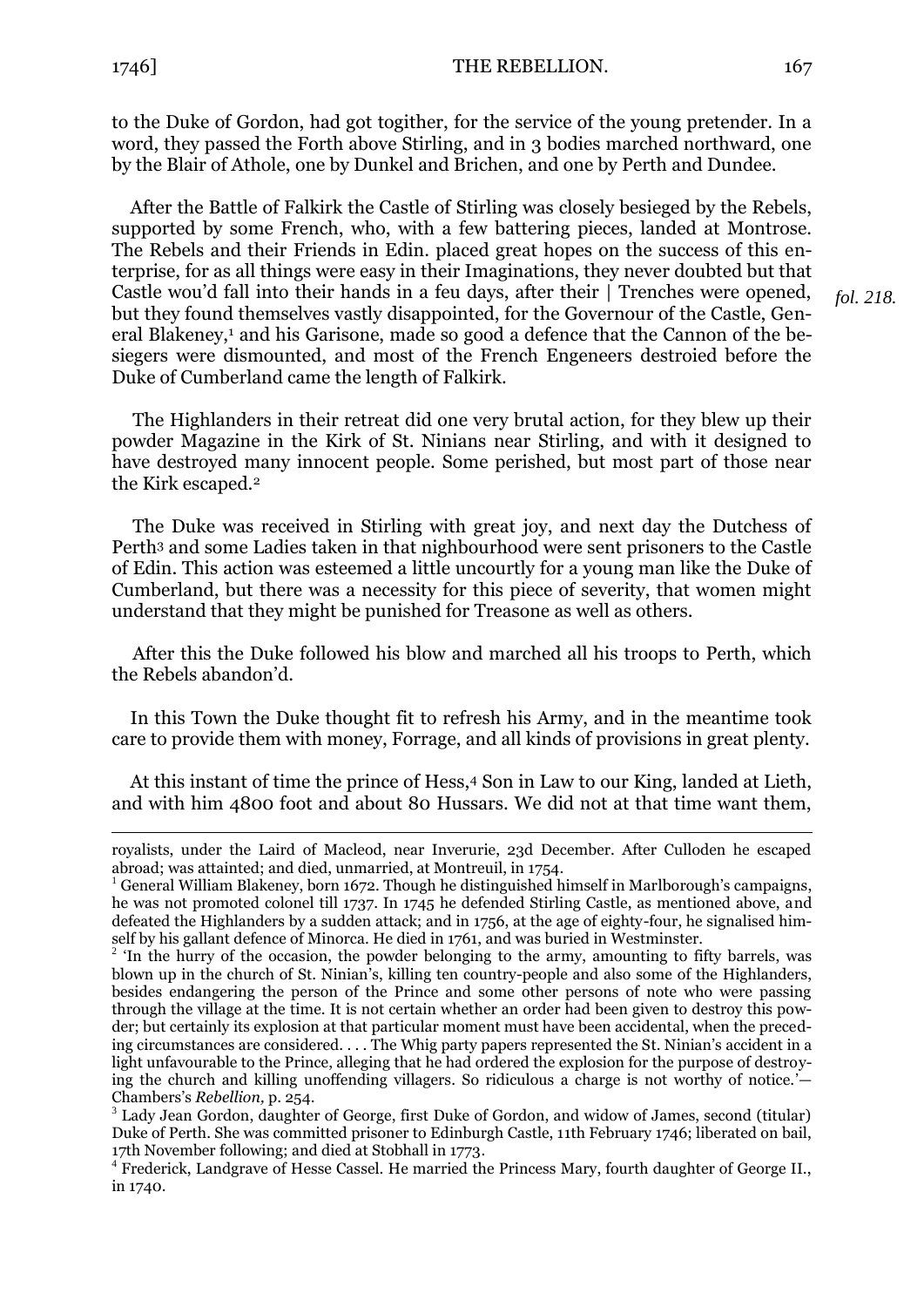since the Duke had put the Rebels to flight, but as they were already on British pay it was thought proper to employ them in Scotland and spend their pay where they had it. The prince of Hess was received at the Abey of Holyroodhouse with all the marks of respect and esteem that were in our pouer. All those who had been in the Magistracy of Edin., all the Ministers in the Presbitry of Edin., all the heads of Colleges, and all Gentlemen of any fashion or account in the shire, waited on him. I was introduced to kiss his hands by the Earl of Crauford, $1$  who had attended him over, and I was with his highness several times after this. I found him to be a Comely young Man of about 25 years of Age, of a middle stature, and of great benevolence and humanity. He behaved exceedingly well towards everybody, and went to our Musick meetings and balls wherever he chanced to be invited. | He had not been at the Abey above two days, when the Duke of Cumberland, his brother in Law, waited on him from Perth, and staid with him for a day and two nights. I suppose they concerted togither their operations, and the result was that the Hessians were quartered in Edin., Leith, Musslebrugh, and Dalkieth, where they continued for several weeks, and behaved always well in their Quarters. They seemed all to be pickt Men, for I never saw a body of handsomer Men in my Life, most of them, if not all, were at least 5 feet 8 inches high, and very many above 6 feet, and of a very cleanly make.<sup>2</sup>

After the Duke of Cumberland had refreshed the Army and prepared all kinds of provisions necessary, he marched from Perth to Aberdeen, which the Rebels abandoned on his approach.

His highness continued in that place for several weeks as in a Winter quarter, but about the 1 of Aprile<sup>3</sup> he began his march to Inverness, where the Rebels keept their head quarters.

While the Rebels continued at Inverness they took Fort Augustus, formerly called Killichimy,<sup>4</sup> at the head of Lochness, and they laid siege to Fort William by the help of their French cannon, mortars, cohorns, and Engeneers. They never doubted of success, but the Garisone made such a resistence that in the end the Rebels were oblidged to abandon their enterprise. With the same bad success they laid siege to the Castle of Blair, which they battered for some days, but the Garrisone there, calling two Regiments of Hessians to their assistence, who, with the prince of Hess, had lately come to Perth, they no sooner appeared than the party who besieged that place under L<sup>d</sup>. George Murry<sup>5</sup> retired towards Rivan in Badenoch.<sup>1</sup>

1

<sup>&</sup>lt;sup>1</sup> John, eighteenth Earl of Crawford, succeeded his father in 1713. After the battle of Fontenoy he accompanied the Landgrave of Hesse Cassel from Antwerp, and took part in the operations against the rebels. Died 1749.

<sup>&</sup>lt;sup>2</sup> These troops seem to have made an especially good impression on the Scots generally. See note in Chambers's *Rebellion,* p. 259.

<sup>&</sup>lt;sup>3</sup> 'The Duke of Cumberland remained from 25th of February till the 8th of April in Aberdeen.'— Chambers's *Rebellion,* p. 275.

<sup>4</sup> The Rev. Father Hunter Blair, of St. Benedict's Abbey, Fort Augustus, informs me that Kilquhunan or Kilichuiman, 'the burial ground of the Cummins,' is the name still in use for Fort Augustus by the native Gaelic-speaking population of the district. The name 'Kilchuinan' appears in the original drawings made by Pont in his survey of Scotland, about 1608, and in the map of Inverness-shire, in Blaeu's *Atlas,* published at Amsterdam in 1662, for which these drawings were used.

<sup>&</sup>lt;sup>5</sup> Lord George Murray, fifth son of John, first Duke of Atholl, was wounded in the battle of Glenshiel in 1719, and, after making his escape, entered the Sardinian service. Receiving a pardon, he returned to Britain; but, engaging in the Rebellion of 1745, he acted as lieutenant-general of the rebel force. After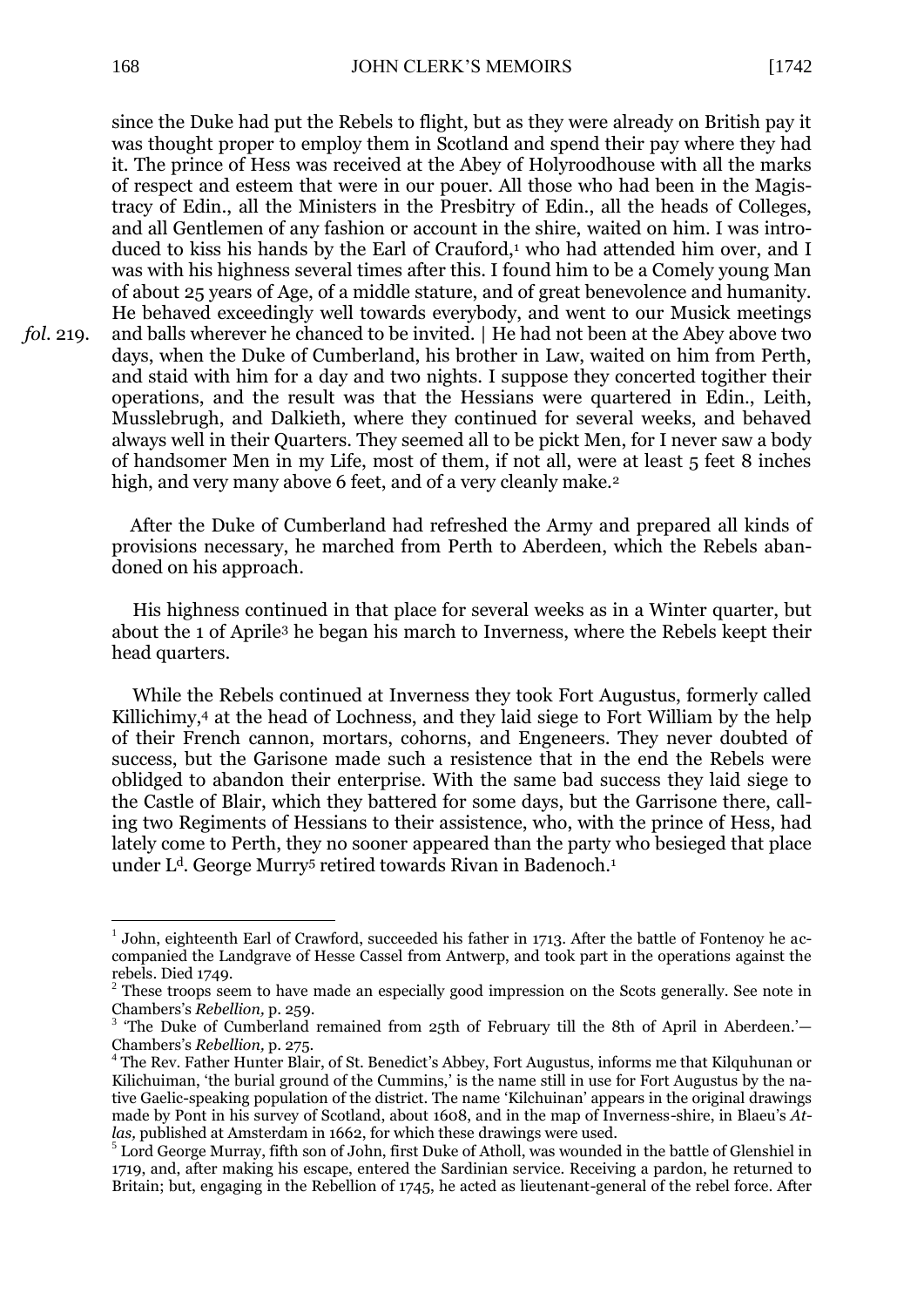<u>.</u>

The Rebels in appearance had some better success at Dingwall, for a party under the Earl of Cromarty<sup>2</sup> passed the Murry frith in the night time, and oblidged the Earl of Loudon,<sup>3</sup> Duncan Forbes of Culloden, Precedent of Session, with about 1500 men under his command, to disband and retire to their several habitations from whence they had come. Those of Sutherland and Strathneven retired towards Caithness, and the Earl of Loudon and the Precedent with Sir Alexdr Macdonald and Lord Fortrose or Seaforth, as he was sometimes called, retired to the Island of Sky.

But this good success did not long attend the Rebels, for the  $L<sup>d</sup>$  Cromarty and his son<sup>4</sup> were shamefully beaten and taken prisoners by the sons of Lord Rae,<sup>5</sup> who a little before had taken a sloop from France with about 12,000 lib. ster. in it. This sloop belonged at first to his majesty King George, and was called the Hasard sloop. She was taken by the Rebels in the River of Montrose, and was afterwards called the Prince Charles. She had been a voyage into France with some messages from the Rebels, and, as I mentioned before, was returned with money at the time she was forced on shore by a ship of our Fleet. The loss of this little ship of war entirely disconcerted the measures of the Rebels, for having no money they were oblidged to stand the chance of a Battle with the Duke of Cumberland on the moor of Colloden, where they were severly chastised, 'tho they were in numbers superior to the Duke. The Battle was fought on the 10 of Aprile,<sup>6</sup> after his Highness had marched that morning from Nairn, at the distance of about 10 miles. They lost in the Battle and in the pursuit between 3000 and 4000 men,<sup>7</sup> with all their Cannon and Bagage.

<sup>6</sup> The battle was fought on the 16th of April.

Culloden he escaped to France, and then to Rome, where he was well received by the Prince. He died at Medemblik in Holland, in 1760. His son became third Duke of Atholl in 1764.

<sup>&</sup>lt;sup>1</sup> 'Ruthven Barracks crowned a conical mound, the site of a castle of the Comyns, Lords of Badenoch, 1½ miles S. by E. of the village (Kingussie), on the opposite side of the Spey.'—*Ordnance Gazetteer of Scotland,* Article 'Kingussie.'

 $2$  George, third Earl of Cromarty, succeeded his father in 1731. Engaging in the Rebellion of 1745, he raised about 400 of his clan, and was present at the battle of Falkirk. On 15th April 1746, along with his son Lord Macleod, he was surprised and captured at Dunrobin by a party of the Duke of Sutherland's militia, and sent to London. He was condemned to death, but was pardoned in 1749, and died 1766.

 $3\overline{3}$  James, fourth Earl of Loudon, born 1705, succeeded his father in 1731. In the Rebellion of 1745 he raised a regiment of Highlanders, of which he was appointed colonel, and exerted himself greatly in the royal interest. In 1756 he was constituted general and commander-in-chief in America; but he was recalled by Pitt. He was second in command of the British troops sent to Portugal in 1762; and colonel of the 3rd regiment of foot-guards from 1770 till his death in 1782.

<sup>4</sup> John, Lord Macleod, son of George, third Earl of Cromarty, born 1727, was in 1748 pardoned for his share in the Rebellion. He entered the service of the King of Sweden, by whom he was created Count of Cromarty. Returning to Britain in 1777, he raised two Highland battalions, and became colonel of the 71st regiment; and, after a distinguished career, he died in 1781.

<sup>5</sup> Donald Mackay succeeded his father in 1748, as fourth Lord Reay, and died in 1761. His half-brother, the Hon. Colonel Hugh Mackay of Bighouse, died in 1770.

<sup>&</sup>lt;sup>7</sup> 'The number of Highlanders slain upon the field of Culloden was never well ascertained, but it could not be much less than a thousand.'—Chambers's *Rebellion,* p. 310. 'The newspapers and magazines published at that time make the number amount to 2000 or 3000. Other accounts make the number to be less than 1000.'—Home's *Rebellion,* p. 238. 'Charles's army before Falkirk was at least 9000, and at Culloden perhaps not less than 8000. In that curious little book, *The Letters of a Volunteer with Cumberland's Army,* the author, on hearsay evidence, estimates the Jacobite loss at Culloden at 2000 killed, besides 222 French and 326 prisoners. . . . Lord President Forbes says they were supposed to have 8000 men at Culloden, "of whom one-half are probably destroyed or in custody." The Duke of Argyll, in an article published in 1883, alludes to a manuscript in the British Museum which states that the greatest number of men in arms against the Government did not exceed 11,000. This points to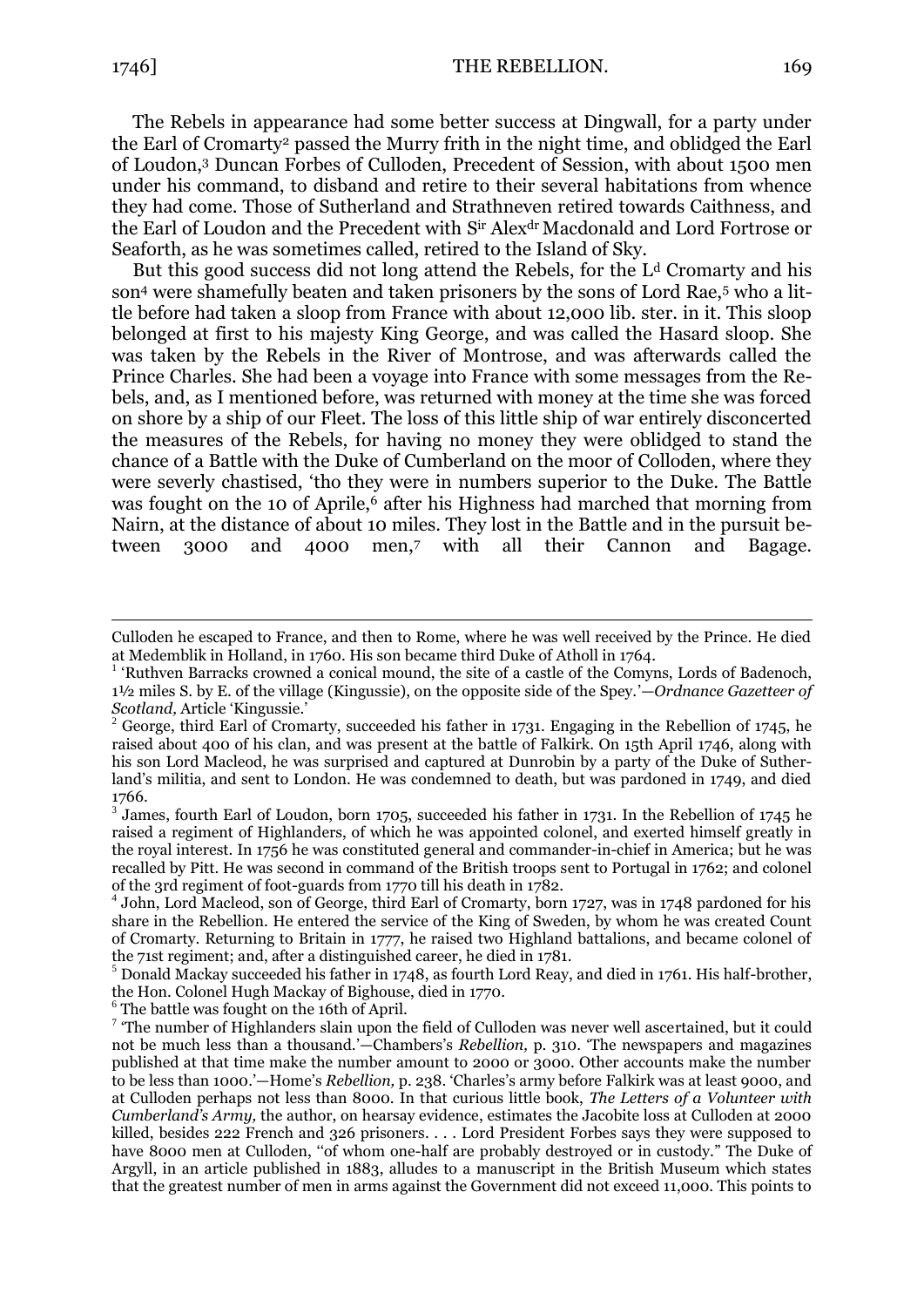1 a higher estimate than any that I had seen.'—The Earl of Rosebery's Preface to *A List of Persons concerned in the Rebellion* (Scottish History Society, 1890).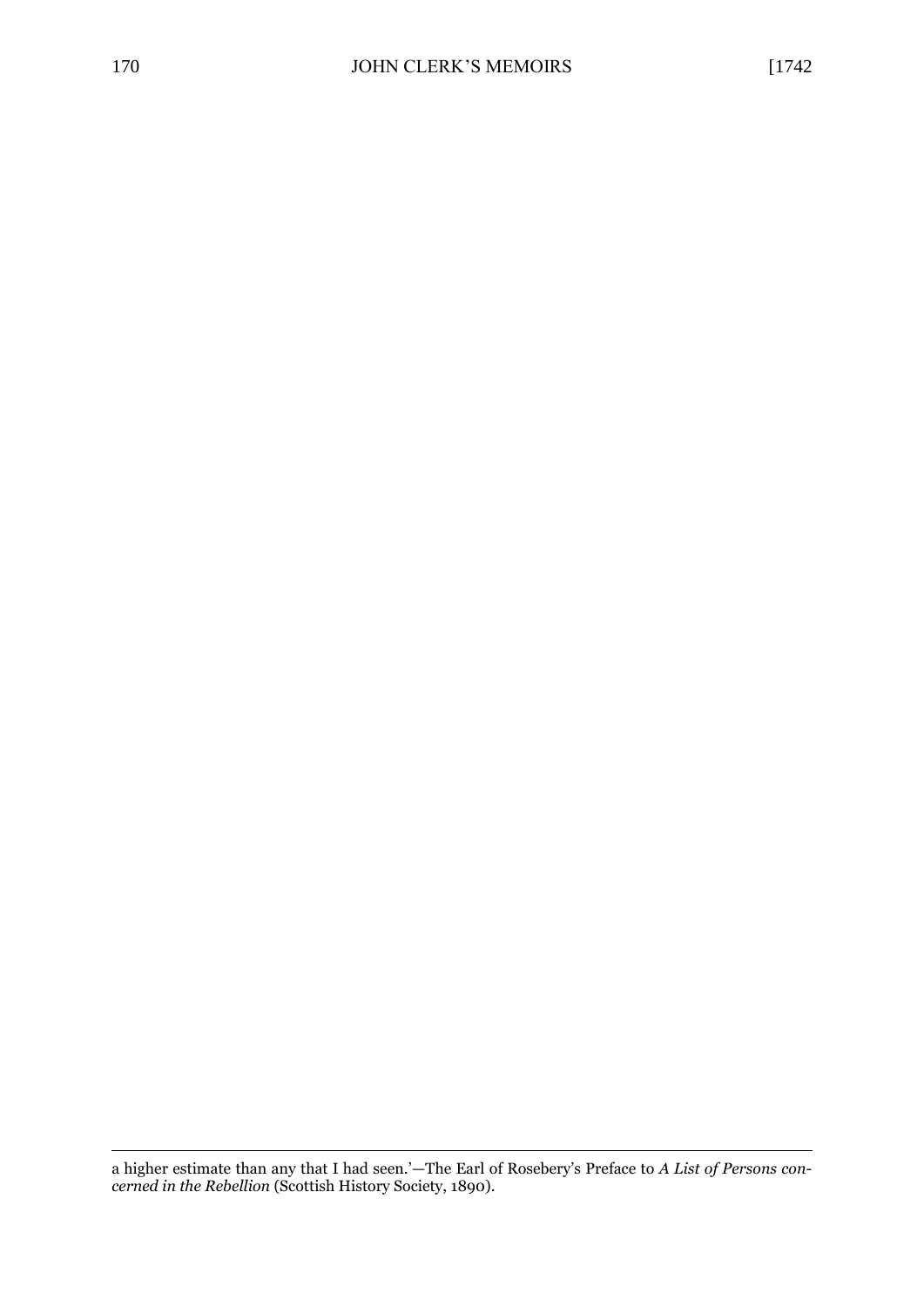<u>.</u>

Battle of Colloden. They were very regularly drauen up, and were in number between eght and nine thousand, including about 500 French or Irish whom the King of France had at different times sent from Ostend and Dunkirk to their assistence.<sup>1</sup> The Duke's loss did not exceed 250 killed and wounded.<sup>2</sup> The right of the first line of the Rebels behaved well, for they broke in upon Barrels Regiment,<sup>3</sup> and had cut it in pieces if it had not been supported by a Regiment which belonged to our second line, and was immediatly behind them.<sup>4</sup> However, they behaved, | in general, very ill, for the whole left wing of their first line, and all their second line, and their Corps de reserve with which was the young pretender, ran away without firing a shot. The whole action did not last for above 36 minuts, and the Rebels never attempted to raly again, but fled every way, and the far greatest number of their Army were taken prisoners, so that in a week or two after, all the prisons in Scotland were crouded with them. The young pretender, Lord Elcho,<sup>5</sup> Lord George Murry, L<sup>d</sup> John Drummond,<sup>6</sup> and Lord Louis Gordon, Mr. Murry, the pretender's secretary, and many others retired to the Hills, in hopes of finding a vessel in the West coasts<sup>7</sup> that might transport them to France. But the Marquise of Tulhbarden,<sup>8</sup> the Earl of Cromarty and his son, the Earl of Kilmarnock, with several Knights and Gentlemen of the Rebel Army, were taken prisoners. The Duke marched that night into Inverness, and a few days afterwards the Earl of Loudon and the L<sup>d</sup> Precedent returned from the Isle of Sky to his Highness.

*fol.* 221.

 $N.B.$  Some of them [wen]t off in a ship [to] Berghen in Norway, but were there taken [by] order of the King of Denmark.

<sup>1</sup> Chambers estimates the rebel forces as about 5000 men (p. 285); see also note in Home's *Rebellion,*   $\frac{p}{2}$ . 228.

<sup>&#</sup>x27;A list of the killed and wounded (on the royal side), published by authority, makes the number amount to 310, officers included. Four officers were killed, fourteen were wounded.—Home's *Rebellion,* p. 237.

<sup>3</sup> Barrel or Burrel's grenadiers, now the 4th. It was in this regiment that Lord Robert Ker, second son of the Marquis of Lothian, and the most distinguished royalist who fell at Culloden, was a captain.

<sup>4</sup> See Home's *Rebellion,* pp. 232-33.

<sup>5</sup> David, Lord Elcho, eldest son of James, fourth Earl of Wemyss. He was born in 1721; engaging in the Rebellion of 1745, he was colonel of the first troop of the Pretender's life-guards; after Culloden he escaped to France, and was attainted. His next brother, Francis, succeeded as fifth Earl, on his death at Paris in 1787.

<sup>6</sup> John, second son of James, Lord Drummond, second (titular) Duke of Perth, was educated at Douay, and entered the service of the King of France, raising the regiment of Royal Scots, with whom, and other troops, he landed at Montrose, under the style of 'commander-in-chief of his most Christian Majesty's forces in Scotland,' and joined the Pretender on his return from England. After Culloden he escaped to France, and served with distinction, under Marshal Saxe, in Flanders, dying at Bergen-op-Zoom in 1747.

<sup>&</sup>lt;sup>7</sup> 'A party, in which were included Lord Ogilvie, Mr. Hunter of Burnside, Mr. Fletcher of Benshie, David Graham of Duntroon, and David Fotheringham, who had been governor of Dundee for Prince Charles, got on board a vessel riding off the Lights of Tay, and reached Norway in safety. The British Government had enjoined all friendly Powers to aid in apprehending the unfortunate adherents of the Prince. The King of Denmark had consequently ordered all vessels landing in his ports to be examined, and all persons not possessing passports to be apprehended. These gentlemen were accordingly seized and put into prison in the castle of Bergen, but were soon after allowed to make their escape to France. It may be added that Mr. Hunter was one of the five exiles whom Smollett describes in such touching terms in his novel of *Peregrine Pickle* as living at Boulogne, and going every day to the seaside in order to indulge their longing eyes with a prospect of the white cliffs of Albion, which they must never approach.'—Chambers's *Rebellion,* p. 323.

<sup>8</sup> William, Marquis of Tullibardine, second son of John, first Duke of Atholl, was one of the first who joined the Earl of Mar and proclaimed the Pretender in 1715. He returned to Scotland in 1719, and fought at the battle of Glenshiel. In 1745 he accompanied Prince Charles to Scotland, and unfurled his standard at Glenfinnan. After Culloden, he surrendered himself, and died in the Tower of London in 1746.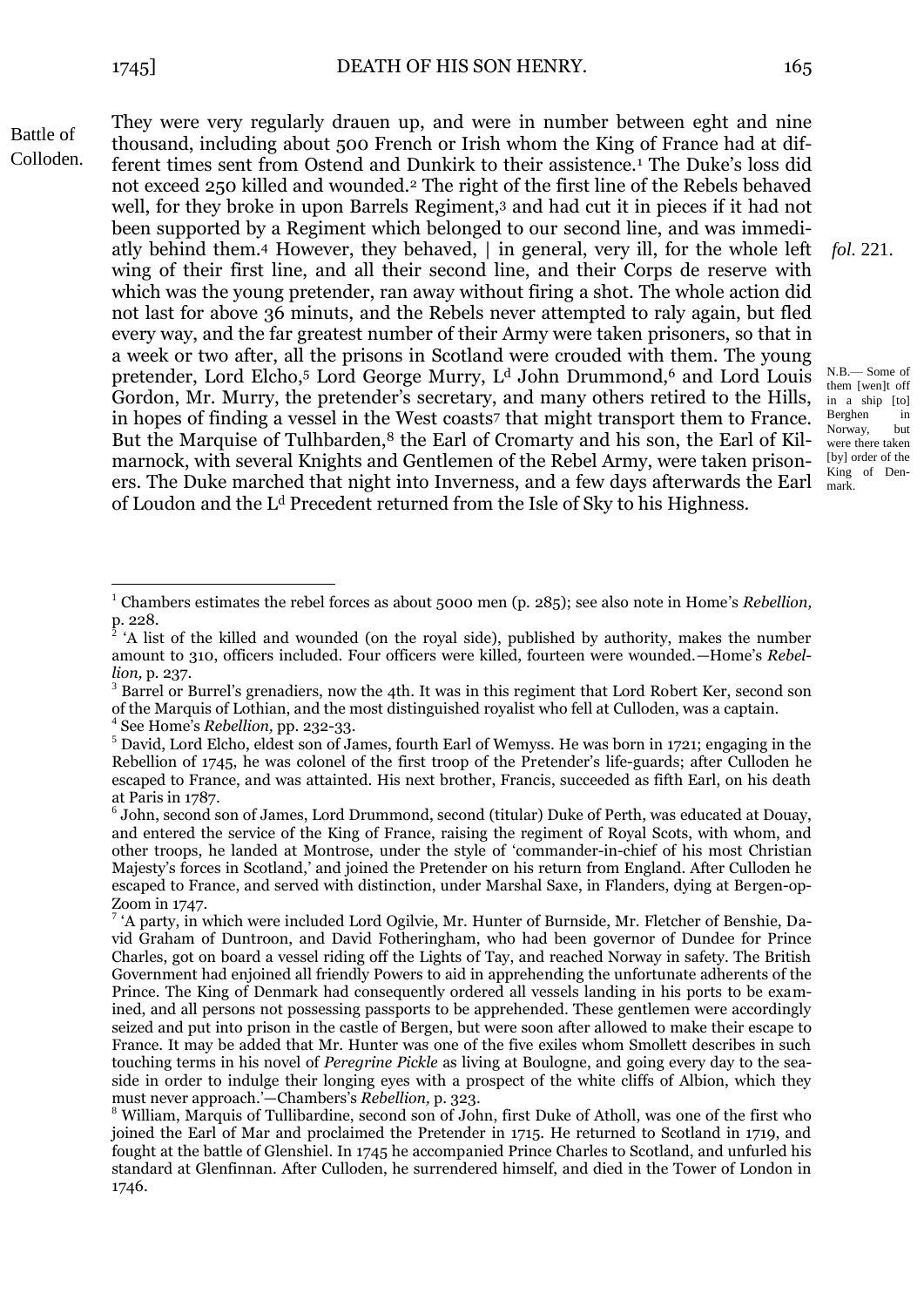The success of this Battle gave universal joy, especially to the friends of the Government, but there were even Jacobites who were at least content at what had hapned, for peace and quietness began now to break in, whereas Anxiety and distress of various kinds had possessed the breasts of most people ever since the Rebellion broke out. All Trade and business in this Country were quite at a stand; for my part, 'tho I never lost hopes of seing a speedy end put to our trubles, and possessed as much tranquillity of mind as I cou'd wish for, yet because I neither eated nor sleept so much as before the Rebellion broke out, I found my flesh sensibly decay, and I know not but there might be the same proportionable decay in the spirits, being now 70 years of Age on the 8 of feb. last. |

Thus our publick affaires stood on the 22 of May 1746, and my privat affaires as above, being now at Pennycuik house with my Eldest son to put such papers and other things in order which the Rebellion had throwen into the greatest confusion, for most of my Effects were either hiden under ground or put in such secret places as gave me considerable thought and truble to set right again. But I go back to the time I left my Exile in England in novemb' last.

On my return to Edin., my Wife and I were certainly informed of our great loss by the death of our son Henry, who was the Twin Brother of my son Patrick, who died two years before at Carthagena.<sup>1</sup> I had got some accounts of this great family disaster while I staid at Durham, but never firmly believed it, nor communicated it to my wife till we were got back to Edin. Thus afflictions on afflictions were heaped on us, but we were oblidged to submit to the providence of God, more especially when both of us reflected that by means of our approaching old Age we should soon be in these circumstances when no sorrous or Griefs cou'd attaque us.

Our deseased son was about the Age of 27 when he died in the East Indies of a lingring distemper; he had been bred to the sea since his Age of 14, and at the time of his death was first Liutenant to the Earl of Noresk, who commanded a Man of War of 50 Guns sent to the Indies with other 3 ships of War under the command of Commodore Barnet.<sup>2</sup> They had just before taken 3 French East India ships, and my son's share of the Capture was intrusted to the s<sup>d</sup> Earl of Noresk.

The loss my family sustained by the death of this Lad cannot be remembered by me without tears, for he was one of that diligence and capacity, and that skill in navigation and the mathematical sciences, as wou'd have rendered him a blessing to his Relations.

<u>.</u>

The Earl was a mighty honest friendly man. He did all he cou'd to recover these effects for the use of my son John and daughter Betty, to whom they were left.

 $1$  See page 162.

<sup>&</sup>lt;sup>2</sup> Commodore Curtis Barnett, the son of a lieutenant who was lost in the 'Stirling Castle' in 1703, was in 1726 a lieutenant in Sir Charles Wager's flagship, the 'Torbay.' In 1730 he commanded the 'Spence' sloop on the coast of Ireland; and in 1731 the 'Bideford' frigate. In 1744 he sailed in the 'Deptford' for Porto Praya, where he captured a Spanish privateer; and cruised with the 'Preston' in the Straits of Banca, where, 26th January 1745, they captured three large French East Indiamen from China, which they sold to the Governor of Batavia for £92,000. After cruising in the Bay of Bengal, he died at Fort St. David's, 2d May 1746.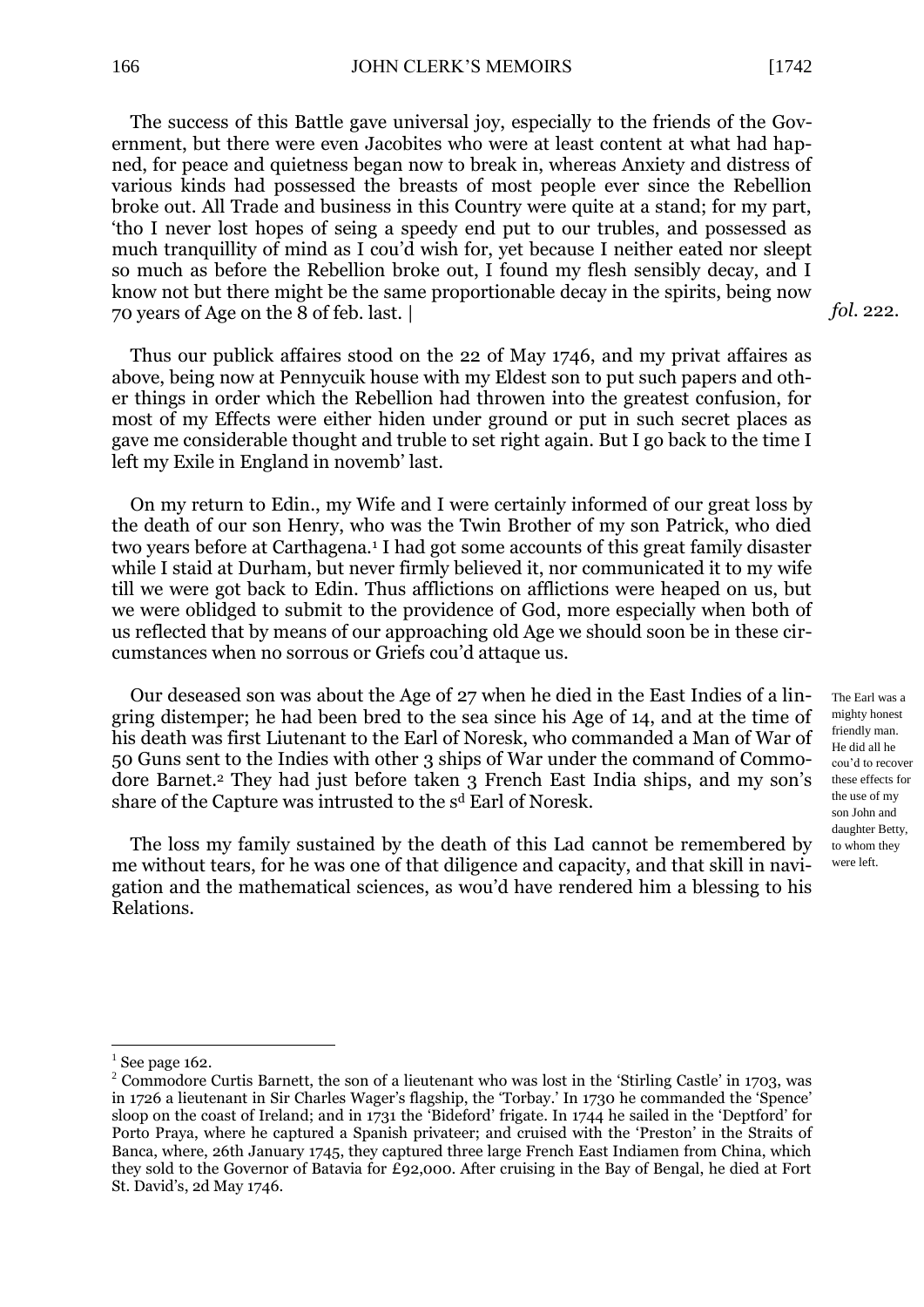From that time I found a sensible decay | in my strength, for the loss of my two Lads came constantly in my mind night and day, 'tho I did all I cou'd to summon up my resolutions and behave with tollerable decency, few afflictions in Life but what were upon me at this time. *fol.* 223.

This boy is a fine schollar, and of great application to learning and business of all kinds.

*N.B.—*The French Ships brought in a supply of 3500 pistols, but it will remain a question what became of it all

<u>.</u> N.B.—French promises and Highland Armies are never to be depended upon, as may be known from several Instances within the apace the space of 102 years past; for instance, as to Highlanders, in the days of Montrose, under K. Charles the first 'tho they fought many battles for him, yet they deserted him at lasr before the Battle of Philophaugh, where he was ruined. A 2d Instance in the Highlanders, is when they dreu together in defence of K. Charles the 2d, but left him on the borders, and suffered him to be beat by

In Aprile and May 1746 my son Mathew fell ill of a Feaver at Dalkieth, and was many weeks before he recovered, and about the same time my Grandson John,<sup>1</sup> my son George's son, at Pennycuik, was ill of the measles. Some of his children at Drumfrise were inoculated of the small-pox, and one of them, William,<sup>2</sup> died of them. Inoculations of this kind were common in that place, and not one of a hundered died. Some complained of this practise, but I know not why it may not be as lawful and expedient to prevent a desease as to endeavour to cure one. God in his providence has ordained the particular means to be used in sickness as well as in health, and whatever our Deaths be as to their kind God has ordained them. However, I wou'd never advise to inoculat for the small-pox any but strong and seemingly healthy children; weak ones may probably die.

Now to return to the Rebellion, 2 Men of War or privateers of force from France landed some money and arms on the Western Highland coast, about the Isle of Mull.<sup>3</sup> This encouraged some of the Macdonalds and Camrons to draw togither again, as some said, to the number of 2, 3, or 4000. On this news the Duke of Cumberland marched from Inverness with 12 Batalions towards Fort Augustus and Fort William on friday the 23 May 1746, and no body doubted of his success, 'tho the wild Clans behoved to labour for their French pay for some days, but these must be few and evil in all humane probability. However, as small helps are trusted to by those who are in perril of drowning, the jacobites at Edin., and particularly the Ladies of that sort, gave themselves great Aires as if very important things were to happen, for by the Bye, those declared Ennemies to their Country plagued themselves vastly in the hopes that the French and Spaniards wou'd land and set all to rights again. | They either do not consider or do not care the consequences which would be the landing of Hannoverian, Danish, and Saxon Troops to the assistence of our King and the Whig party in Great Britain, when as a necessary consequence all this country should be rendered a desolation and field of Blood, for it is never to be thought that King George will suffer himself and his Family to be deprived of the Crown of Great Britain so long as he has powerful dominions abroad and faithful Allies who will support him, but what can we say of Men who are blind to reasone, except *quos Jupiter vult perdere eos dermntat.*

In the months of june and july I attended the Court of theborders, and Exchequer, and my Family for these *2* months lived at Mavisbank.

Prisoners were daily taken, for the unhappy Rebels knew not well where to retire or hide themselves, a strange reverse of their Fortune, and such as they wou'd never believe, for I must notice here that amongst them and their Friends the thought to

<sup>1</sup> Afterwards fifth Baronet. He married Mary Dacre of Kirklinton, Cumberland, and died without issue in 1798, when he was succeeded by his nephew, the Right Hon. Sir George Clerk, Lord of the Admiralty 1819-30, Master of the Mint and Vice-President of the Board of Trade 1845-46.

The fourth son of George, afterwards fourth Baronet.

 $3$  Six casks of French gold, valued at £35,000, were landed in Burradale. Murray of Broughton's charge and discharge for this amount and other sums, amounting in all to  $\pounds$ 37,775, are printed in Chambers's *Rebellion,* pp. 514-525; see also pp. 324-326.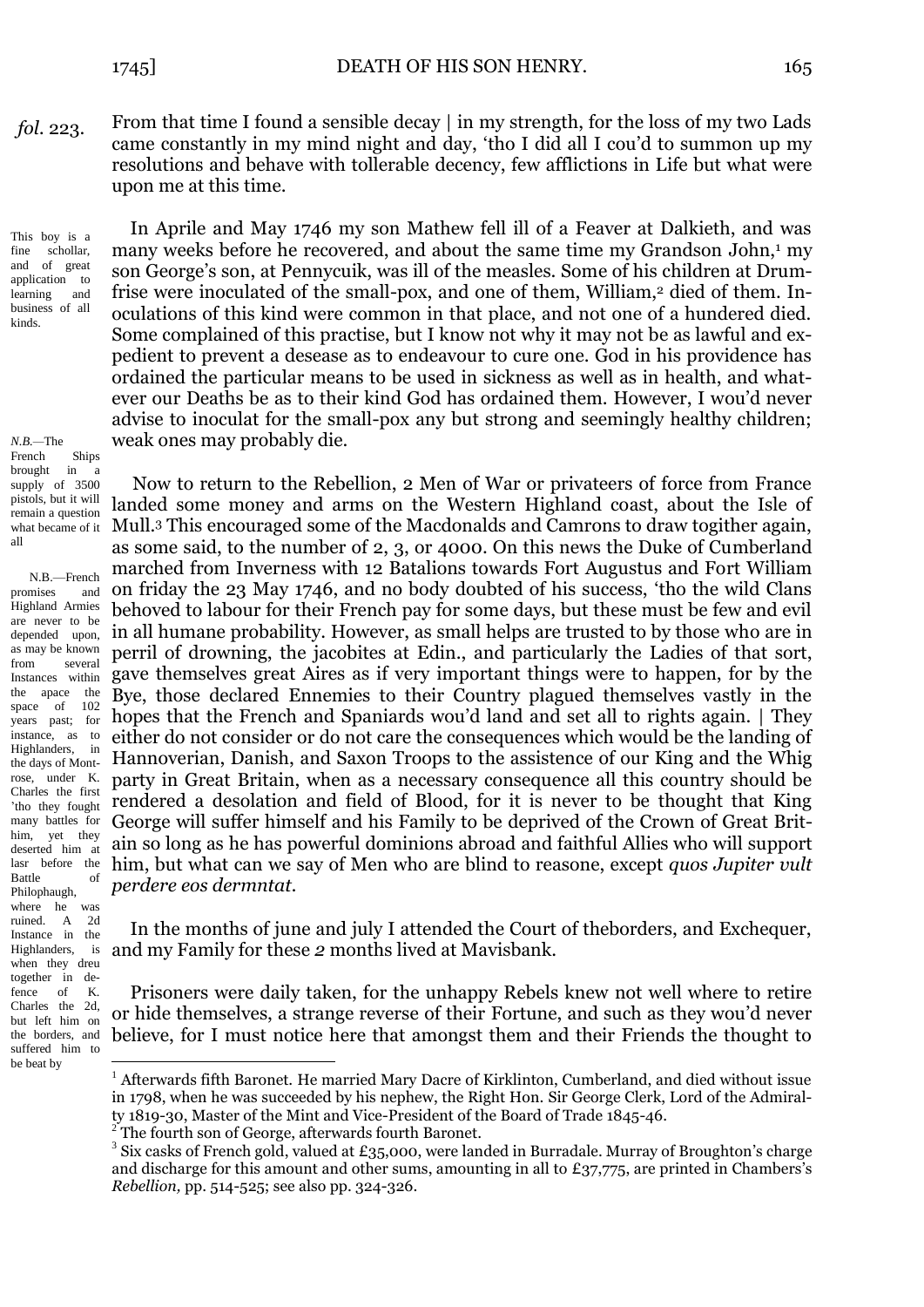Worcester. A 3d Instance is when the year 1685 proved fatal to the Earl of Argyle, who thought to have supported his Rebellion by 3 ot 4000 of them but they deserted him, on which the Earl was taken prisoner, and suffered death.  $A \t 4^{th}$ Instance was at the Revolution by King William. They fought the Battle of Killecranky, and did no more service to King James the  $7<sup>th</sup>$ . A 5<sup>th</sup> Instance was in 1715 when the half of them ran away at the Battle of Sheriffmoor, and never appeared after. A 6th instance was in 17[19] when at Glenshiels they deserted their Spanish auxiliares, and never appeared after. A 7<sup>th</sup> Instance [was] at the Battle of [Culloden] last Aprile, 1746, [when they] left of the first [line], all their second, line and corps de reserve, deserted their friends.

Cromwell at

As to the failure of French promises they are innumerable within these 100 years past, which is known to all the princes and states in Europe to that degree that no body c[ares] to trust them.

1

have success of their enterprise was considered as certain and infallible. For my part, my thoughts were quite the reverse, and I cou'd have hazarded any thing against the success of it.

Amongst other prisoners, John Murry of Brughton, the was taken Pretender's secretary, was one. He was taken at his Sister's House in Twedale, about 5 miles from his own, but some with great probability thought that he intended to be taken, and volution by for that end had apprised an officer of Dragons at Brughton of his design. He was carried first to the Castle of Edin., and afterwards to London, where at last he obtained his pardon upon some discoveries he had made, and particularly for his promise to become an Evidence on the Trial of Lord Lovit, who had likeways been taken and carried to London, as shall be half of them ran more particularly noticed hereafter.

Our affaires in Flanders went on this summer in a very bad way. The Emperor, as usual, neglected to send the quota of Troops stipulated to the Allies, so that the best we cou'd do was to be on the defensive.

In ASust and Part of Septem<sup>r</sup> I and some of my family paid a visite to my sone George and his wife at Drumcrief. I *foi.* a2S. nad Deen a' I Drumlanrig to wait on the D. of Queensferry, after. A  $7^*h$  and from thence, after 3 days stay, I came to Drumcrief by aMteBatUeof Duresdeer, and by the moors, and the head of Evan Water, [Cuiioden] last taking the diversion of shooting by the way. I continued [when they] left there not above 8 days, for my Wife had been left at Pennicuik.

The rest of the vacation was spent at Pennicuik and Mavisbank as usually.

In Nov<sup>r</sup> we came to Edin., and I attended the Court of Exchequer.

That which in forreign affaires took up the attention of all Europe was the siege of Genua<sup>1</sup> by the Emperor's and King of Sardinia's<sup>2</sup> Troops. This siege was in appearance as foolishly and Rogueishly manadged as it was entered upon, for it was evident that neither the Troops of the Emperor nor the K. of Sardinia, nor the ships of Britain, did what they might have done, otherways without loss of men the Genuese might have been oblidged to surrender. Provisions were allowed to pass to them without great opposition, so that they had all the opportunities they cou'd wish to defend themselves, and keep up a great Army from entering into the Kingdom of France. This, it seems, either the King of Sardinia had not a mind to do, nor were the Emperor's Generals fond to do anything that might too quickly put an end to the War. War is a Souldier's Harvest.

This year, 1747, began with preparations on all sides for the next summer's campaign. Money was not wanted on reasonable funds to be granted in Parliament. That which gave us most truble in Scotland was the Window Tax. To alleviate this, many 1747.

 $<sup>1</sup>$  Genoa had capitulated to the Marquis of Botta, who entered it in the name of the Empress-Oueen</sup> Maria Theresa on the 5th September 1746: but an insurrection arose, and he was driven from the city and territory with a loss of 8000 men. The city was next invested by the Austrians and Sardinians, who retired on the approach of the French and Spanish army under Marshal Belleisle.

<sup>&</sup>lt;sup>2</sup> King Charles Emmanuel I., in whose favour his father King Victor-Amadeus abdicated in 1730. He was born in 1701, and died in 1773.